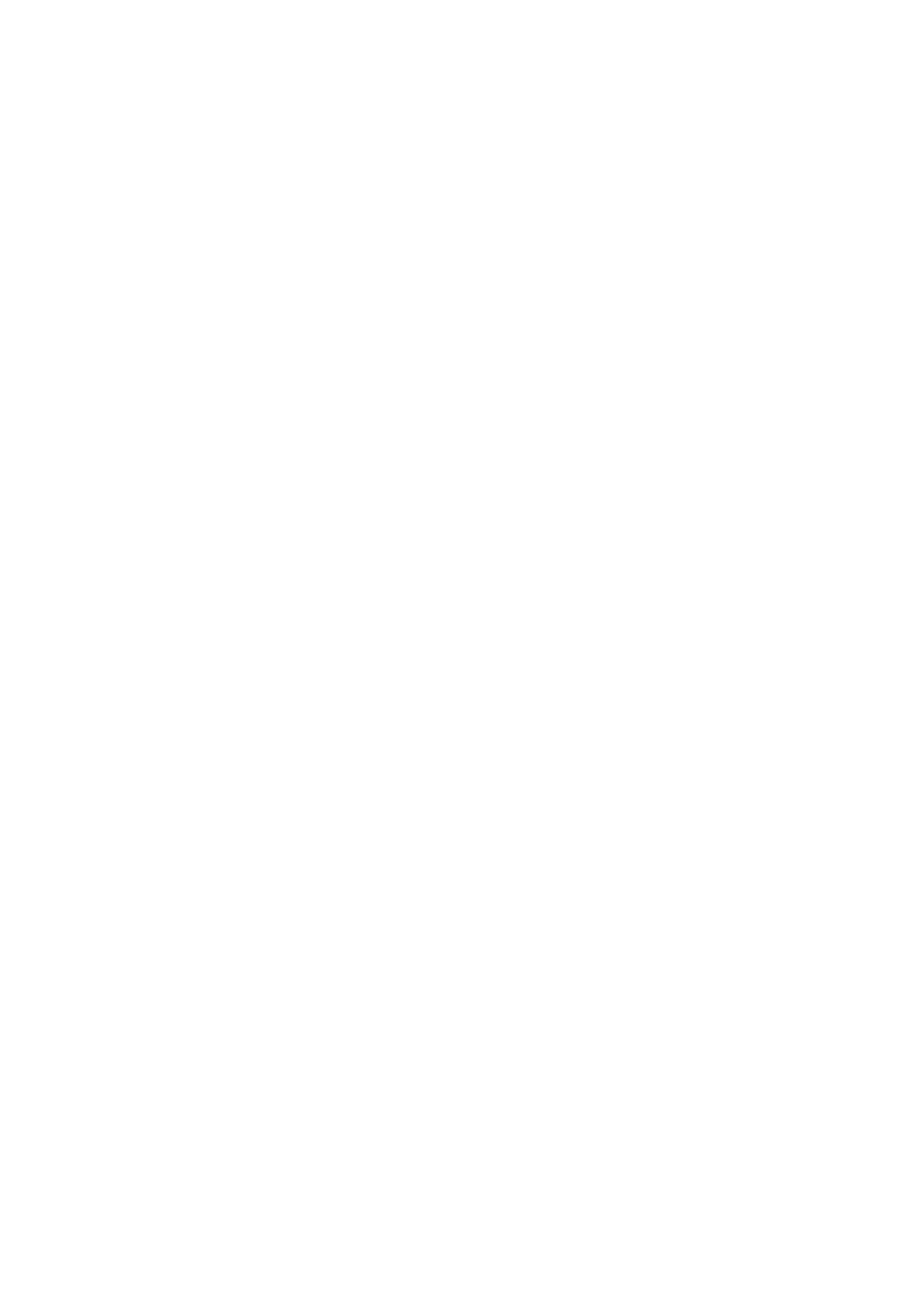# Sitting on a stone in a field a while

*Forming an image of the sublime and how it can exist in designed space.* 

Marijn Roos Lindgreen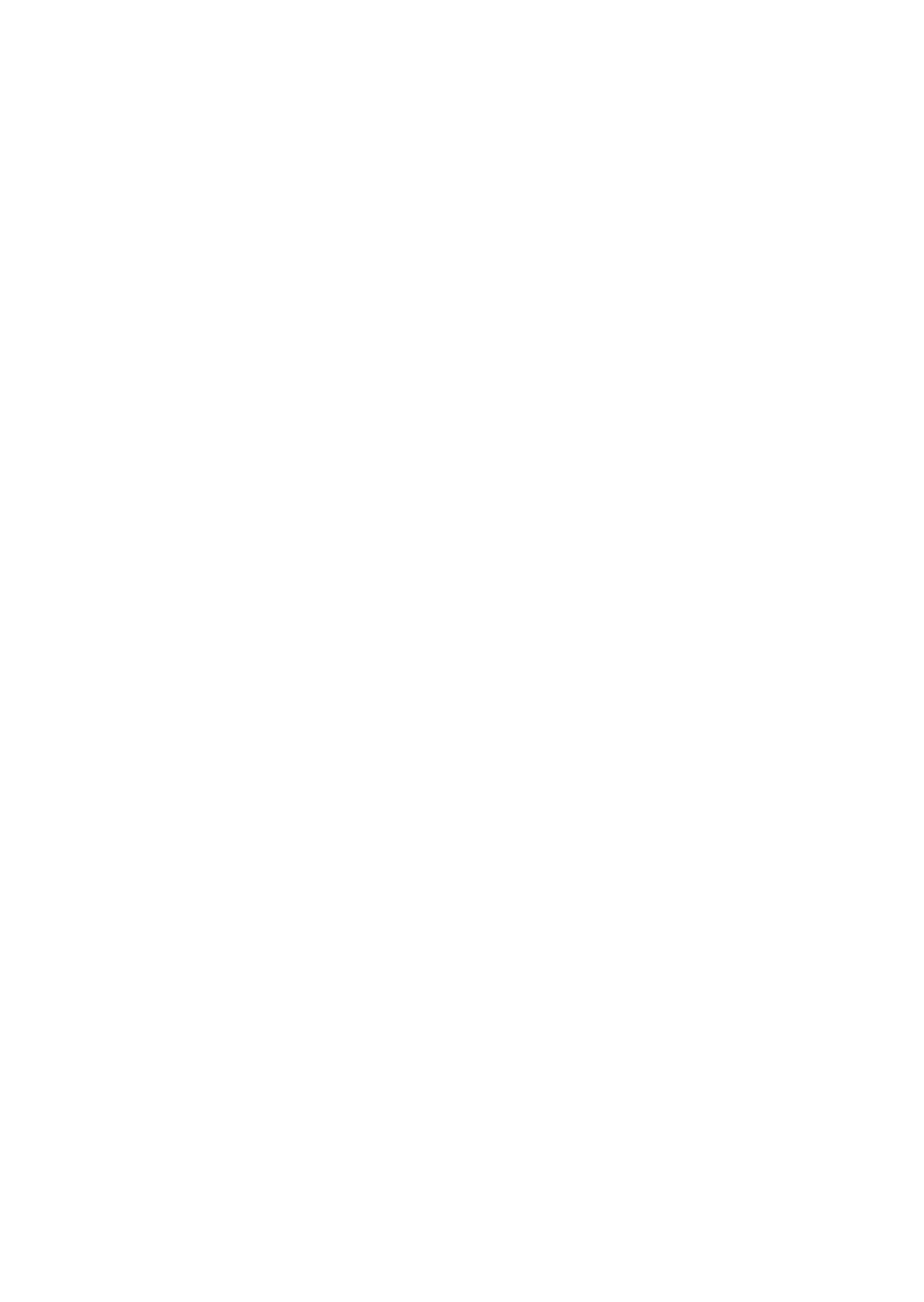# Contents

| Introduction                          | 7  |
|---------------------------------------|----|
| Natural Eternity                      | 15 |
| The Forest                            | 17 |
| <b>Environmental Mirrors</b>          | 18 |
| The Pendulum                          | 19 |
| The Essential Quality of Volumes      | 20 |
| Oval House                            | 22 |
| My Exaggerated Universe               | 25 |
| <b>Spatial Signs</b>                  | 27 |
| The Fire                              | 30 |
| Sitting on a stone in a field a while | 32 |
| The Whale                             | 33 |
| Deer in the Headlights                | 34 |
| <b>Granted Awareness</b>              | 36 |
| Snow                                  | 38 |
| Emersion                              | 40 |
| The Highway                           | 42 |
| The Absent-minded Gaze                | 44 |
| Oval House pt. 2                      | 47 |
| The Mundane Ritual                    | 49 |
| The Labyrinth                         | 51 |
| Endnotes                              | 55 |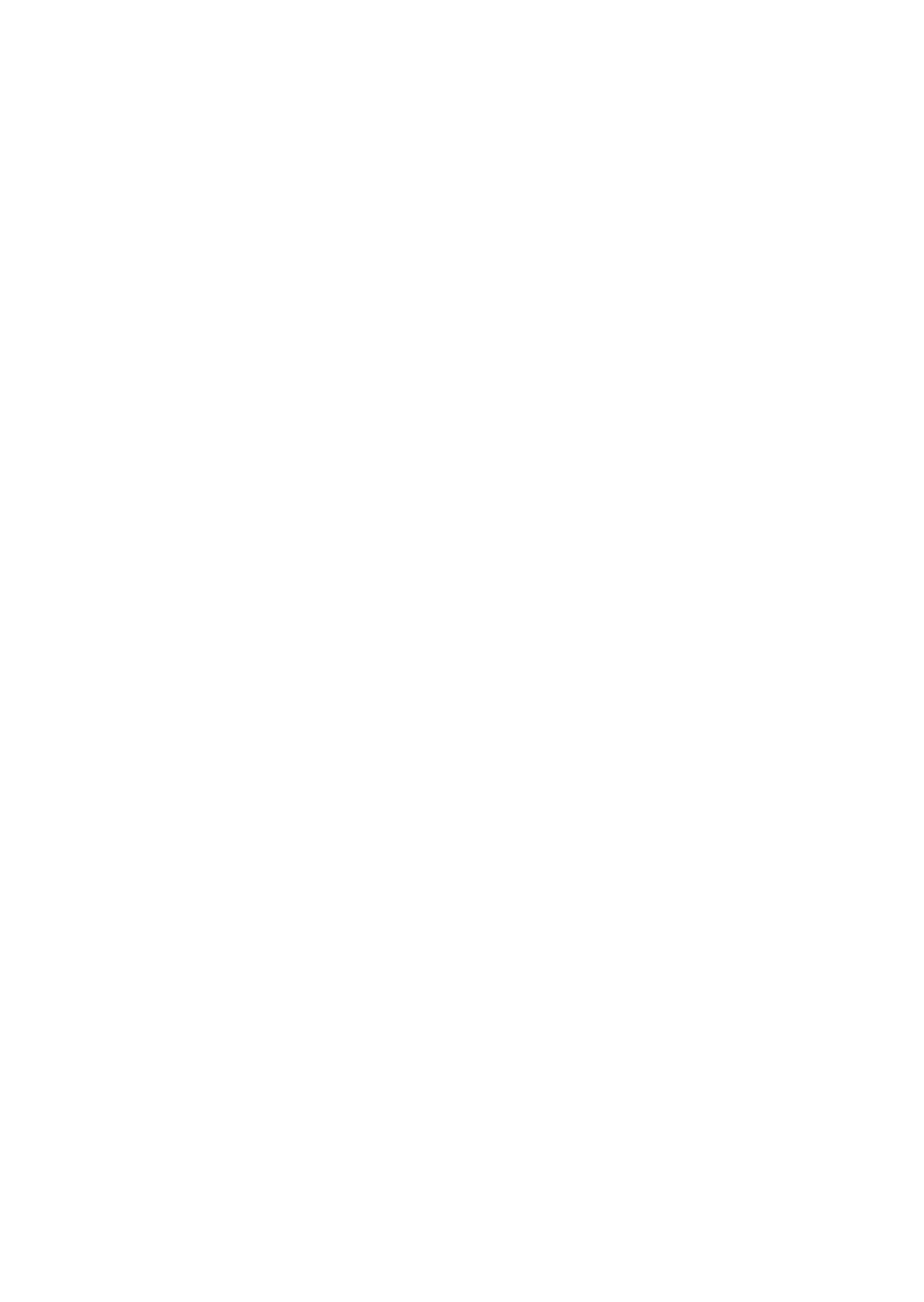# Introduction

On the sublime:

"*Moments of mute encounter with all that exceeds our comprehension*"

– Simon Morley.<sup>1</sup>

"*In broad terms, whenever experience slips out of conventional understanding, whenever the power of an object or event is such that words fail and point of comparison disappear, then we resort to the feeling of the sublime. As such, the sublime marks the limits of reason and expression together with a sense of what might lie beyond these limits.*"

– Philip Shaw.2

"*The feeling of the Sublime is, therefor, at once a feeling of displeasure, arising from the inadequacy of imagination in the aesthetic estimation of magnitude to attain to its estimation by reason, and a simultaneously awakened pleasure, arising from this very judgement of the inadequacy of the greatest faculty of sense being in accord with ideas of reason, so far as the effort to attain these is for us a law.*"

 $-$  Kant.<sup>1</sup>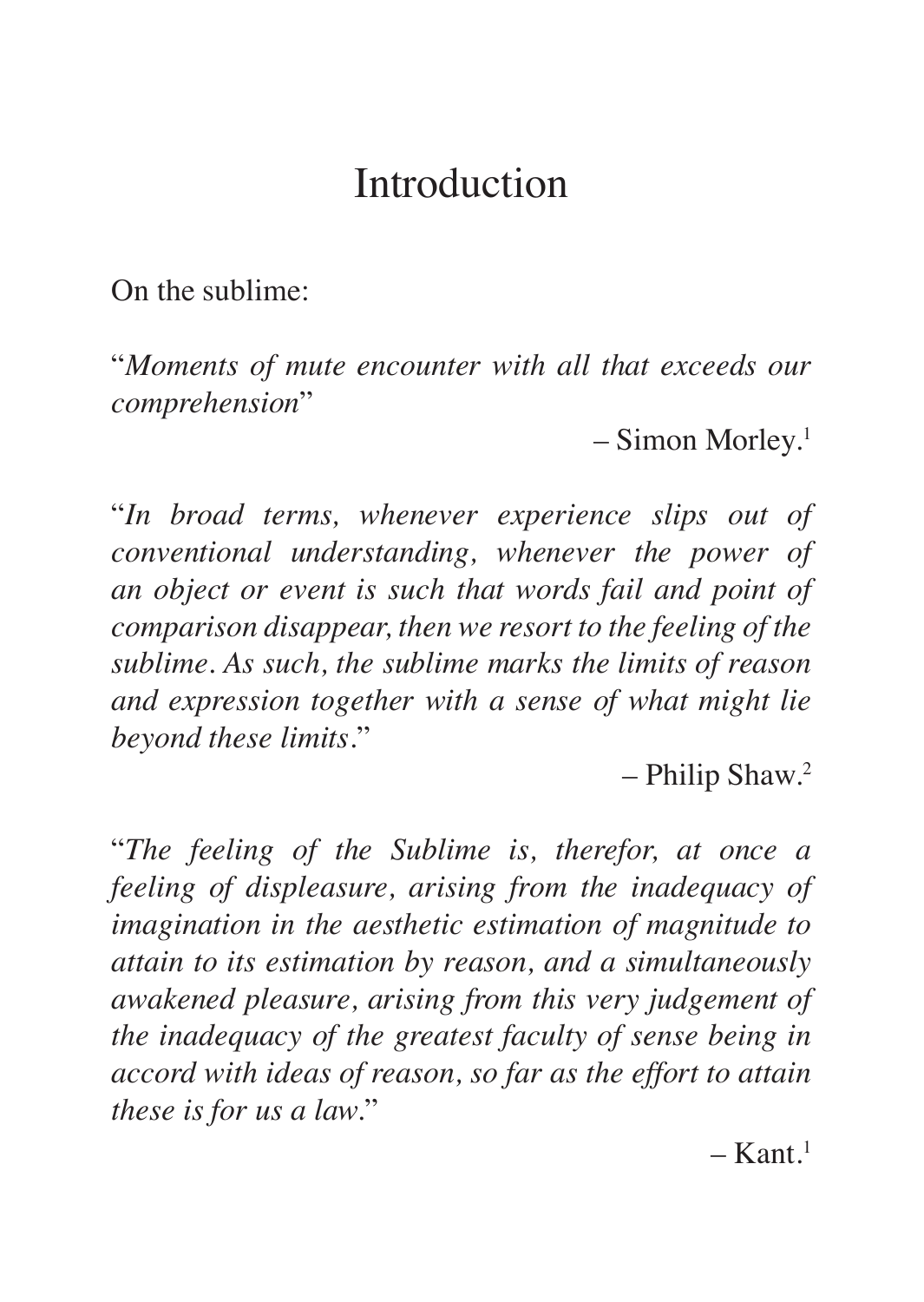Many philosophers, writers, artists and others have tried to define the sublime, from the beginning of our era up to this day. Many different definitions have been given. In my research I found that there are four approaches to the sublime that seem to still dominate the discourse today, originating from respectively Longinus, Burke, Kant and Schiller.

Longinus, a teacher of rhetoric in ancient Greece, is the writer of the first known source on the sublime in the first century AD: a treatise called On the Sublime. This work focused mainly on the sublime in spoken text – how could one evoke a feeling of the sublime within their audience? The focus lays on the heroic act, which could induce transcendence of reality. The heroic act of the writer and speaker that is: he should have "great thoughts, strong emotions" and should use "certain figures of thought and speech, noble diction and dignified word arrangement." The writer was to discover true nobility in their art by confronting the unknown.<sup>1, 3</sup>

Edmund Burke, an Irish political theorist and philosopher, established the idea of the sublime as an experience of shock and awe and as a destabilising force. He applied this idea mostly to the concept of nature: nature so vast that it could not be just beautiful – it was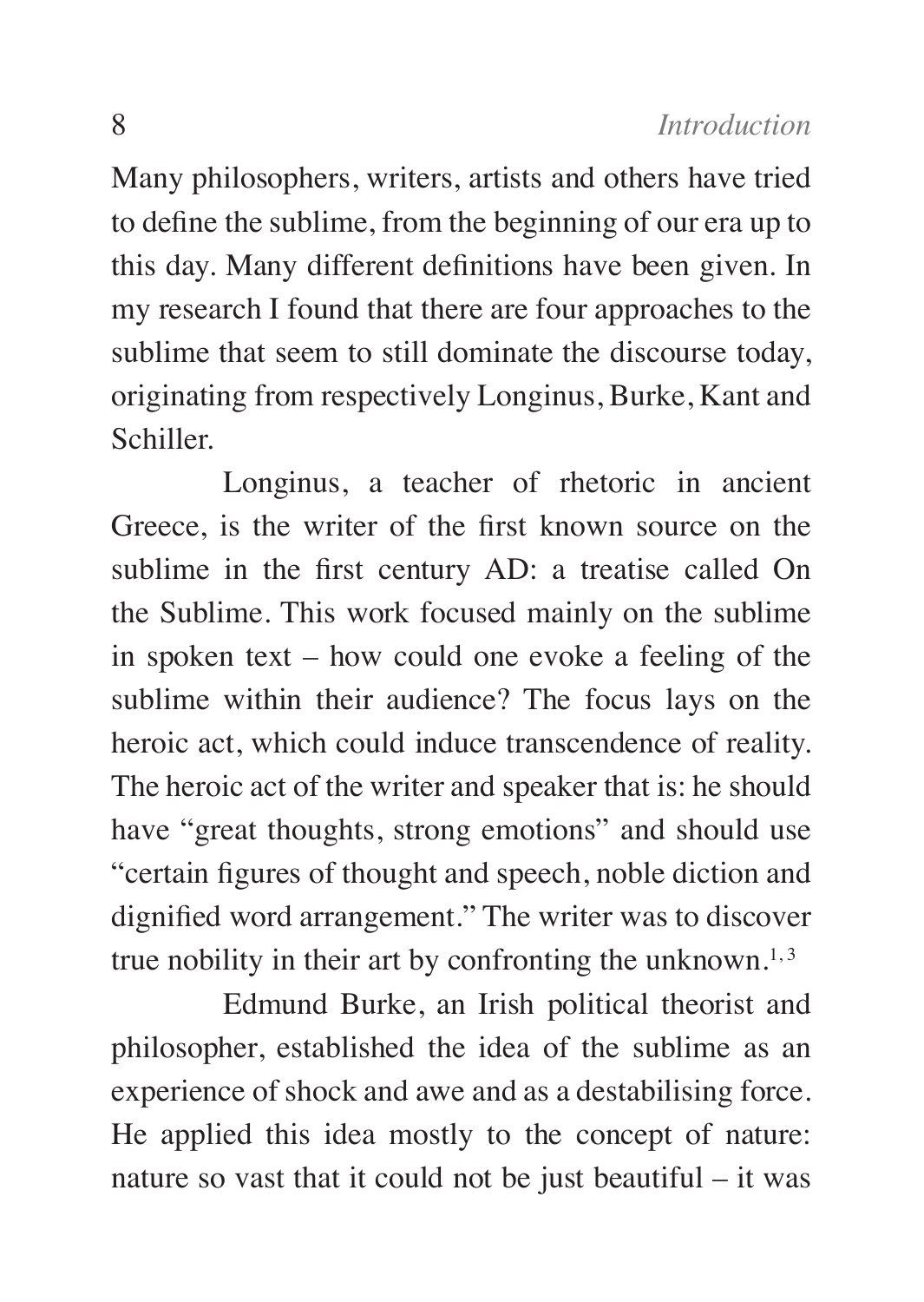also thrilling, fear-inducing. To him the sublime could be found in these moments of fear and delight. $1,4$ 

Immanuel Kant stated in his Critique of Judgement that the notion of the sublime reveals a reality that is fundamentally indeterminate, undecidable and unpresentable. The feeling of the sublime comes from a lack of limits, and with that comes an inability to grasp that which we encounter. This awareness of lack causes an awareness of, or perhaps confrontation with, our own limitations<sup>1</sup>

Friedrich Schiller saw the sublime as ecstatic experience. He continues on Kant and Burke's theories on the sublime – the mix of terror and beauty, the lack of limits – but involves it more with the idea of the self: the absolute greatness we can sense in nature is within us.<sup>1</sup>

The discourse has been continued in the 20th century, with Barnett Newman and Jean-Francois Lyotard as important figures. They put the focus more and more not just on the awe and wonder, but on the terror that is part of the sublime feeling. And – it is no longer about accurately depicting that which is normally associated with the feeling, which is natural scenery. It is rather about the feeling in itself and how it can be induced. Examples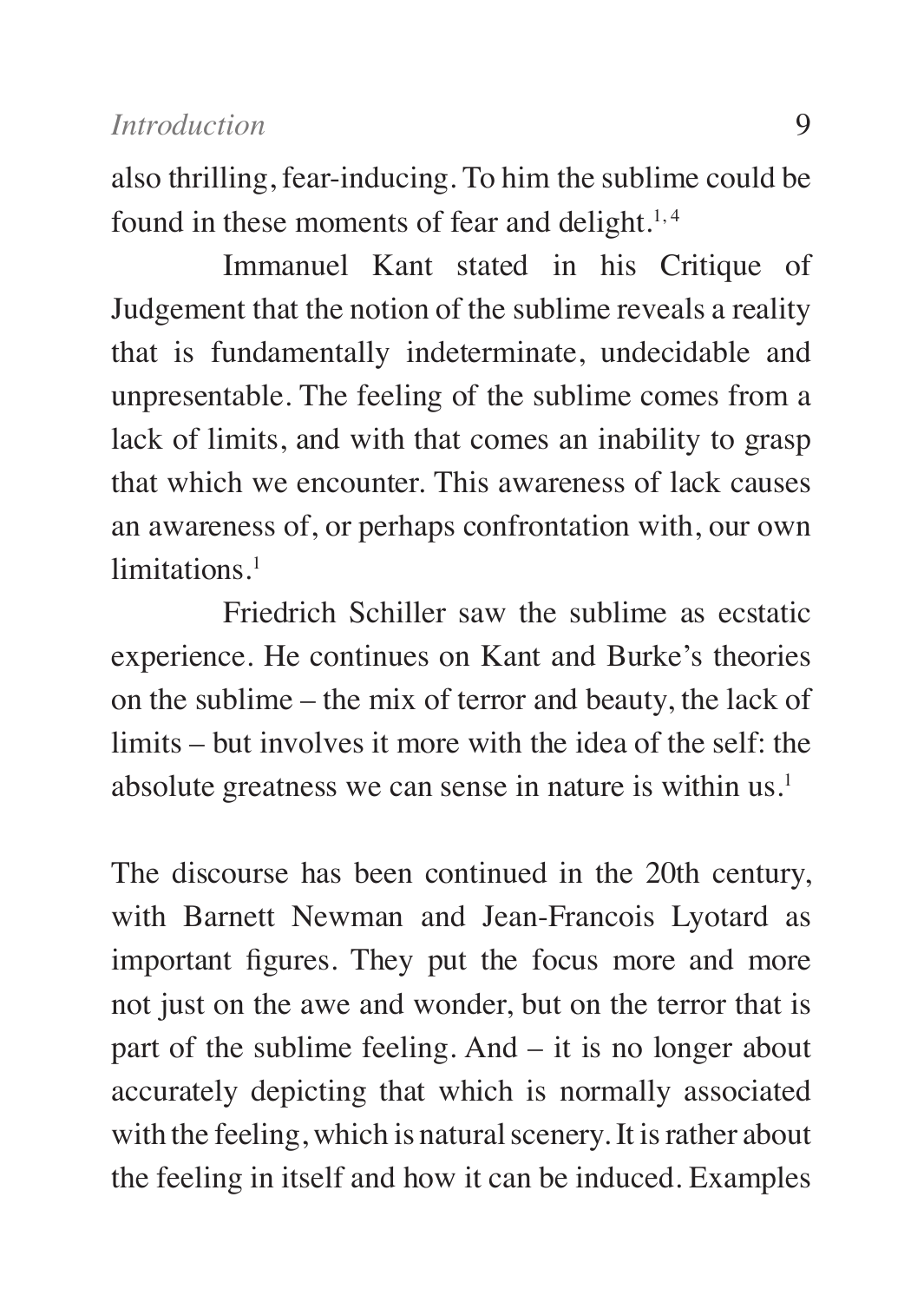of this are to be found in the abstract expressionism of Barnett Newman himself, Mark Rothko and later in the work of James Turrell<sup>1</sup>

After it had been quiet on the subject for a while, the discourse seems to have been kicked off again by Newman when he published an article called "The Sublime is Now" in 1948. In this article he discusses the struggle of artists between "notions of beauty and desire for sublimity". In their attempts to reach exaltation – the sublime – they focus too much on perfect form. Although this happened more directly in ancient Greek and Renaissance art, in modern art this is still continued, although the value of beauty has shifted. According to Newman, the solution to this problem would be to completely deny that art has anything to do with beauty at all and to "reassert mans natural desire for the exalted, for a concern with our relationship to the absolute emotions." The products of this should be self-evident images that are based on feelings instead of imagery.<sup>1,5,6</sup> This article influenced Lyotard in his discussion of the post-modern sublime towards the end of the 20<sup>th</sup> century. He shifts "The sublime is now" to "Now the sublime is like this", the "this" being the painting. He continues on the theories of Kant and Burke (although Burke is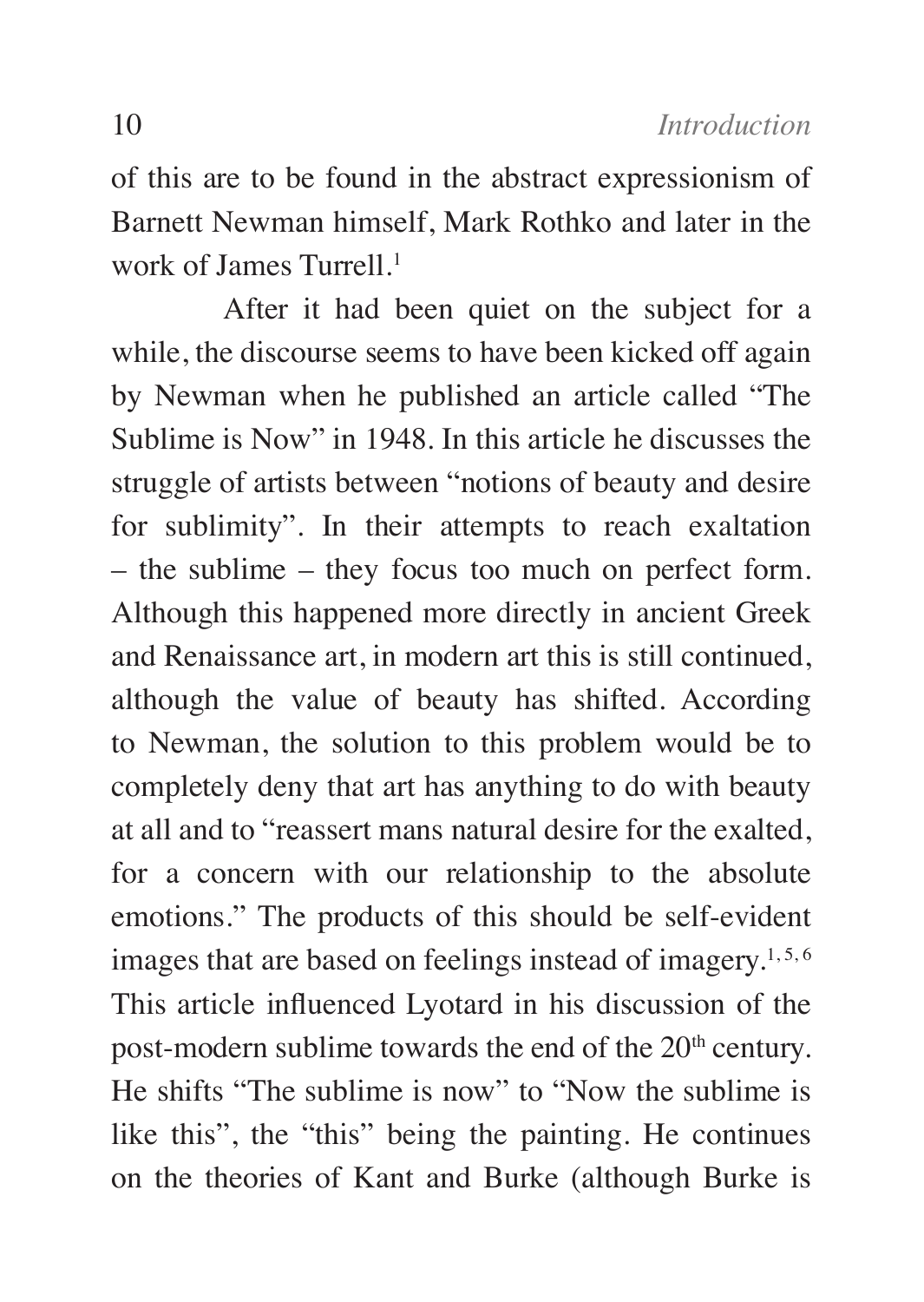too surrealistic for his taste) and redefines the sublime as the feeling that indicates the limits of reason and representation.<sup>7, 8</sup> The sublime is not the presentation of the unpresentable, but the presentation that the unpresentable exists.<sup>9</sup>

While reading about the topic of the sublime, these are the views on the subject that struck me most. The view on what the sublime exactly is slowly developed and seems to have gotten more and more refined over the years. I hope this brief summary will give the reader an insight into the background of the sublime.

One conclusion that I have drawn from this discourse that spans two millennia, is that the notion of the sublime is a subjective matter. Here, I use the phrase "notion of" because when I talk about the sublime in the following text, I don't directly refer to the discourse of the sublime – I rather talk about the sublime feeling. This is the feeling of being overwhelmed by something so vast and endless that we cannot fully comprehend what we see. This sublime can be encountered in nature, but also, for example, in monumental architecture or expressive painting. The feeling, when described, is definitely one that is recognizable, but what exactly constitutes that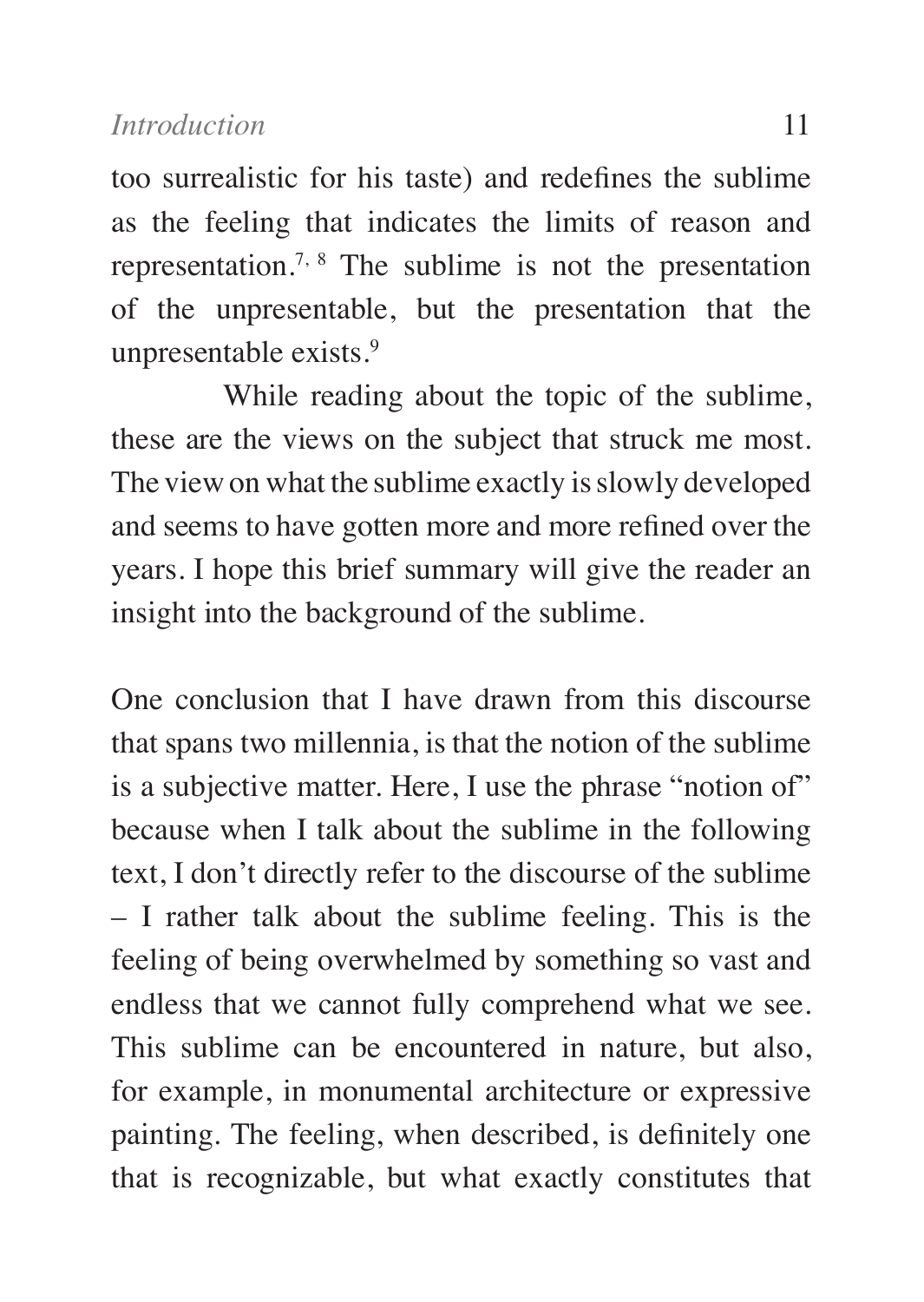feeling might differ from person to person.

In the following texts I will look at moments where I recognize the sublime in space – either through memory (within myself) or through reference (outside of myself). The moments within myself, I describe. The moments outside of myself, I reflect on. By looking at these moments, I try to form an image of how I define the feeling of the sublime, and how this feeling can exist within, or by means of (designed) space.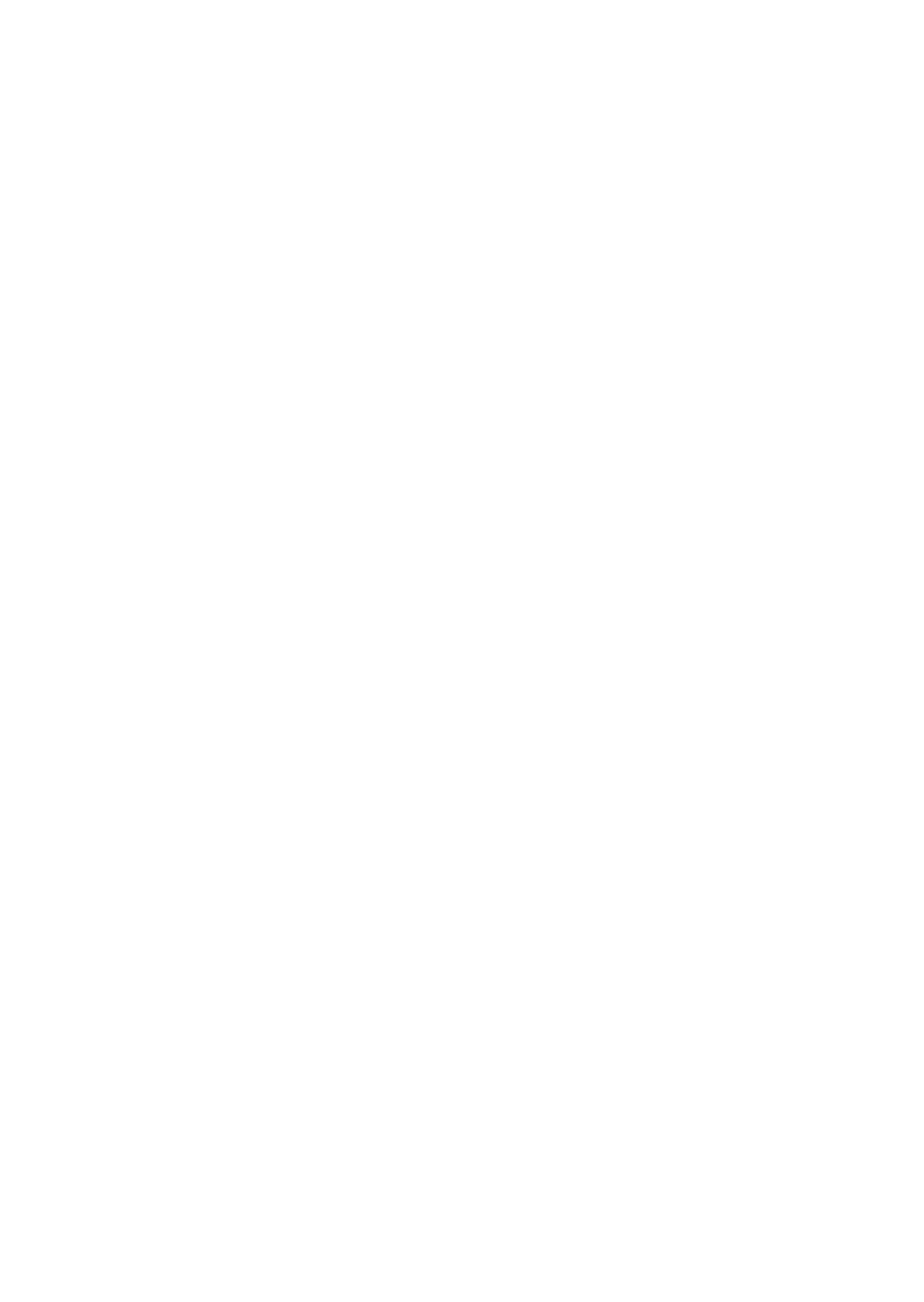## Sitting on a stone in a field a while

#### *Natural Eternity*

The elements have been on my mind. This meaning, the four classical natural elements: fire, water, earth and air. Architect Peter Zumthor talks about them in his book Thinking Architecture: "*I am convinced that real things do exist, however endangered they may be. There are earth and water, the light of the sun, landscapes and vegetation.*"1 The fact that he calls these "real things" is indicative for me. These things are not man-made, hard to affect (without mechanical force) and seem like they have always been there, longer then humankind itself, the term "eternal" comes to mind. And therefor they are: real. They seem to form the original human habitat. And it is probably therefor that people feel a certain connection to these particular elements.

The words 'eternal feel' are often used to describe Zumthors architecture. This is ascribed to his use of materials: mostly 'natural' (stone or wood), and with a certain weight and volume to them. With materiality you can have a go at eternity. Thick, massive,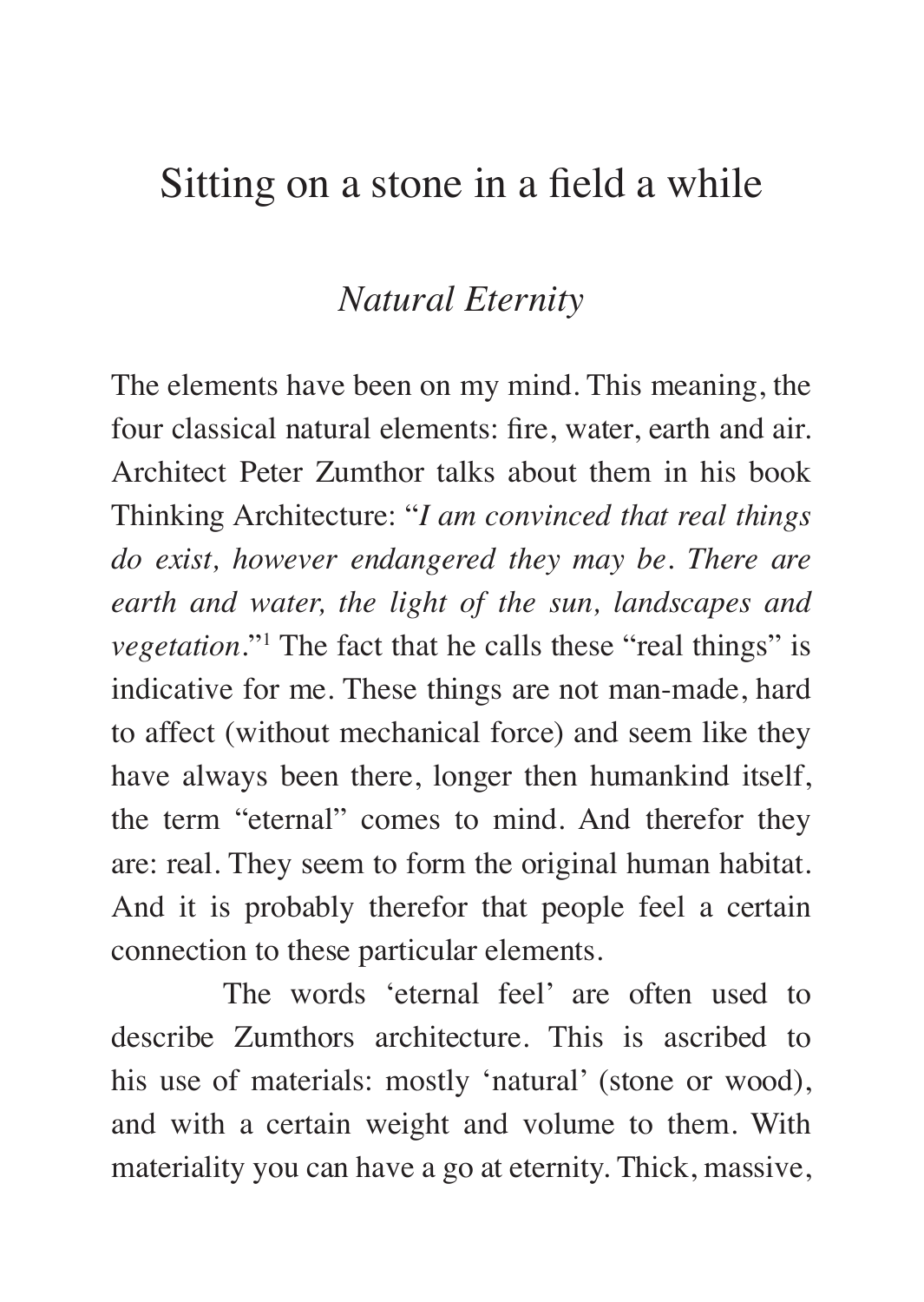stone blocks will send a message: this structure will be here for centuries to come, only worn down by natural forces. This is what the material tells the visitor. A thin, wooden structure will tell the opposite: this structure will be taken down in a month, maybe a year. It can't stand the force of time.

Of course, these messages don't have to be true. A bulldozer could come by the next day and take the big stone blocks, not even leaving a trace. And the thin, wooden beams could be reinforced and stuck in a deep concrete foundation, steadily staying in place for years. All this unbeknownst to the spectator, who only knows what he sees.

Zumthors fascination with the "*real things*" shows in his material choices. It speaks to us: I am made out of 'real' things, so I am part of your natural habitat and the eternity that comes with it. Part of this eternity however, is being not man-made. This questioning of the eternity leads to a questioning of the reality. The form of eternal realness that Zumthor seeks is perhaps not achievable in the designed.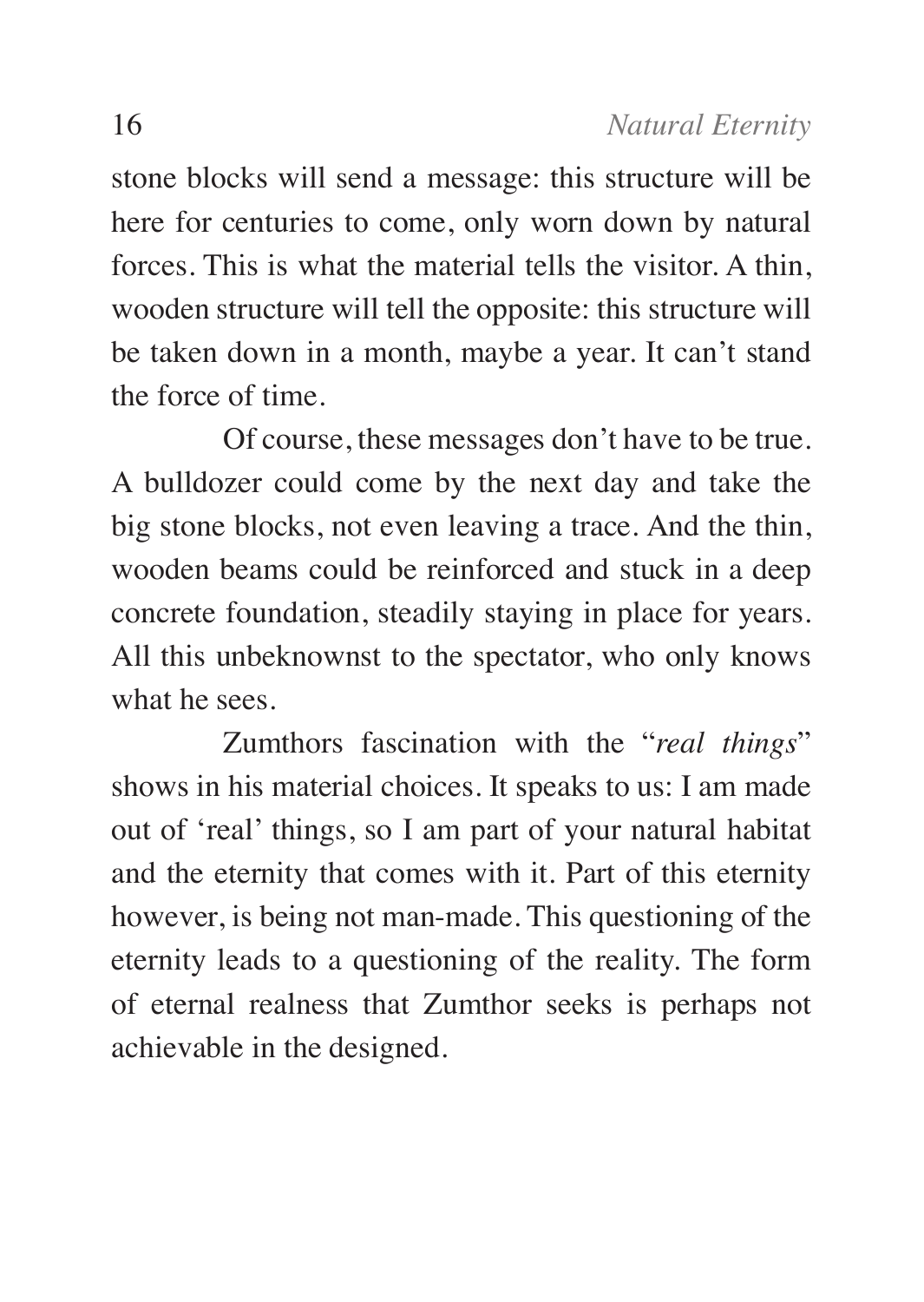*The Forest*

I think I am in the middle of the forest. My way in is equal in length to my way out. I am alone but it is not quiet. I hear the wind rustling the leaves and branches of the trees. I hear leaves falling. It rained before; the drops are still clinging to the branches and occasionally make their way down. I think I hear birds moving through the low bushes but it could also be some small rodents.

I just got off of the main, paved road leading me through the dunes and am now following a winding path. I have walked this path many times before. It is not paved, the earth is muddy and now and then I have to step over a puddle. There is a height difference between the muddy path and the adjacent grass: people walked away the earth.

The trees that surround me are quite skinny and very tall. They seem to be dispersed equally, although not regularly. They all have their own little territory.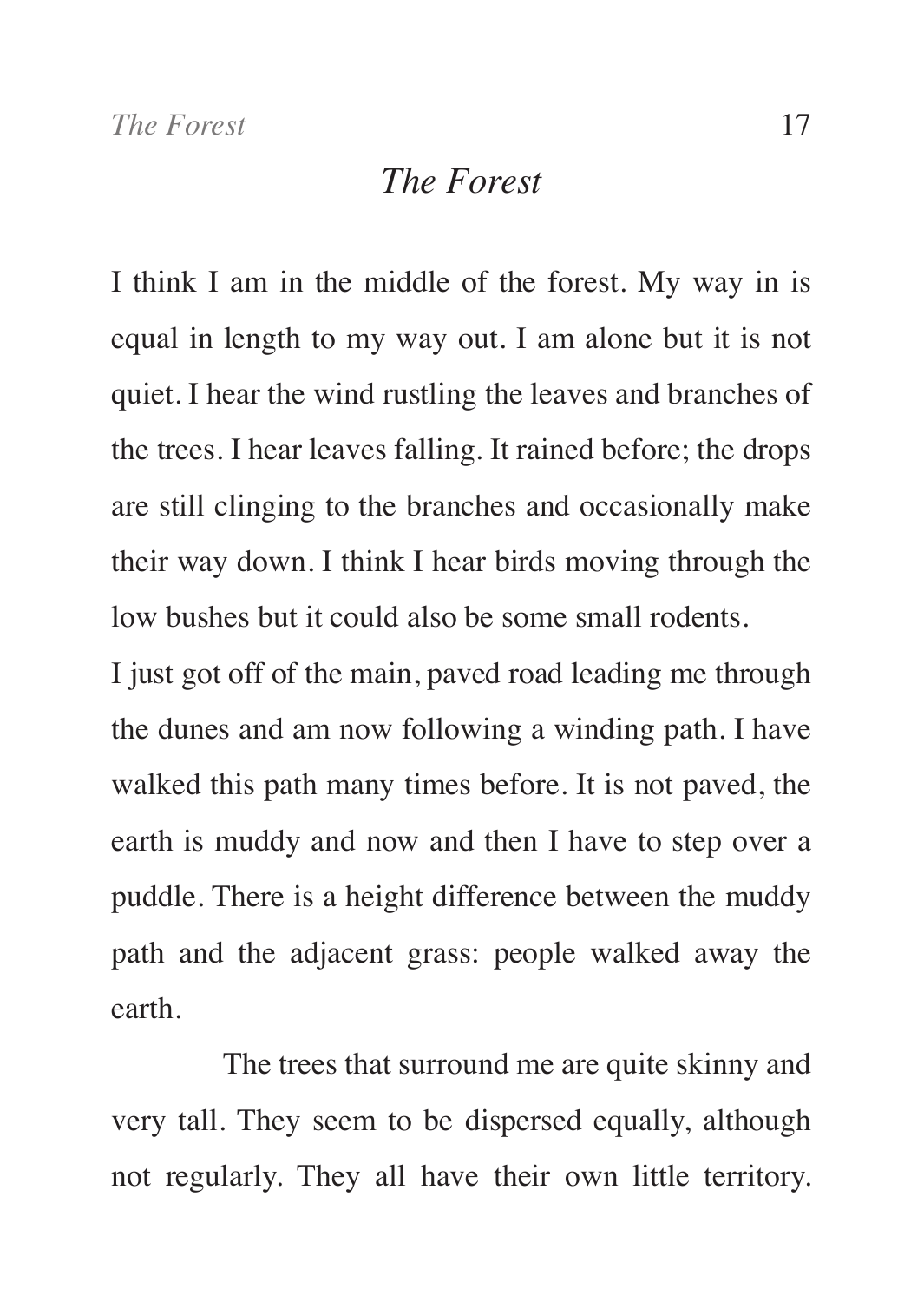Between the trees smaller vegetation covers the ground, unevenly. Looking up, I see grey clouds through the remaining foliage. The brown, red, yellow and rare green leaves go well with this mix of greys. The air is chilly and humid. My nose and fingertips are numb from the breeze but the walk over here warmed my body. I let the cold air fill my lungs and make little clouds with my breath.

### *Environmental Mirrors*

The movement that the natural elements possess attracts me. In nature one could find the meditative effects of rhythmical movement. The sea rises and lowers, the sun comes up and sets again, the moon and stars follow their set paths. There is non-rhythmical movement too. It can be found in the flames of a fire, the leaves of a tree rustling in the wind, erosion of rock by wind and water. Maybe we find this natural movement meditative because we can relate it to the movement of our body – rhythmical beating of the heart or breathing, non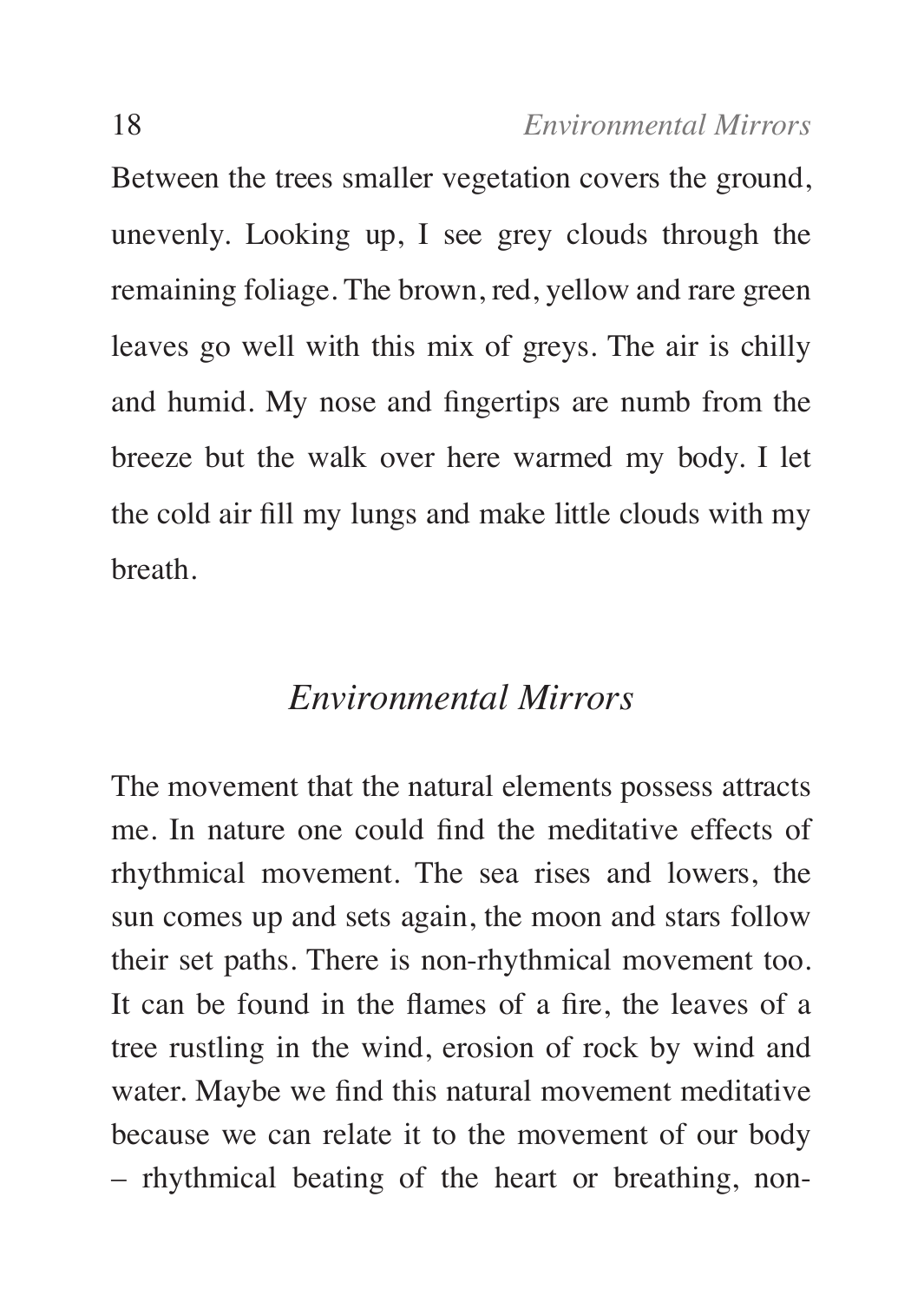rhythmical voluntary muscle movement.

In Eyes of the Skin, architect Juhani Pallasmaa talks about the relationship men used to see between the body and the elements: "*The Renaissance system of the senses was related with the image of the cosmic body; vision was correlated to fire and light, hearing to air, smell to vapour, taste to water, and touch to earth.*"<sup>2</sup> Some of these connections still make sense to us with current scientific knowledge – light waves determining the colours we see, sound waves traveling through air. The other ones perhaps not so much, but we can imagine how our ancestors came to those conclusions. Although not directly related to movement, this fragment shows the tendency of men to seek a connection between their own bodies and their direct natural surroundings. The tendency to look to their natural surrounding for some kind of corporal recognition or explanation. Maybe finding this recognition brings forth a peace.

### *The Pendulum*

A 28-kilogram iron ball is attached to the end of a 67-meter steel wire, suspended from the highest point of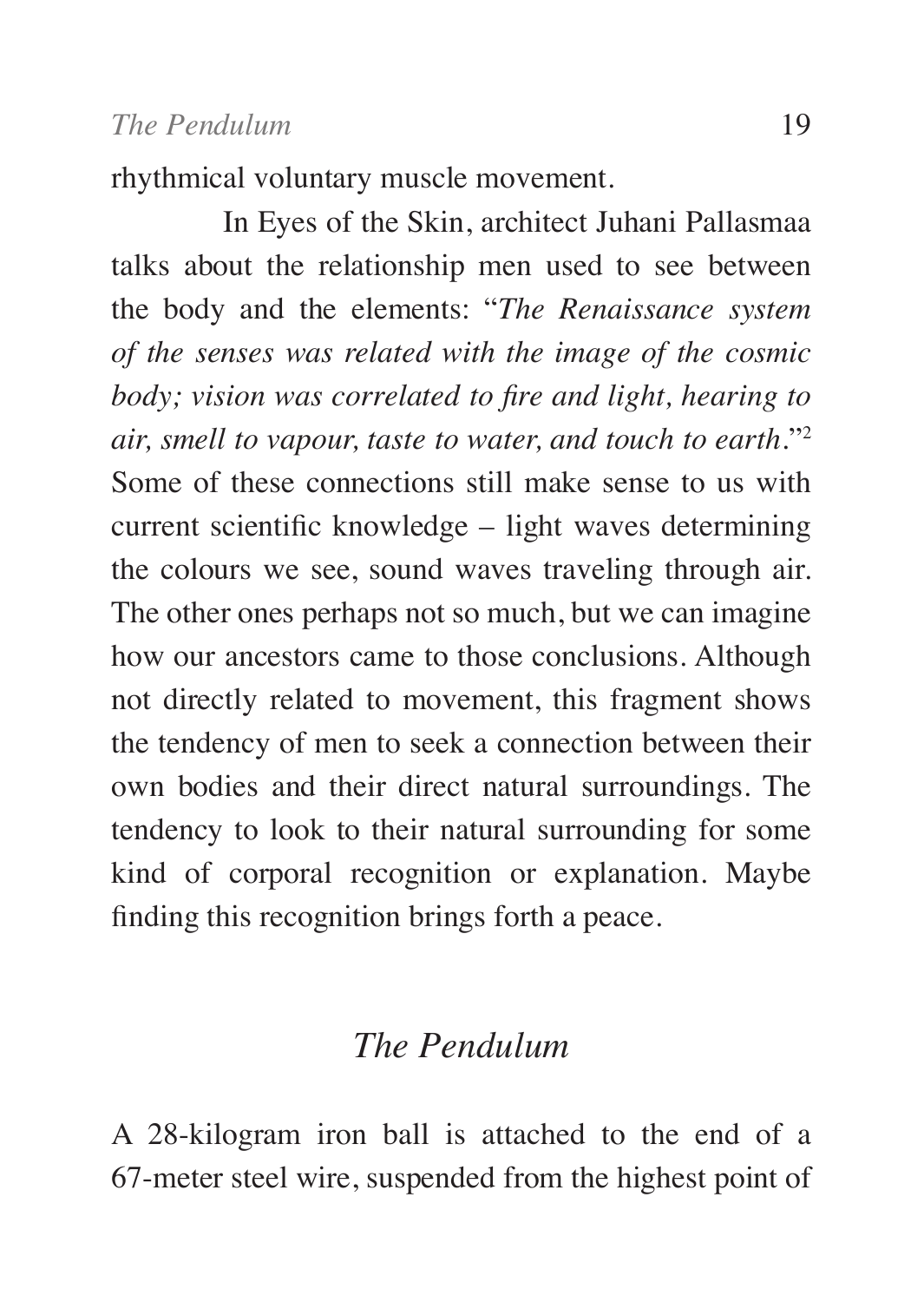the dome of the Pantheon in Paris. The ball is drawn to the side, off-centre, and released carefully. As the ball swings back and forth, it starts to move in a plane. It rotates in relation to Earth's surface, demonstrating the Earth's spin on its axis.<sup>3</sup>

A relatively simple construction shows us a complex natural force. One that we are normally not aware of. It makes this force visible, but, at the same time, stands on its own: natural force removed from nature. Even if we didn't know what it represented, we could still appreciate it as an independent object. It has a movement of its own, a specific aesthetic and is designed as a part of a powerful, ancient architecture.

### *The Essential Quality of Volumes*

The 18th-century French architect Étienne-Louis Boullée had a predilection for regular volume: cubes, spheres and cones. We like regular volumes, he says, because we can grasp them, understand them. They represent order.<sup>4</sup> These are the volumes he works with most in his architecture, which consists mostly of immense, neverbuild structures that were, at the time, impossible to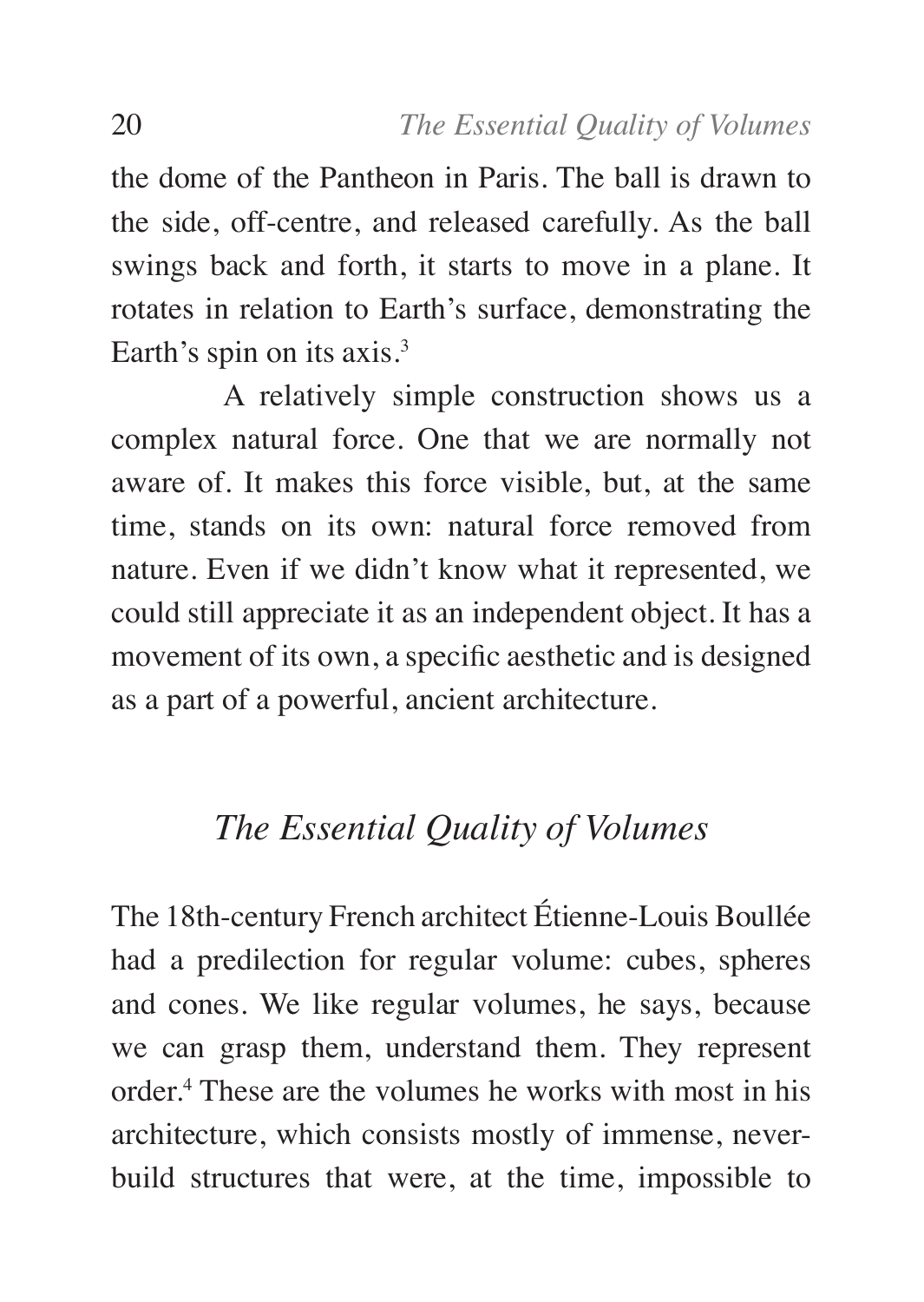construct. The most famous one of his works is probably a cenotaph in honour of Isaac Newton: a gigantic sphere coming out of a flat cylinder, surrounded by cypresses, with an entrance at ground level. On the inside, the sphere recreates an inverse day and night: during the day the sun shines through little holes in the ceiling, creating an accurate star pattern, and during the night an armillary sphere that hangs in the centre radiates a glow, representing the sun.<sup>5</sup>

Of all the regular volumes, Boullée thought the sphere to be the one with the most "advantages": "*(...) it combines strict symmetry with the most perfect regularity and the greatest possible variety; its form is developed to the fullest extent and is the simplest that exists; its shape is outlined by the most agreeable contour and finally, the light effects that it produces are so beautifully graduated that they could not possibly be softer, more agreeable or more varied.*"4

Boullée is convinced that these qualities, which are derived from nature, speak to our senses. He fails to explain how these qualities actually derive from nature. Should volumes derived from nature (and in this case we are talking about touchable, near nature, nature on a human scale) not be irregular, asymmetrical, un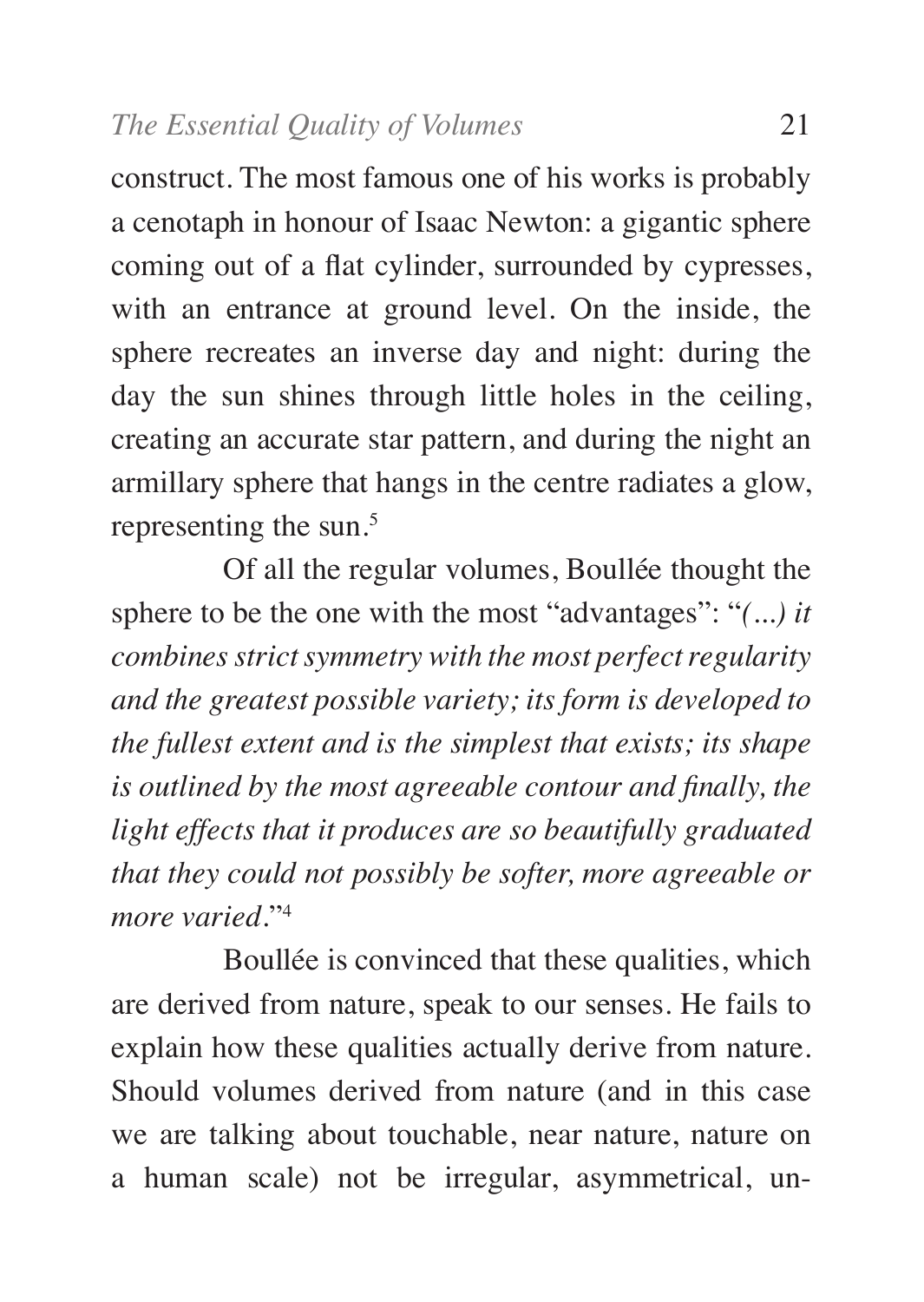agreeable, and ungraceful? Where in nature do we find a perfect cube, a perfect sphere? Crooked and misshapen seem to be more accurate adjectives if we look at branches, rocks, even vegetables. To me, the qualities "perfection" and "order" seem entirely man-made. Boullée escapes this question by stating that men cannot create anything new – everything already exists, men just put things together. With this reasoning, everything must derive from nature.

Of course he does have a point – although his reasoning might be wrong. Regular volumes are very satisfying to look at, and it might well be because they are easy for us to grasp. They represent order, even if this order does not stem from nature.

#### *Oval House*

The receptionist steps out from behind her desk and gestures us to follow her. We do. She is not comfortable with speaking English, not many people we have met here are. She leads us through the halls of the museum,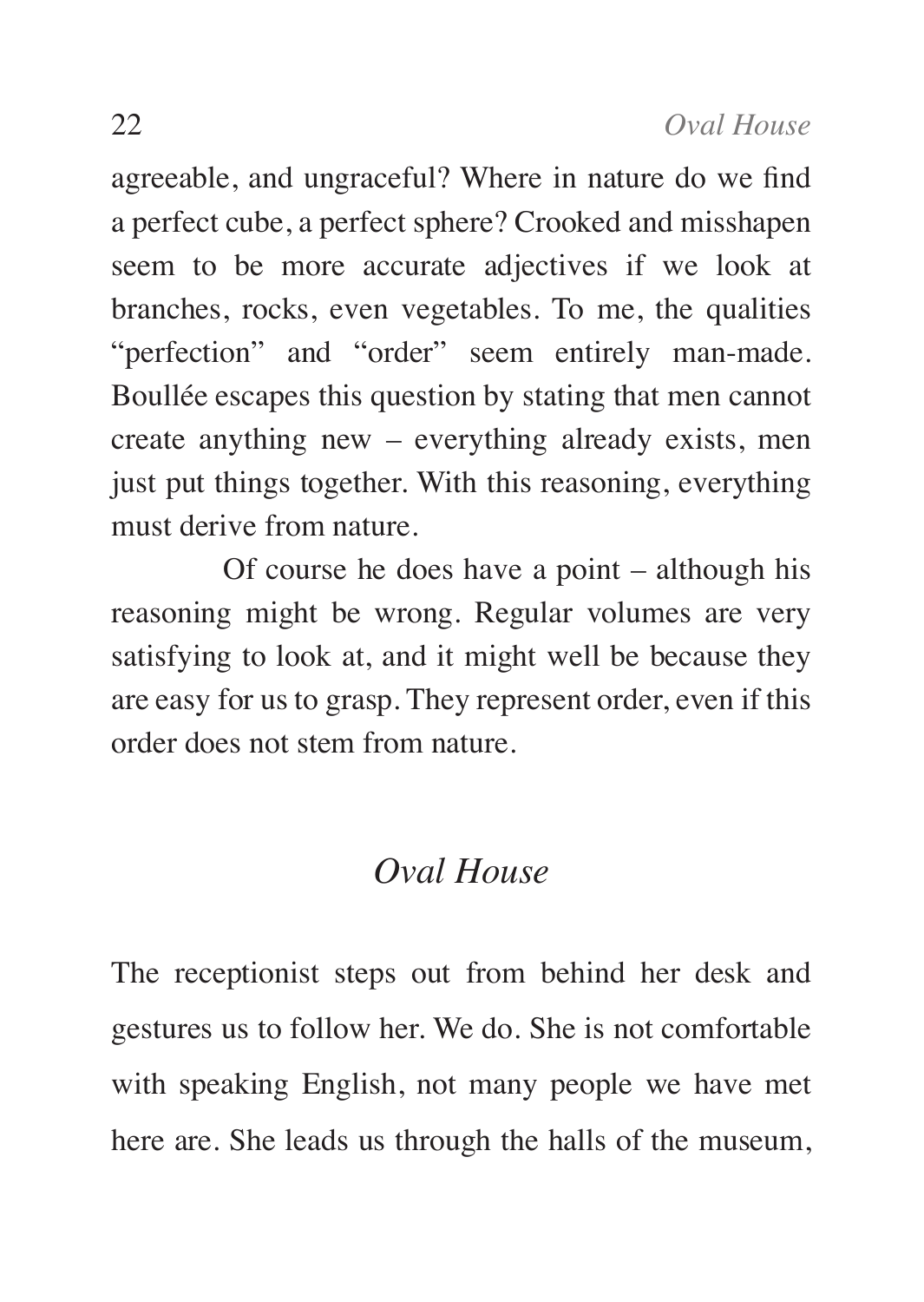to the back and up, and opens a small steel door. The door opens to a little platform. Next to it, a single small cabin on rails is waiting for us. The receptionist shows us the button to call for it, a small notice in Japanese signs indicates it too. We step into the cabin, with the four of us and her we just fit. She closes the door and pushes a button and with a jerk we start moving. First horizontal, then slowly more and more vertical up the mountain. We meander around trees and rocks. The further we go, the more of the view we get to see. We see part of the island: the road that goes down to the harbour, on it's way stopping in two small villages, all embedded in dry vegetation: brown trees with brown leafs. We see the sea with the neighbouring islands rising from it. Small, dark humps of earth break through the reflection of the sun on the water. The cabin comes to a halt, again with a jerk. We get out on an identical platform (square tiles, pebbles in concrete). We pass through a narrow concrete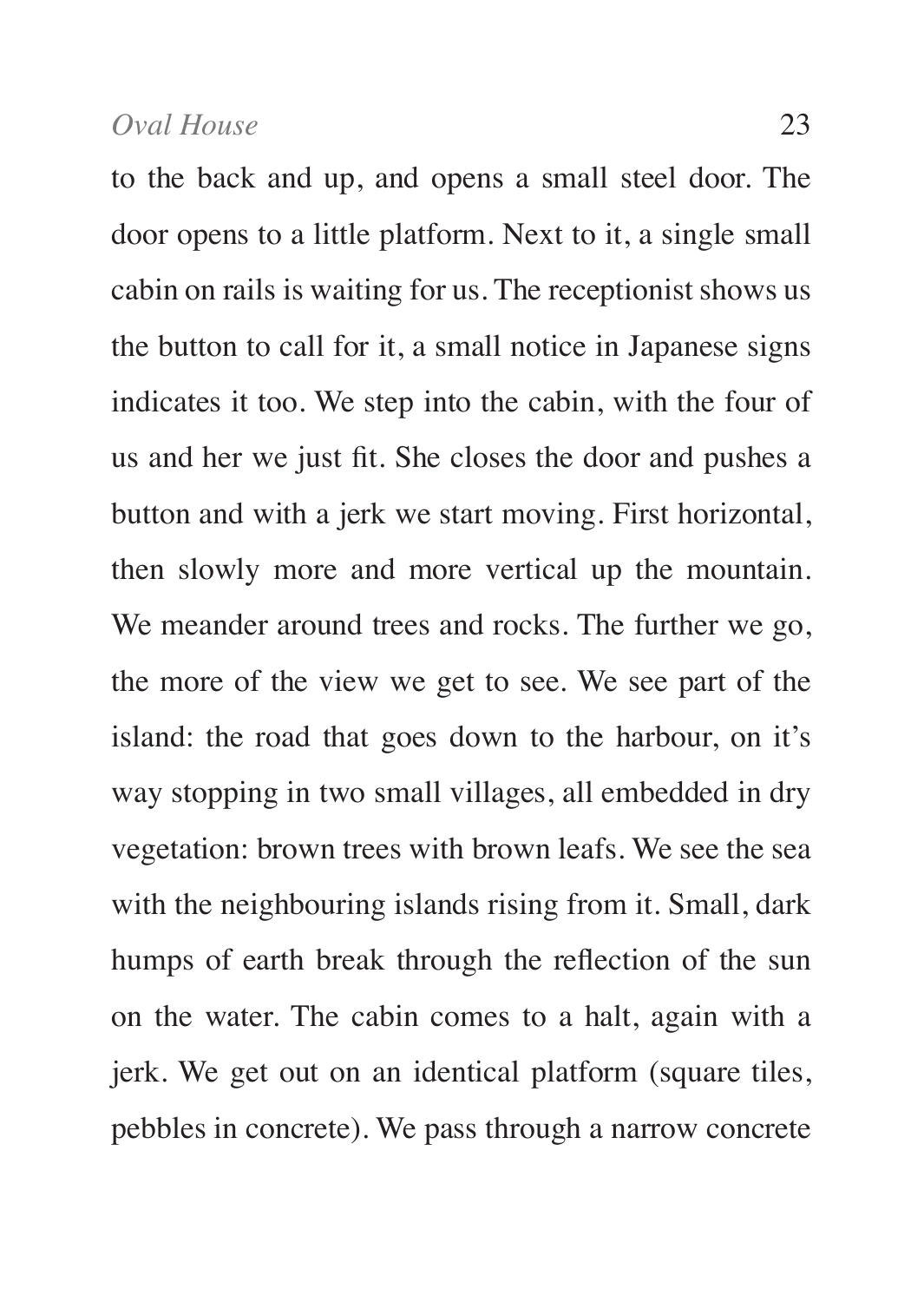hallway. Then there are two big windows, floor to ceiling, on both sides of us. On the left side we see a waterfall coming down, into a pond enclosed by concrete walls. I recognize it from pictures I have seen in my architecture books. The stream of water flows underneath us and we see it fall down a second time on our right side. We continue up three steps of stairs and turn a corner. The receptionist leads us into an oval courtyard. A pond, also oval, is situated in the middle of the courtyard. The water in it flows over the edge, continuously. The sound of clattering water reverberates on the walls. The front doors of the surrounding residencies open onto the space we are in and we enter one of them. The receptionist leaves us. We walk through the living room to the terrace. We now find out that the oval building is situated on a square platform on top of the mountain. The sea stretches out as far as we can see, mountainous islands pop out of the water here and there. Some bigger, some smaller, some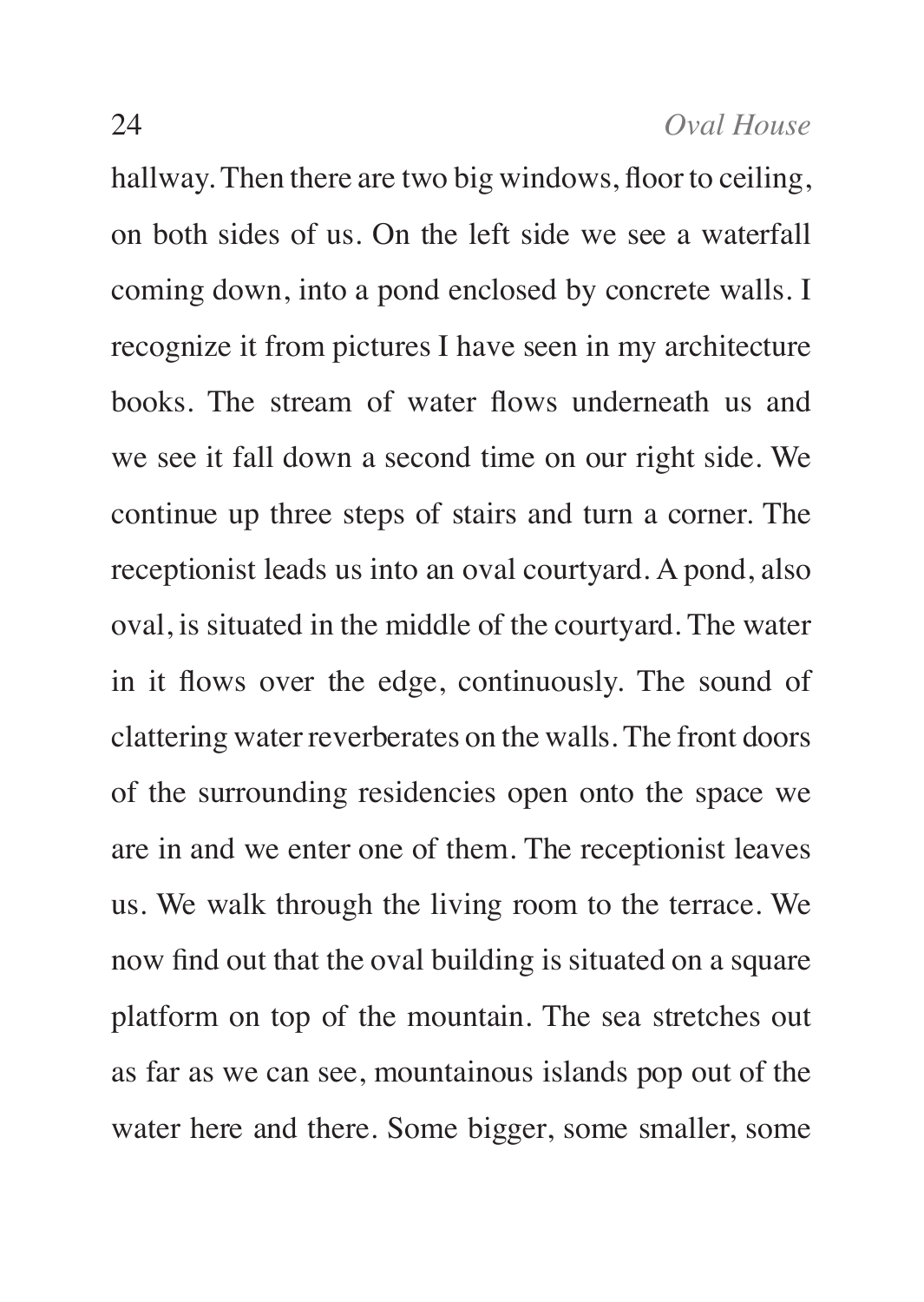seem fertile, others desolate. The sun floats just above the water, visibly sinking.

In the morning a thick haze has settled over the island. The islands in the distance have been reduced to shadows.

### *My exaggerated universe*

In Poetics of Space, Bachelard describes how we get connected to certain spaces by daydreaming in those spaces: the house allows one to dream in peace. The dwelling-places in which we daydream take, from that moment on, a place in our daydreams themselves, causing us to relive those places again and again. They remain with us.

Later in the book he states that the daydreams bring us "elsewhere", while staying in the same place. This elsewhere could be, as described, based on a former home or dwelling-place. It could also be based on the grandeur of natural experiences: "*When this elsewhere is in natural surroundings, that is, when it is not lodged in the houses of the past, it is immense. (…) Immensity is within ourselves. It is attached to a sort of expansion*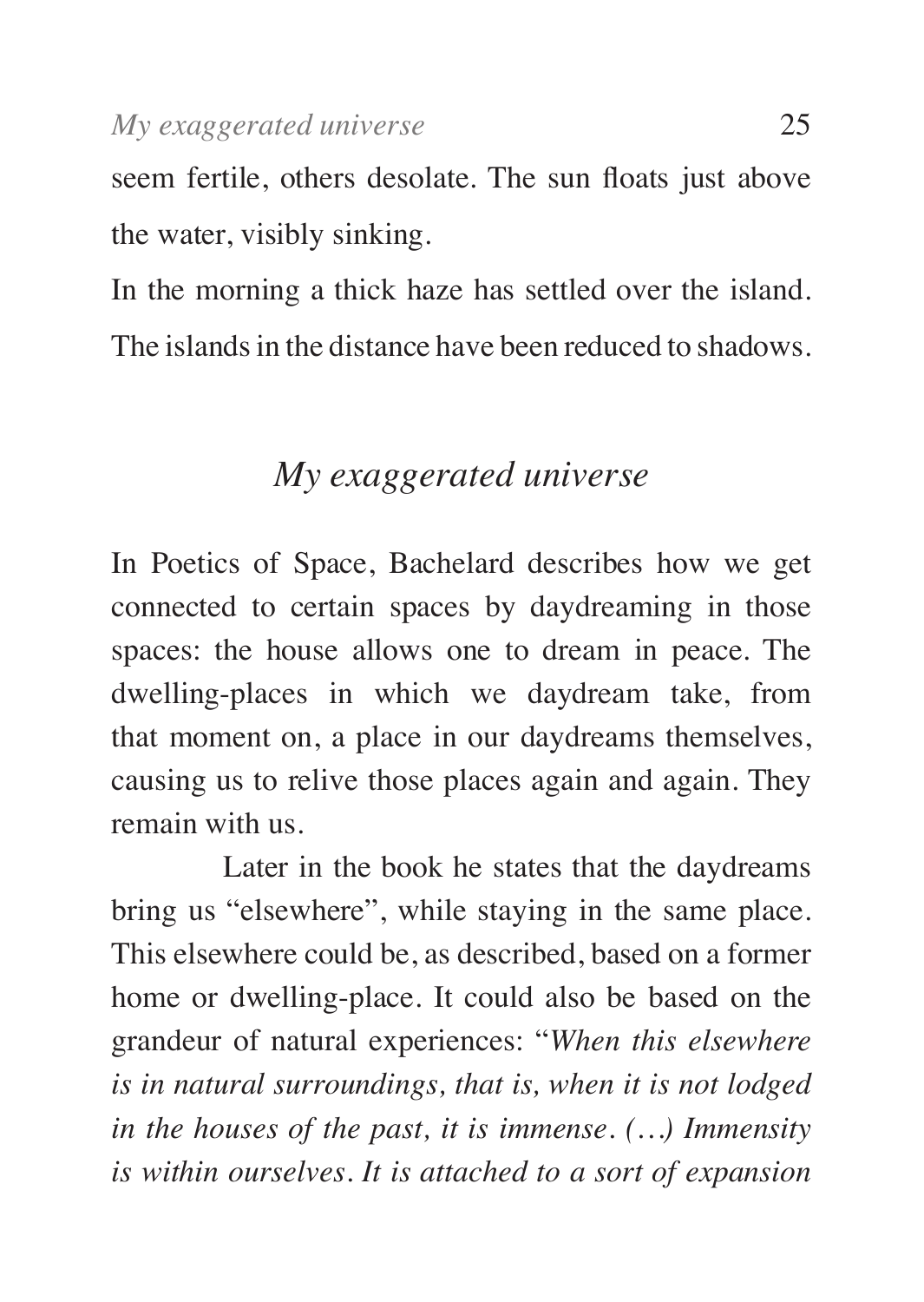*of being that life curbs and caution arrests, but that starts again when we are alone. As soon as we become motionless, we are elsewhere; we are dreaming in a world that is immense. Indeed, immensity is the movement of motionless man. It is one of the dynamic characteristics of quiet daydreaming.*" 6

Most of the spaces that I dream of are not real. I have never been in a real forest, yet the forest in my mind is huge, ancient and endless. I have been at the sea, but the sea in my mind exceeds reality. Every time I stand at the shore, overlooking the ocean, the view is spectacular, but not as spectacular as I imagined it to be. My sky is bluer and more infinite, my water is deeper and more dangerous. This is part of the exaggerated universe that I created for myself. In this universe attics shelter me, fields expose me, I gather in circles and swaying pendulums hypnotize me. It is an ideal world, constructed out of real experiences, and idolized memories of those same experiences.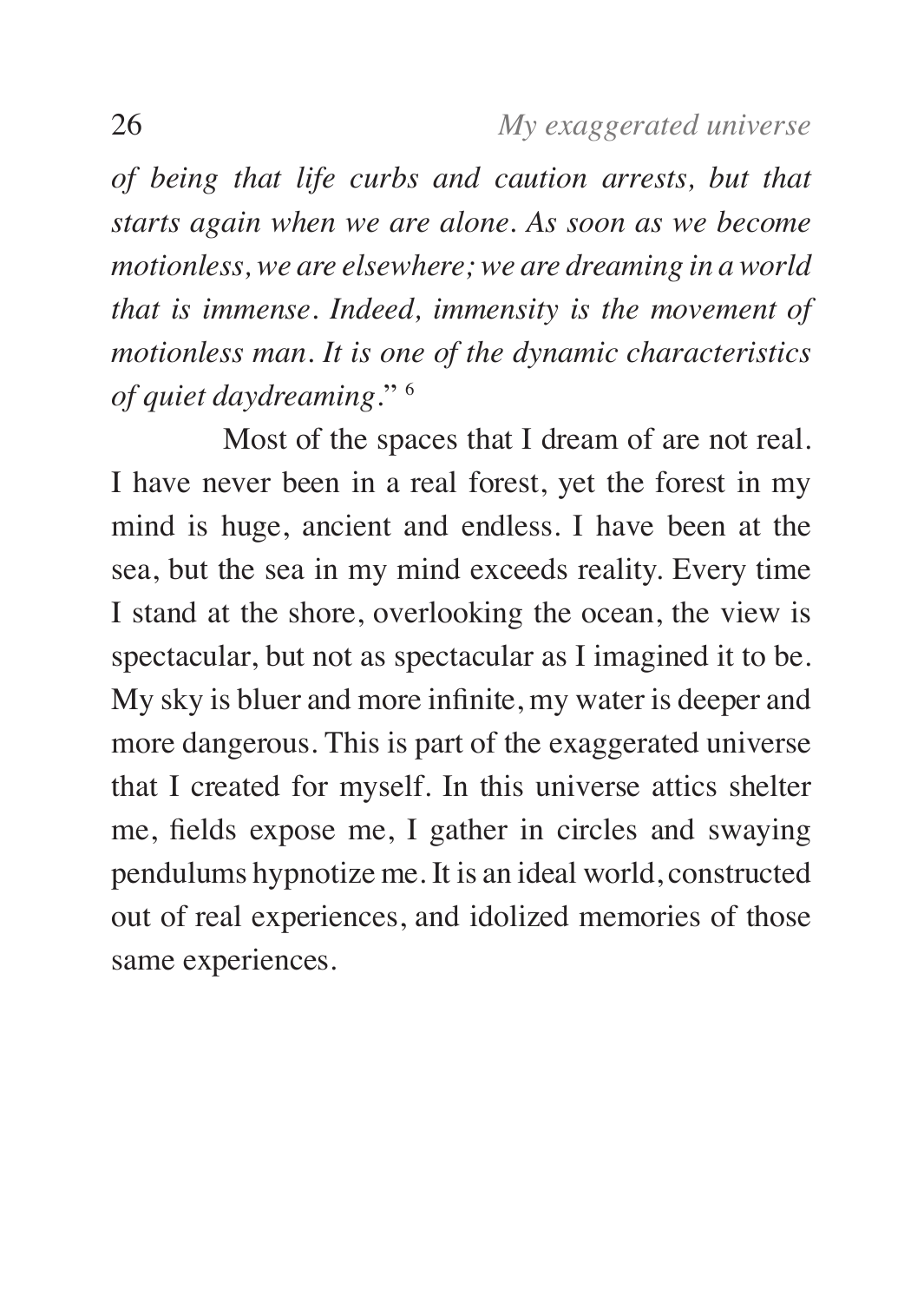*Spatial Signs*

Something that is left out (of a drawing, model or text) can trigger the imagination of the spectator (or, I could also say: user, looker, dweller, target). For example: scale, colour, borders, perspective or context could be left out, or not made explicit, in a drawing, model or text. When certain elements are left undefined, the spectator has to fill in these elements for themselves to get a complete image. They do this with information (image, sound, thought) that they gather from their own experience. The spectator finishes what you feed them with their own knowledge. They make use of the notion of signs. As Edward T. Hall puts it in Hidden Dimensions: "*Both the painter and the writer know that the essence of their craft is to provide the reader, the listener or the viewer with properly selected cues, that are not only congruent with the events depicted but consistent with the unspoken language and culture of their audience*".<sup>7</sup> We could say the same about the architect.

The definition of a sign: *"an object, quality or event whose presence or occurrence indicates the probable presence or occurrence of something else*."8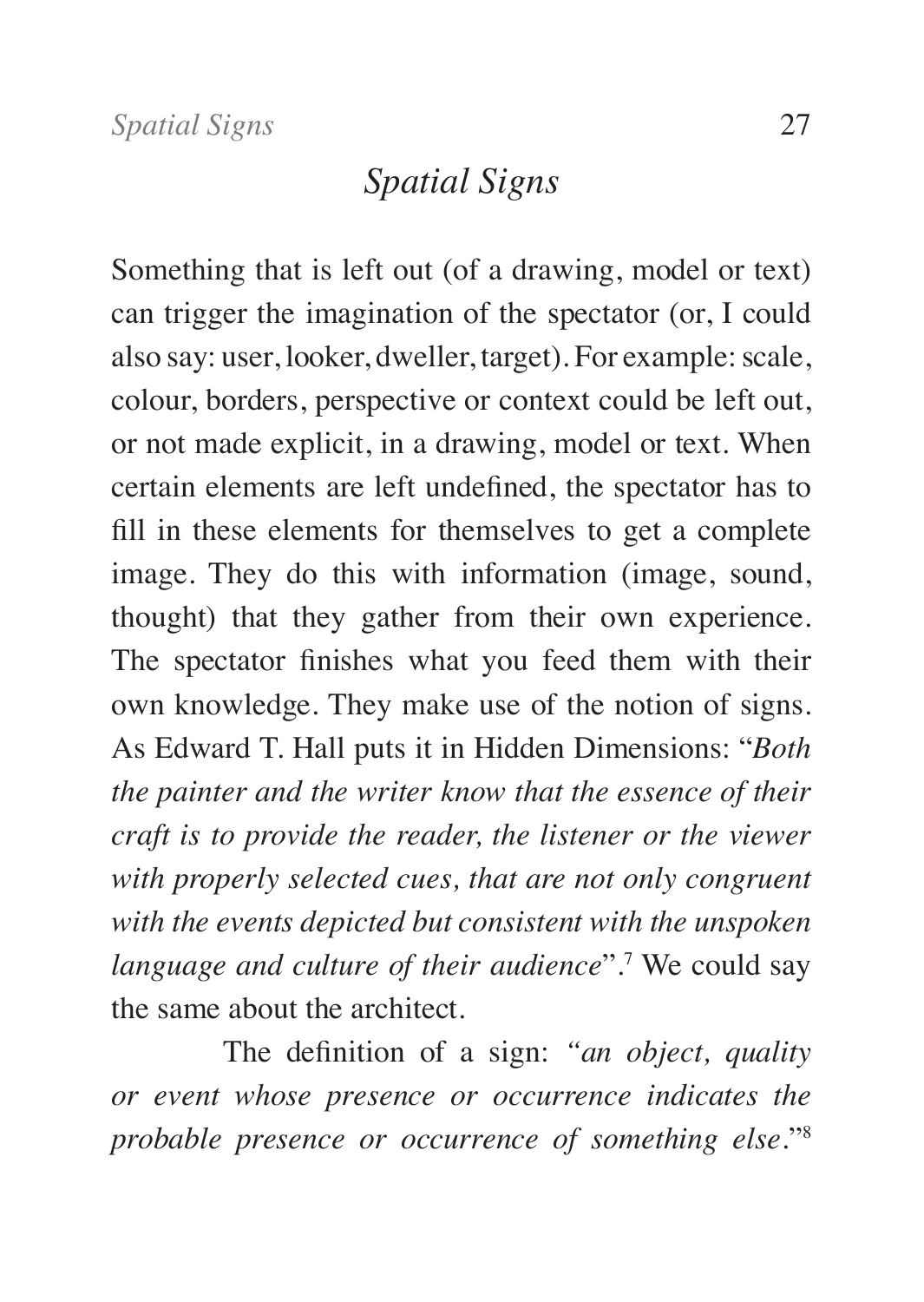The sign informs the viewer: this is what you see, but there is something more. A sign is an abstraction. Without mentioning or showing all the details, the spectator knows what this certain object, quality or presence means and what to expect next. Consequently, they finish what they see or hear with what they know by experience. The spectator is triggered to use their imagination, and therefore to use their own personal experience, memory and thoughts. This makes the entire happening (of seeing a sign and interpreting it) one that speaks to the spectator in a personal way.

Is there a way to apply this method of signing to the three-dimensional space? An abstraction of a space could trigger the spectator (or user of the space) to use their imagination in a way similar to how we described before. The spectator is unconsciously reminded of another space they have previously visited and have a similar experience in this one.

To give some examples: two slant walls coming together as a roof above our heads may remind us of a primitive form of shelter, or an attic we remember from our first home. An object in the middle of a circle tells us to focus on that object: this too could remind us of an ancient architecture: the house centred on the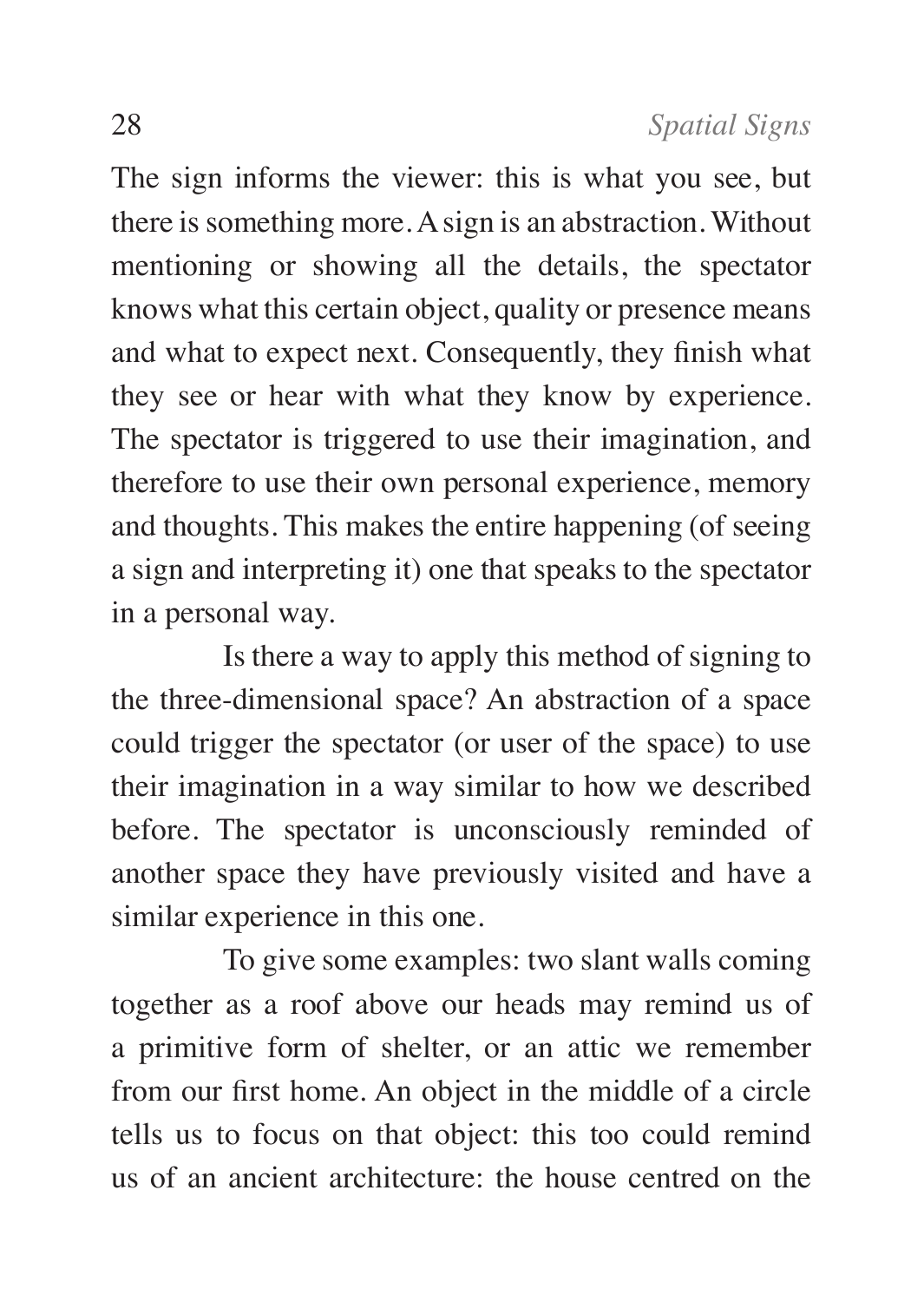#### *Spatial Signs* 29

hearth, temples centred on an object of worship. (This in relation to the theory of Gottfried Semper, who talks about the four elements of architecture in his book with the same name. At the start of all, there is the hearth. The fire brings people together: for the warmth, the food and the light. To protect this fire and this gathering, we need the other three elements: the roof, the enclosure and the mount.) $9$  Two slant walls leaning away from each other could evoke the feeling of standing in a valley, with rocky walls rising up on both sides, or perhaps of a stadium, with surrounding tribunes.

I think of these three-dimensional abstractions as spatial signs. They are abstractions of spaces people are familiar with by experience. All form of detail is left out; the spaces are presented as pure as possible, consisting only of solid volumes and planes. By not naming the different parts of the space after their possible function or the possible action the spectator/user of the space could perform with them, they are completely open for interpretation of the spectator/user. To give an example: I would not say "chairs are placed in a circle" but take the abstraction of this phenomenon and show a circular shape of which the outer circle is slightly heightened.

This method of spatial signs could be used to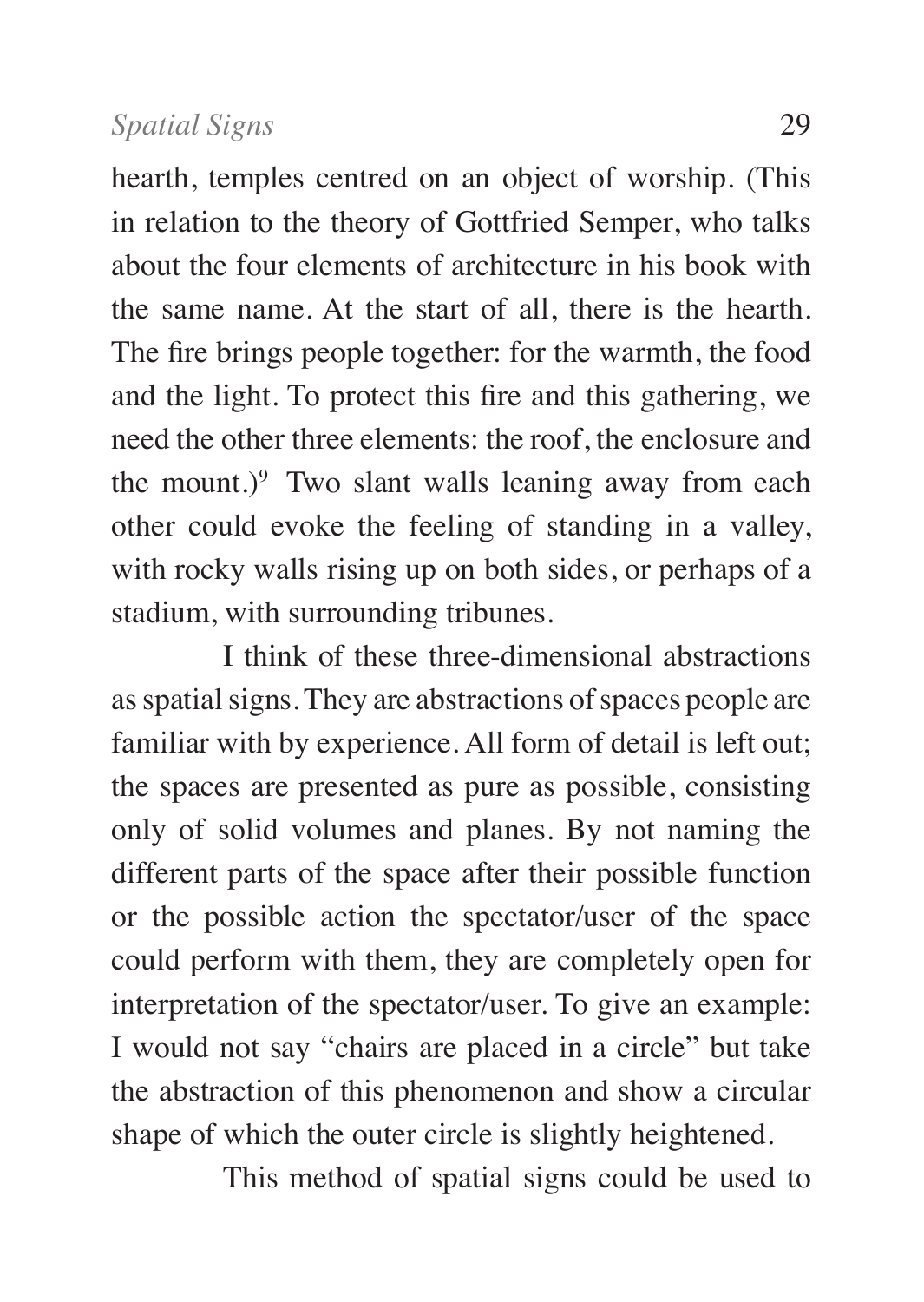evoke specific feelings through the method of designed space, feelings that the spectator experienced before elsewhere; also in non-designed space - perhaps we could even use it to evoke a memory of the sublime.

#### *The Fire*

This is the first night of the two weeks we will spend together. We are still a small group; the rest will arrive later tonight or in the following days. We don't know exactly who will join us and when. We meet up at the building that will be our residence for the duration of our time together, an old warehouse. It is mostly empty now. A concrete floor rests on concrete columns that, on their turn, rest on a concrete floor again. In the basement there are bricks: the floor, the walls, ending up in arches carrying the ceiling. The building breathes cold air.

We build a fire outside. Four bricks around a pile of scrap wood, some dry leaves underneath. It fires up quickly.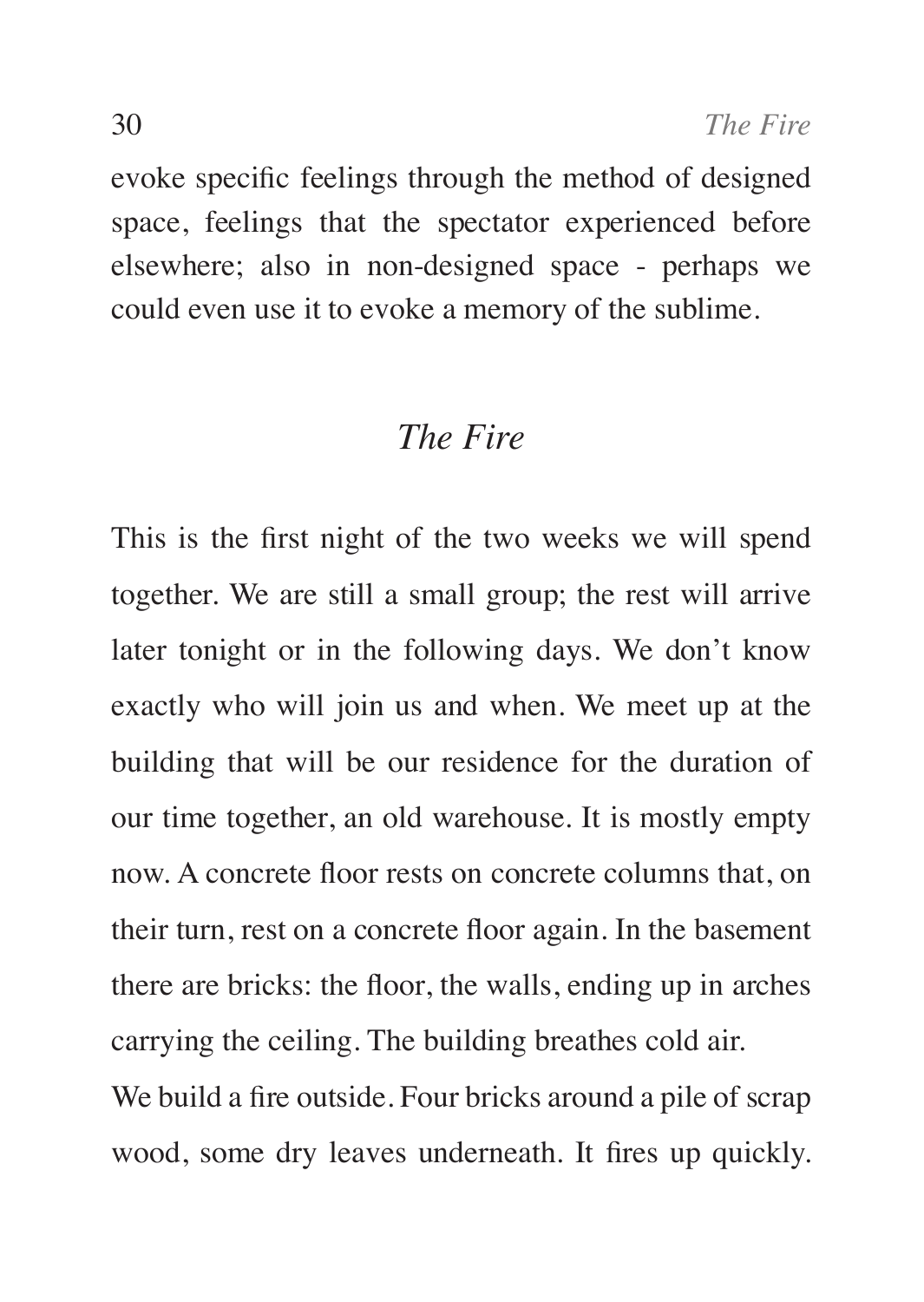With five or six people, we gather around the fire. We are quite equally dispersed. We sit on the brick pavement, first on our knees, then with our legs to the side, finally with our feet towards the fire. The wind decides the direction of both the smoke and the heat, and as soon as the wind shifts, we shift. Either to get warmer or to get out of the heat or to get fresh air. Occasionally somebody rearranges the pieces of wood or throws in a nearbylaying branch from the tree growing behind us, the one we are nearly sitting under.

Time passes. Sometimes we talk, but mostly we are silent and watch the fire. Eventually, the fire dies on its own. We are getting sleepy and don't wait for the end. When the last pieces of wood, now charcoal, are still smouldering, we get up, one by one, and move inside. We prepare our sleeping bags.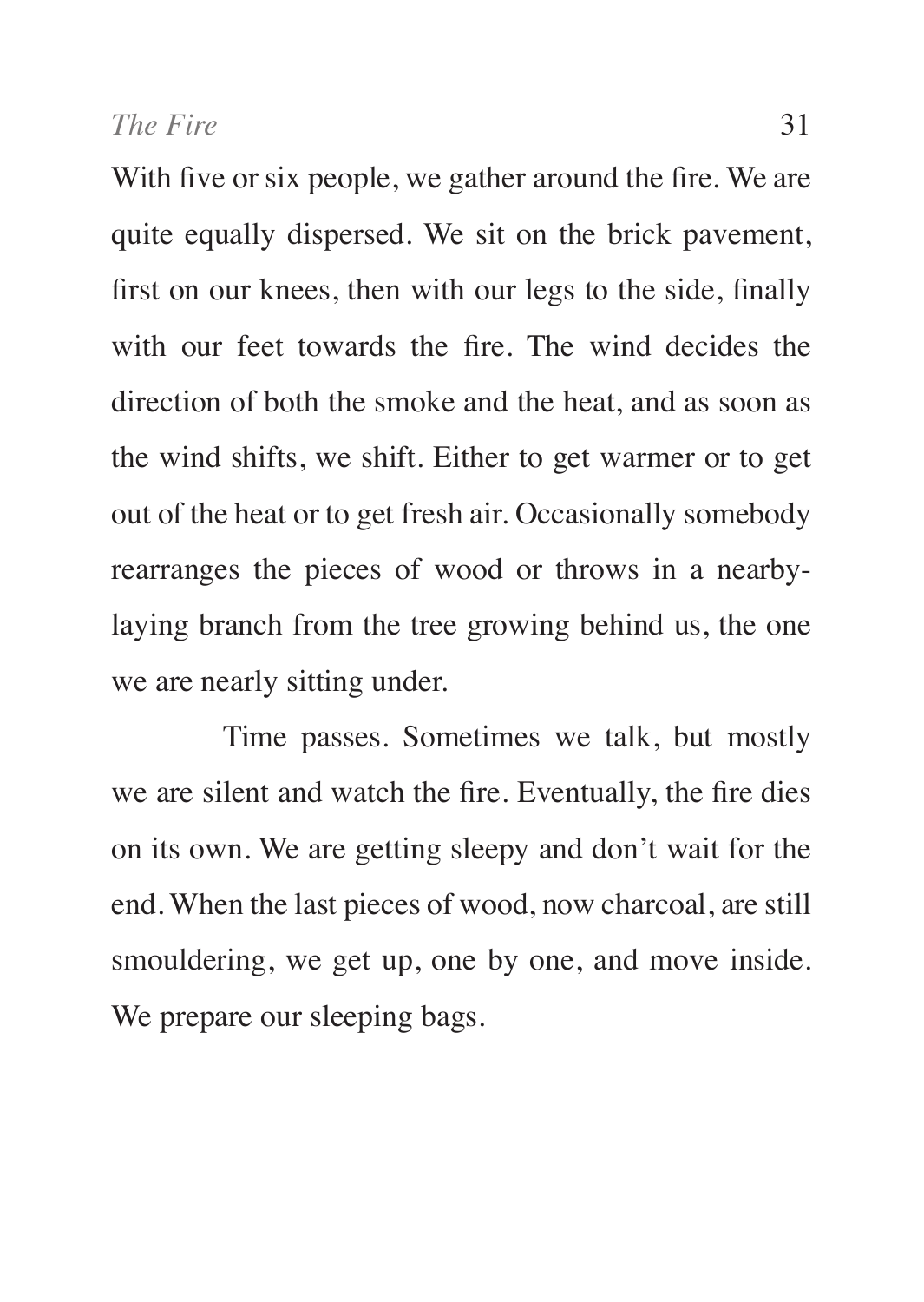### *Sitting on a stone in a field a while*

There is something about sitting down and looking at something for a while that allows us to think. A painting, an object, a landscape. Why does, for example sitting by a fire and watching the flames dance around each other calm us? Or sitting at the edge of a beach, watching the waves crash into the sand over and over?

For one part, this is about taking the time to appreciate one single view or object: to look at all the separate parts, to not skip over any details. By taking the time to look, we might come closer to understanding what we're looking at. For another part, it is about not looking. Once the initial impression of the image has settled in and afterwards, all the details have been studied, one might forget to look actively. One looks (or stares), but does not consciously process what they see. This allows for their mind to float off. It wanders to other subjects that are either triggered by the view or already present in their thoughts. At this point, the brain does not receive any new visual impulses: the sight is familiar. This familiar sight, the initial point of focus, now only functions as a comfortable ocular distraction.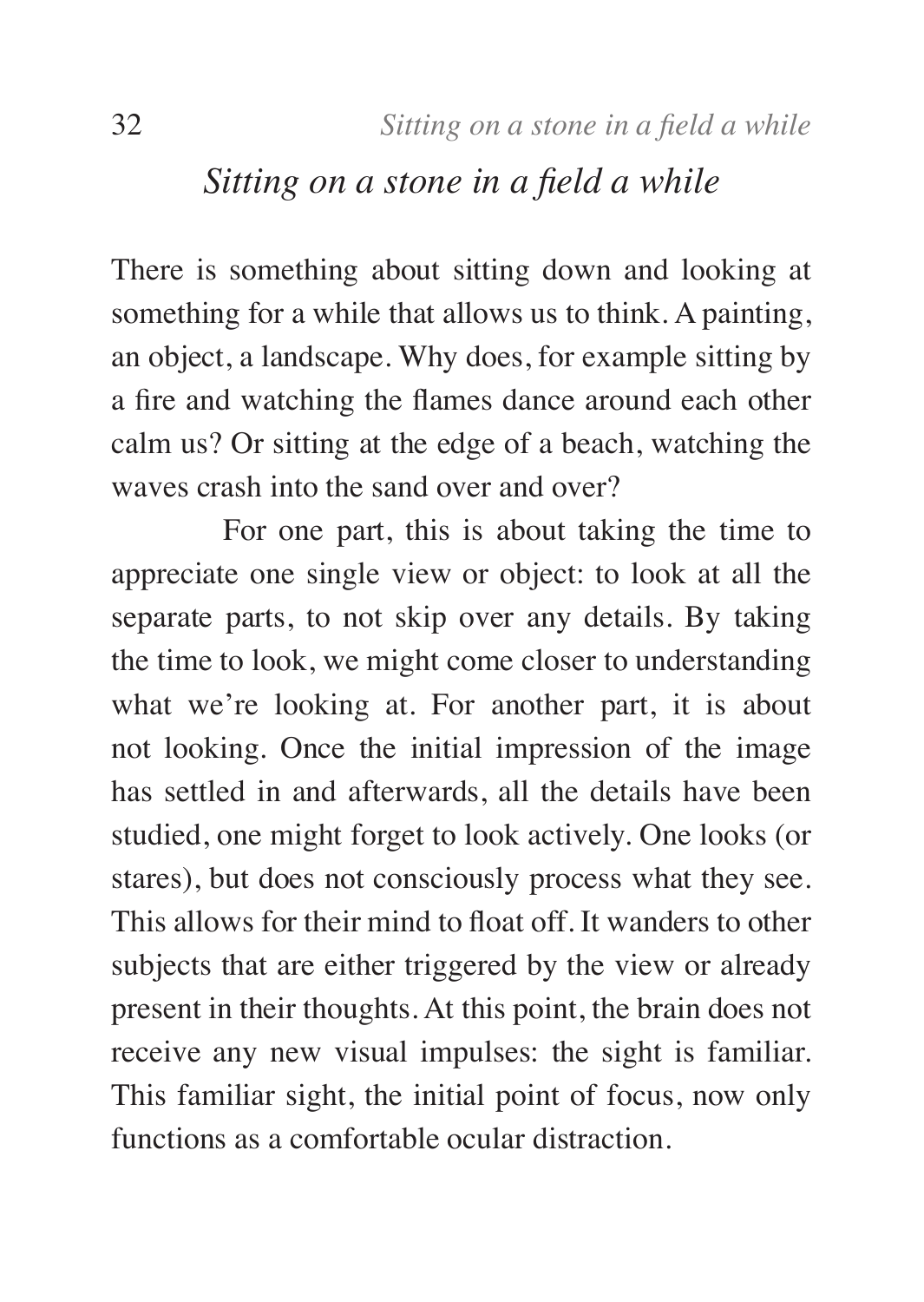The abstract expressionist painter Agnes Martin said about her work: "*When people go to the ocean, they like to see it all day… Anyone who can sit on a stone in a field a while can see my painting.*"<sup>10</sup> There is something intriguing about wanting your work to possess the same quality as the ocean or a field. Or perhaps it is about wanting the work to require the same form of appreciation: an amount of commitment is necessary to fully understand and enjoy it. Maybe the work requiring the same form/effort of appreciation as a natural phenomenon means that the work does possess the same quality. The quality is found in the method that is needed to conceive the work and the experience that comes with that method.

I am of course not sure if Martins thoughts about this sitting down and looking are similar to mine.

## *The Whale*

I overhear a conversation in the metro. An older man sits next to a middle-aged man and tells him a story about fishermen crossing the sea. The further the fishermen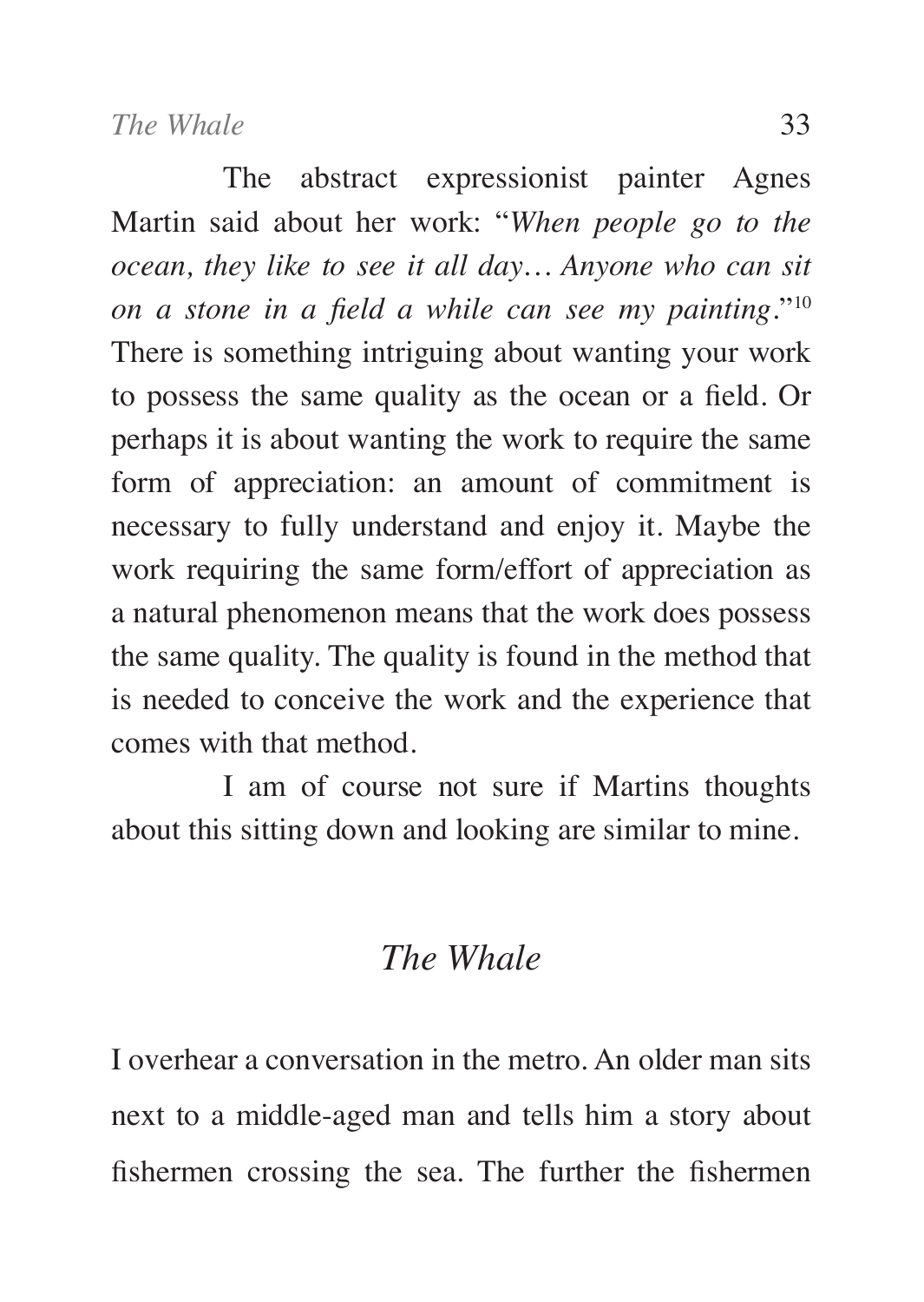get away from the coast, the bigger the waves get (even though the weather is calm). Their ship is carried by the waves, up and down and up again. At one moment, the waves tower above them, on both sides as high as a building. The next moment they float on top of the wave and an infinite view stretches out before them. As they go down again one of the fishermen looks up, to see the sun shining through the wall of water. And in this wall, floating above the ship, the silhouette of a whale. The middle-aged man asks the older man if he used to be a fisherman, he was not.

#### *Deer in the Headlights*

Some animals, mainly rodents, show freezing behaviour when confronted with sudden fear. Instead of choosing to fight or flight, they freeze, in the hope that their predator, whatever it is, will only be triggered by motion. Except for the up-and-down movement caused by their breathing, they are completely still until the threat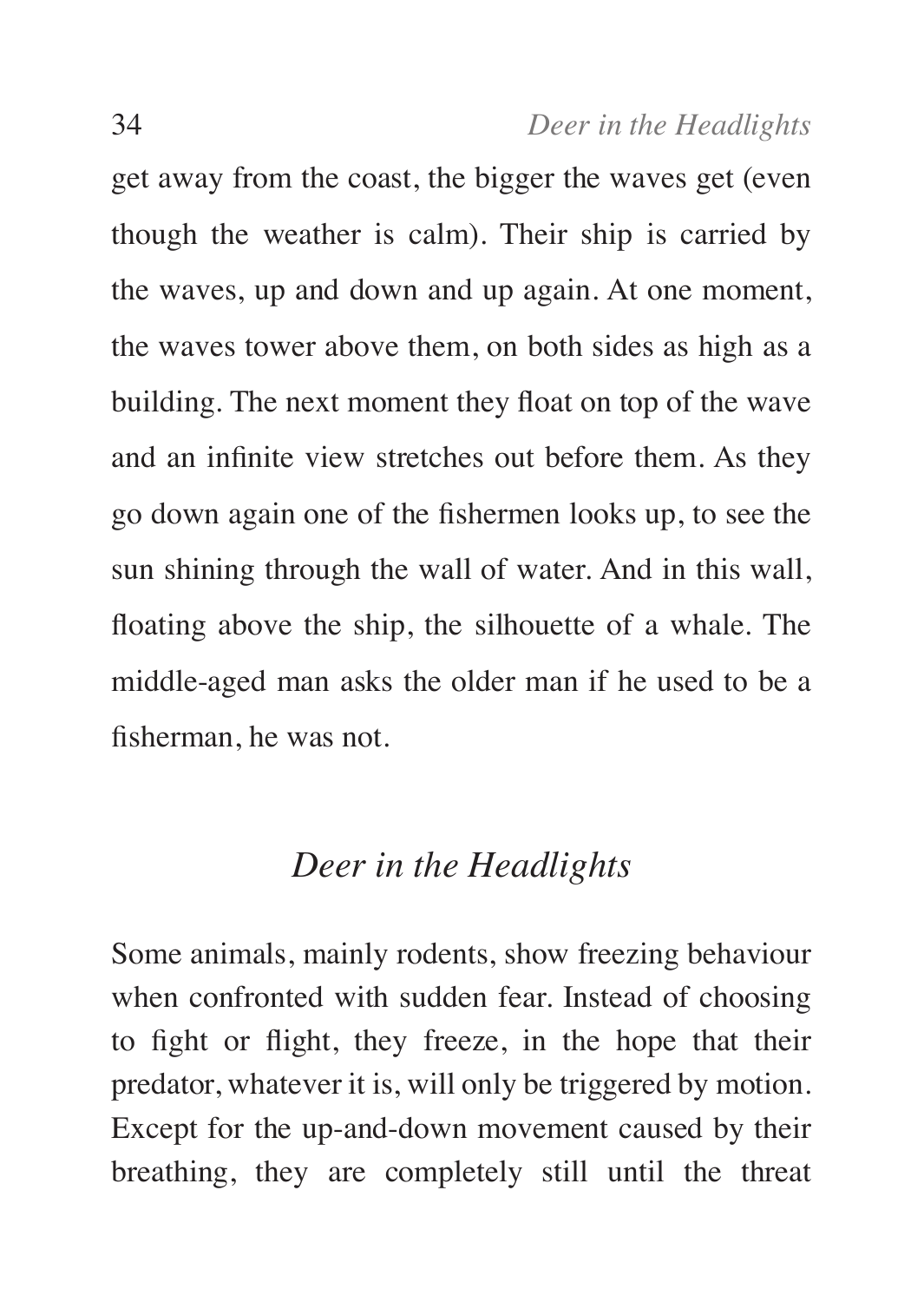disappears.<sup>11</sup>

Kant says, on the Sublime: "*The feeling of the Sublime is, therefor, at once a feeling of displeasure, arising from the inadequacy of imagination in the aesthetic estimation of magnitude to attain to its estimation by reason, and a simultaneously awakened pleasure, arising from this very judgement of the inadequacy of the greatest faculty of sense being in accord with ideas of reason, so far as the effort to attain these is for us a law.*"<sup>12</sup>

According to Kant, when encountering infinity – a view over the sea, an enormous storm, being next to a mountain – the mind can't entirely grasp what it is confronted with. We cannot relate to what we see, it is outside of our frame of reference, past the human scale. This inability to understand leads to both terror and pleasure. The seemingly infinite size and power of what we see makes us feel infinitely small – a fear of being insignificant, of being easily crushed, of death, arises. It is breath taking. Both because of the fright, as well as the beauty it emits. Maybe because we are amazed that what we see exists and simultaneously realize that we are, in a way, part of it. We are at the same time scared, surprised and in awe. And this range of emotions causes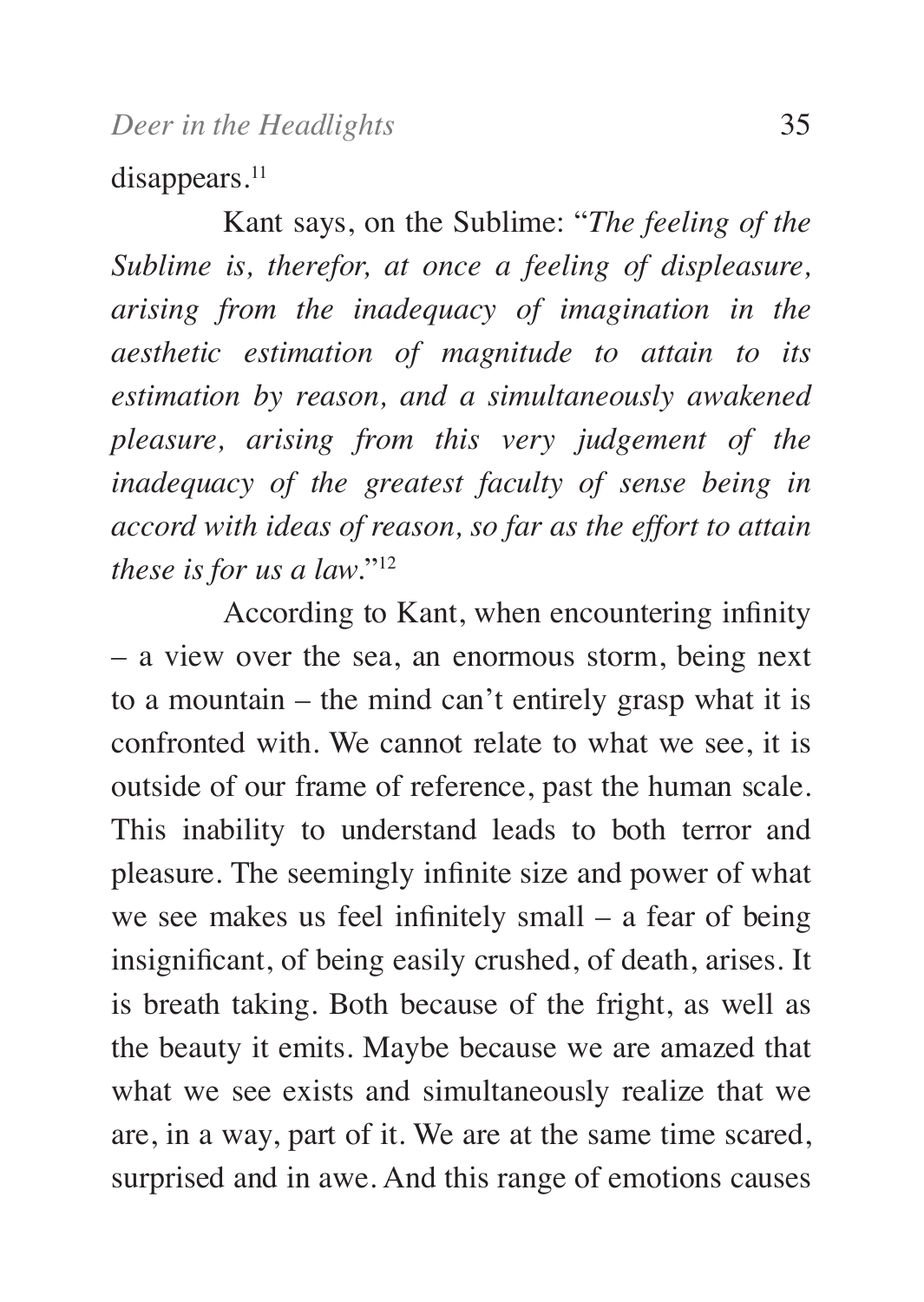us to freeze.

Maybe we could compare our reaction to what we call The Sublime to the reaction of a deer in the headlights. Caught by a sudden fear, unable to grasp what they see, they freeze. This is the third option: not to fight or to flight but to stay still, waiting for the moment and the predator to pass. The threat we see takes our breath away.

### *Granted Awareness*

The writer Nescio (a pseudonym, Latin for "I don't know") gives us, in his book Titaantjes, a long description of all the small beautiful things he is aware of in the natural environment that surrounds him. The furze and the lilacs and the apple trees and the chestnuts are blossoming, the sun has been shining brightly. He continues to describe a paradise in his mind; perhaps it is his idea of a heaven. Immeasurable fields, gardens full of flowers, the landscape endlessly the same but never similar. Aimlessly he sits next to a wide river flowing slowly, and thinks that this aimlessness might be god's goal. He is fully aware of the pointless beauty that surrounds him and that exists in his mind. He concludes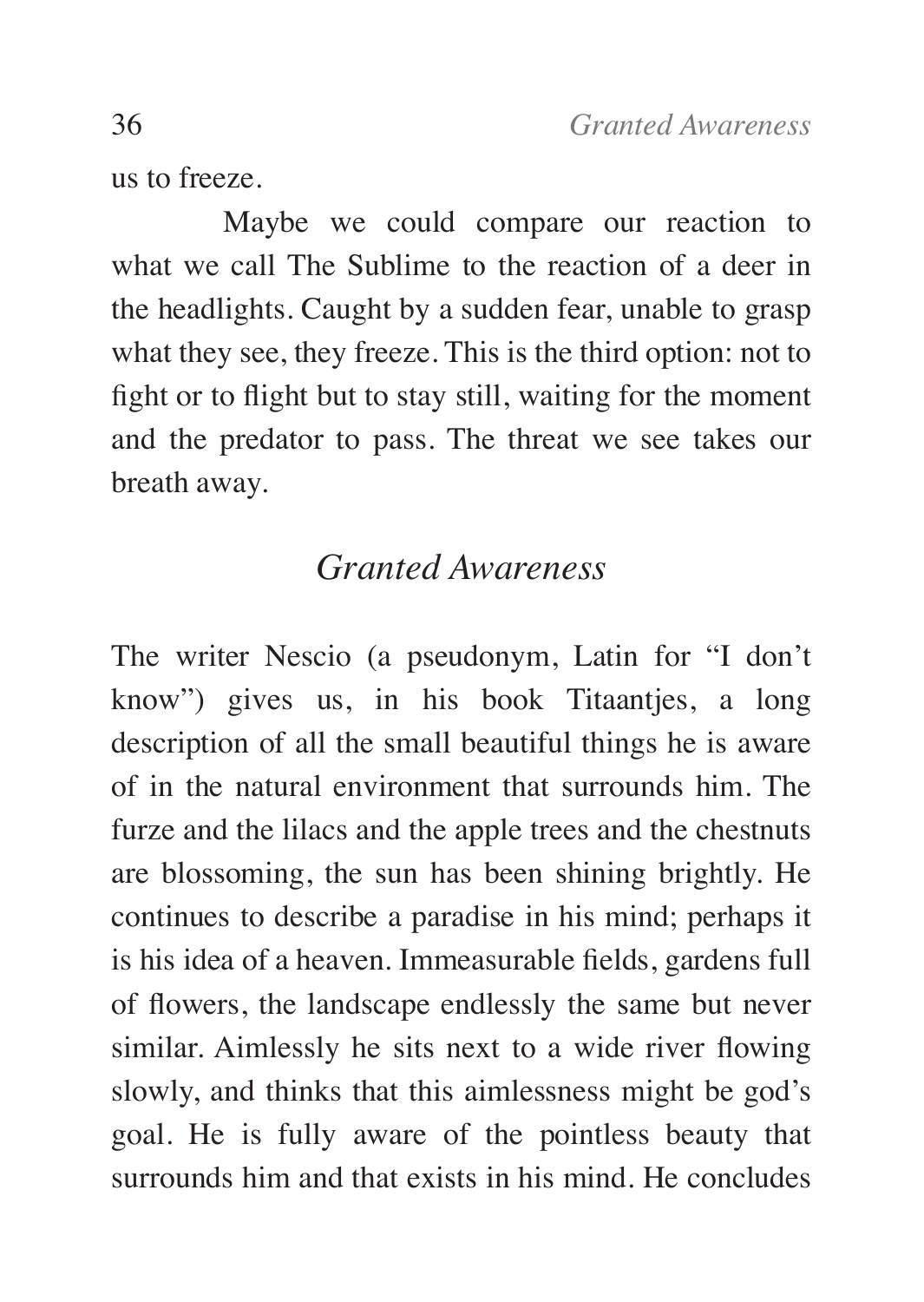this paragraph: "But to keep this awareness always is granted to no man."<sup>13</sup>

Even if we are constantly surrounded by (small parts of) nature, still in our daydreams, it is impossible to constantly notice this nature. The flower growing out of the cracks in the pavement, the deep blue of the sky, the tree changing colours outside of your window. Even more goes unnoticed. To wallow in this beauty constantly would be distracting, not to say tiring. If we would dwell too much on this beauty, it would lose its value (even as I am writing this, I wonder if these are not clichés).

True appreciation of natural beauty (or any beauty for that matter) is most intense when one is struck by it, when we are not looking for it but happening upon it, accidentally. Absently minded, during a boring meeting, we stare out of a window – at that moment the beauty of the tree changing colours hits us. Strongly in contrast with the boring room and infinitely more interesting. Waiting in our car for a traffic light, we see a clear blue sky with white sheepish clouds reflected in a puddle of rain water remaining on the street after a heavy storm. For a brief moment we almost feel like we left our car. These are the unexpected moments that distract us from the daily mundane.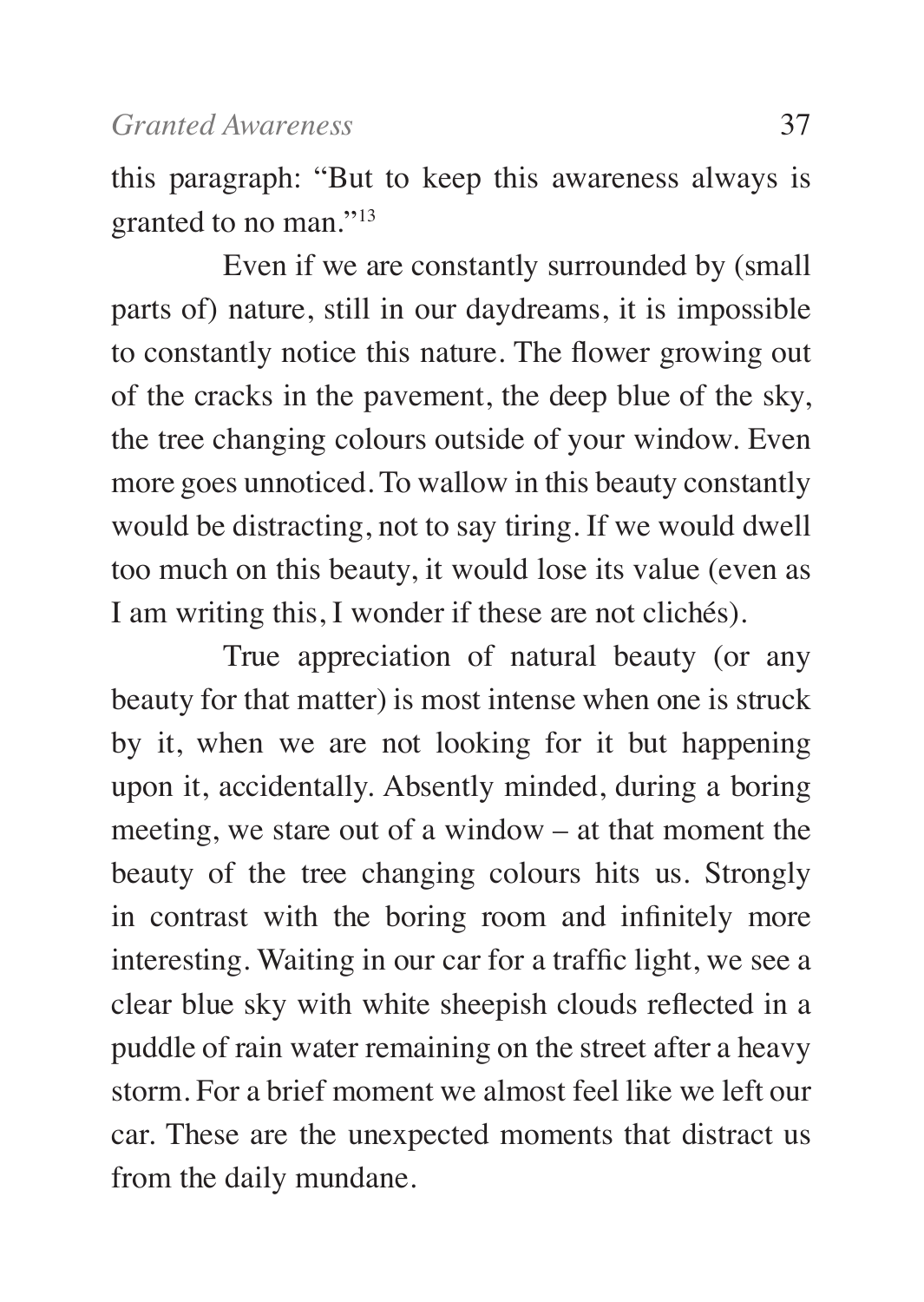So what would happen if this "awareness was granted to us always"? Can we speak of this being 'granted' to us? Or should we maybe use the word 'burdened'? Because a constant awareness of nature would remove all the 'strikingness' from it, leaving a bland stand-in. That what makes it beautiful – the contrast with our daily environments, the specialness – would be lost. These qualities can only be kept when we are in contact with them on rare occasion.

#### *Snow*

I remember a cold day in January. I am eleven years old. When I wake up it is still dark, but a soft light seems to be shining through my white curtains. I get up out of my bed, slide my feet into my slippers and walk over to the window to open the curtains. I look out over the courtyard, my bedroom being on the second floor. The courtyard is typical for the housing blocks of the part of Amsterdam that we live in; it gives all the surrounding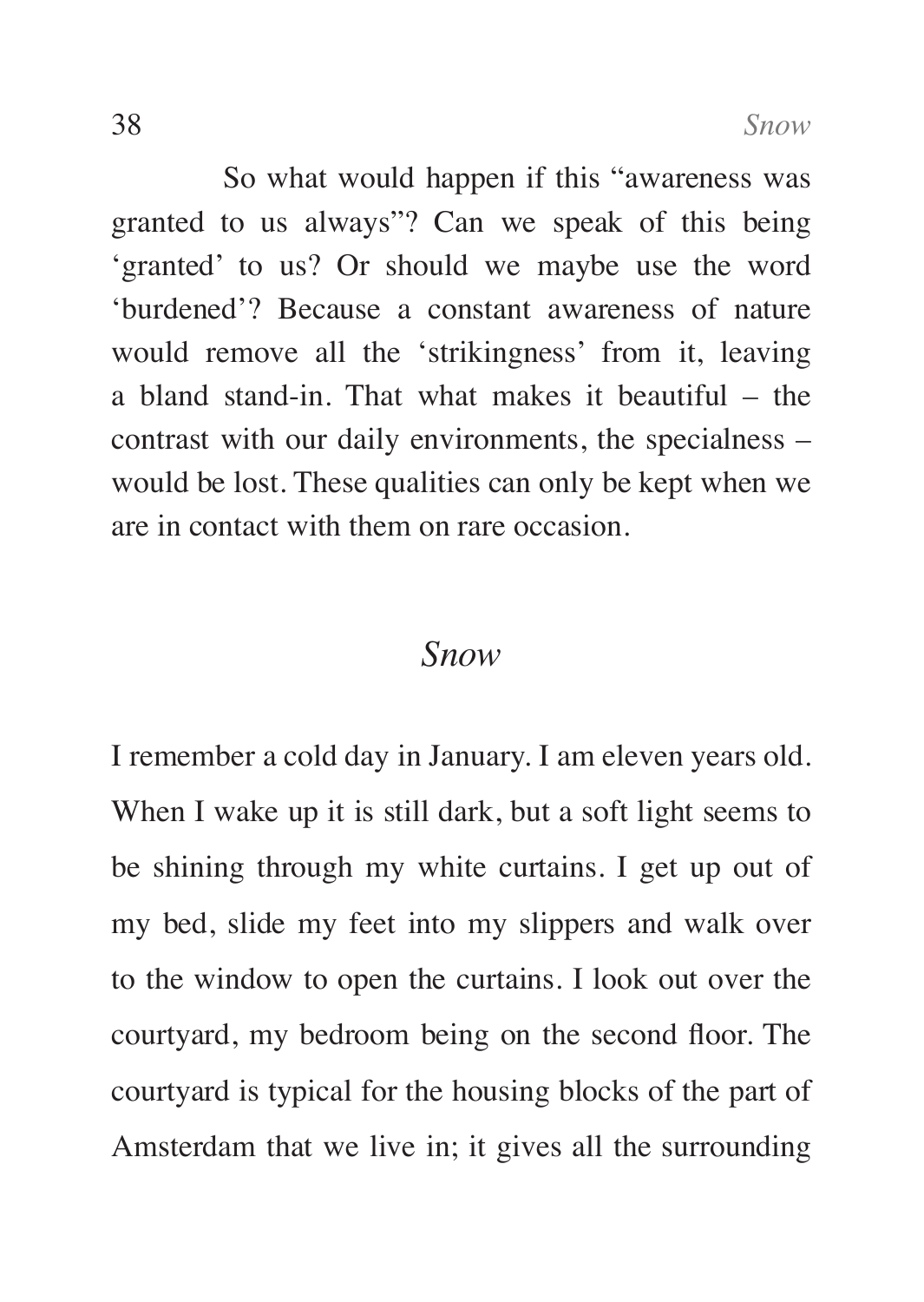homes a smaller or larger private garden. It is covered in a layer of snow; it emits a light white glow. On the windowsill I can see that the layer is about ten centimetres thick. The courtyard contains all the backyards of this housing block and is quite large. I can see quite far. I'm in the corner of the short side. From this angle I can't see the other short side, just the longer side on my right. All the individual branches of all the trees are covered in a solid layer of snow. It must have been a windless night.

An hour later, I walk to school. The sun is up now. The snow is still fresh and crisp. There are some traces of beings that woke up earlier than me: large footsteps, smaller footsteps, an excited dog's paws, tiny birds' feet. The sky is clear blue and the sun is shining on the snow. The brightness of the white almost blinds me. I cross a bridge and take a moment to look out over the water. Half-molten shards of ice are shattered over the surface, grey in the black water. A group of brown ducks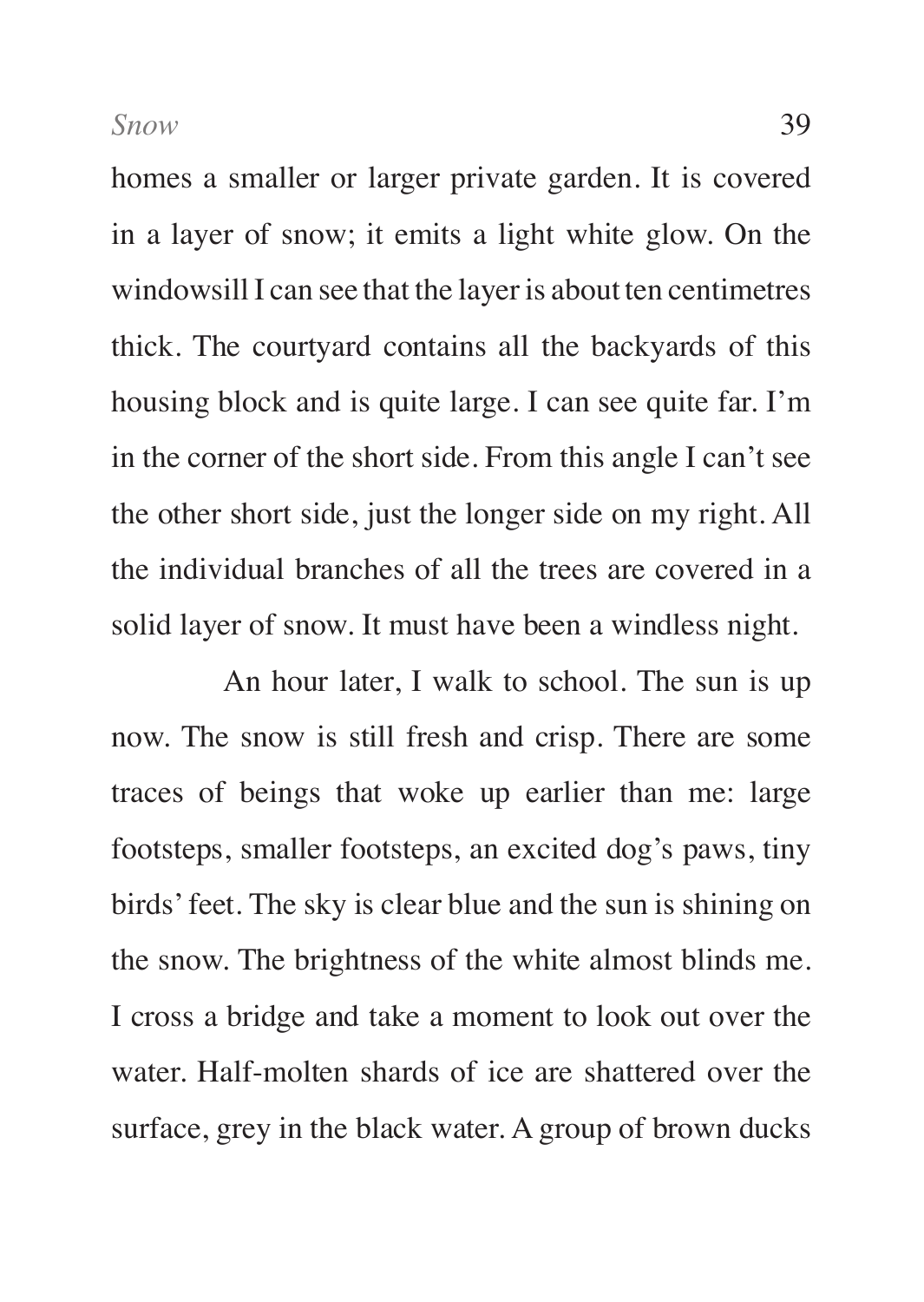is huddled together at the waterside, beaks tucked into their feathers. I am tempted to stick out my tongue and taste the snow that is piled up in front of me on the railing of the bridge. Before I do, a car passes by and interrupts the moment.

## *Emersion*

I'm going back to the Dutch classics – de Uitvreter (The Freeloader), written by the previously mentioned Nescio, first published in 1911.<sup>13</sup> The Freeloader in the story is Japi, a man who does not want to be anything. He survives on the favours of friends and the occasional contribution of his father, who pushes him to find a decent office job. Japi is a friend of Bavink, a moderately successful landscape painter who does not care about his paintings after he has finished them: they never capture the exact beauty of his subject. Bavink enjoys Japi's company because of his ability to enjoy and admire pure nature: he likes the salty sea winds blowing through his clothes and body and to taste it on his lips, he is content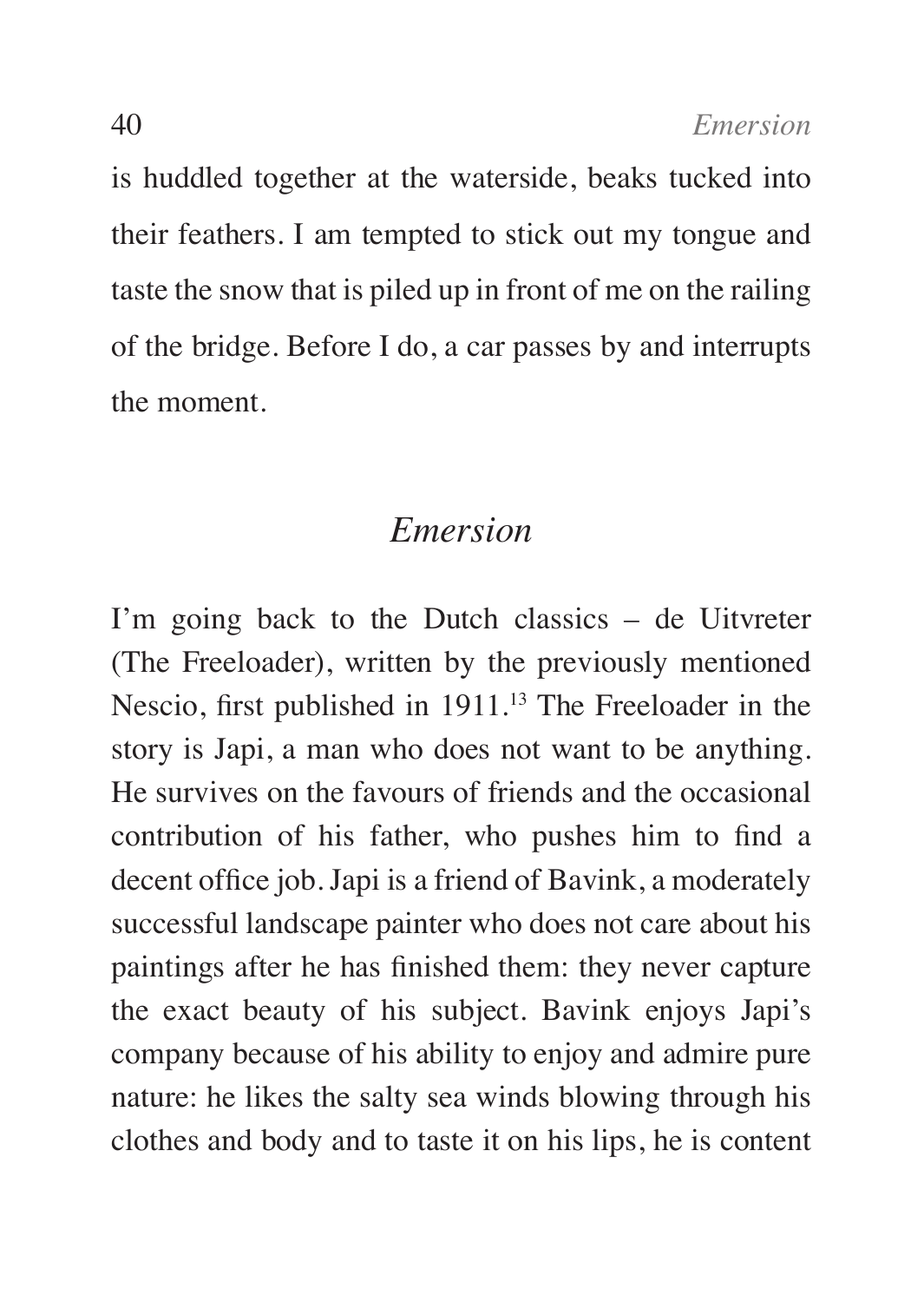#### *Emersion* 41

about the fields and the sky and the clouds, he does not notice when he gets wet in the rain. He trades his company for Bavinks paintings, which he sells. He falls in love with an older French woman and is devastated when she leaves him for another man. He takes on the boring office job. These consecutive events cause him to lose his joy in life. He moves to Nijmegen and spends his days standing on a bridge, looking out over the Waal. One day, he steps off of it. Before he does, he tells a bridge watch, who tries to intervene: "Don't you worry, boy." In a later story we learn that, a couple of years later, Bavink has gone "mad". He has painted a masterpiece, a magnum opus, and destroys it when he realises that this work has made him rich and famous. He is admitted to an institution.

There are a couple more characters in the stories, but Bavink and Japi and their friendship strike me most. Both are consumed by the beauty they see in nature, in the landscapes that surround them. However, for both this obsession exists in a different way. Bavink is bound on capturing this beauty with his painting. He is frustrated when he can't, but when he finally does, it drives him mad. Japi is content with just being in nature: for days on end, with no particular goal but to just be.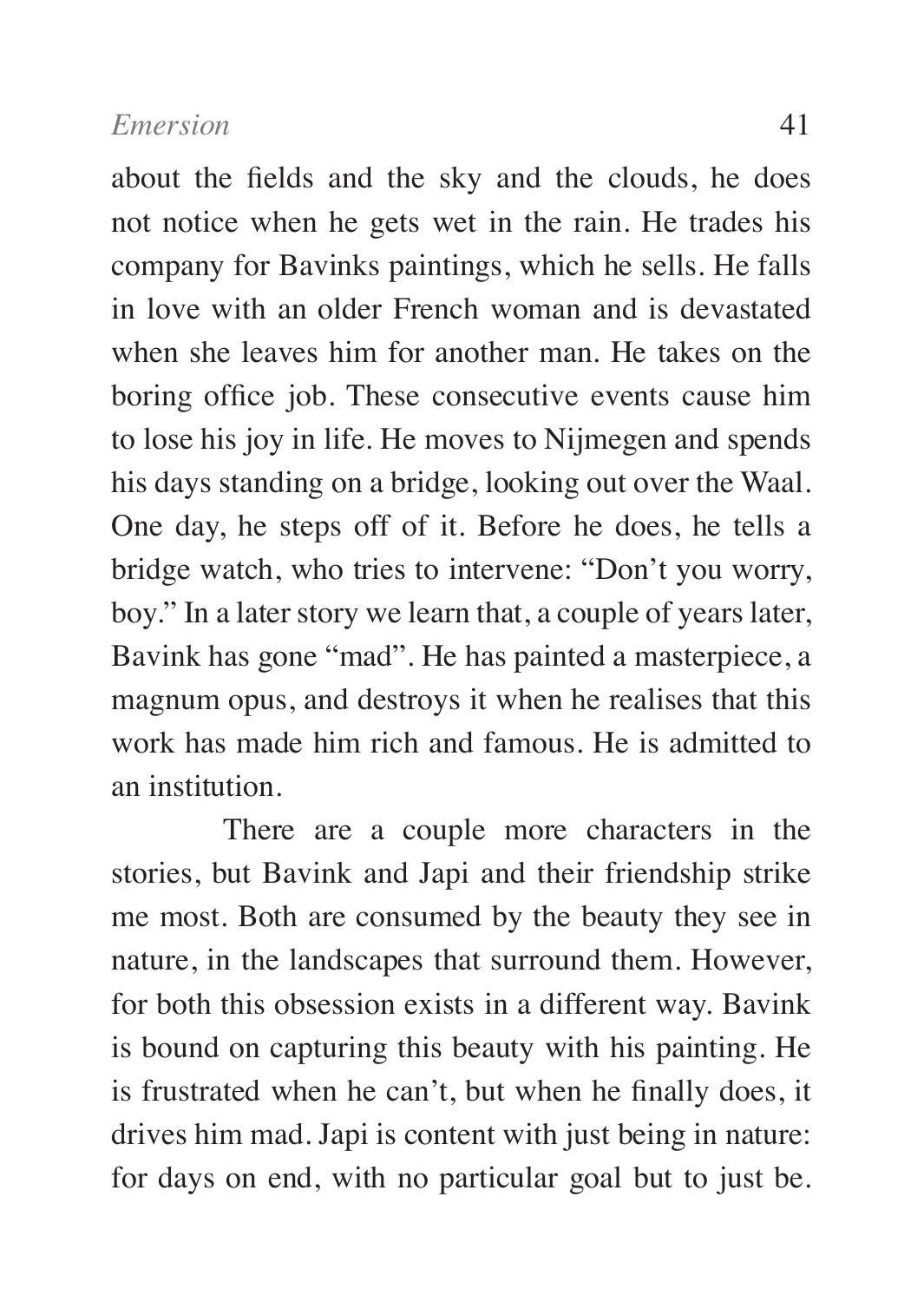When this pleasure is taken away from him he loses his will to live. Bavink wants to grasp nature, Japi wants to emerge in nature. In the end, they both do exactly this and it means their end – also in the stories: they never re-appear.

The stories of Bavink and Japi might try to tell us some wise lessons – about obtaining those things you've always wanted and treasuring that what makes you happy – but I prefer to not see them in that way. I like to think of them as stories about people who are aware of their natural surroundings and try to relate to them, because they have to, even if it takes some effort. Even if these natural surroundings are just limited to the outskirts of Amsterdam.

## *The Highway*

I'm rolling down the bridge. The streetlights illuminate my path and I see some lights in the distance, in between it is pitch-dark. The wind in my back together with the downhill road make that I don't have to pedal at all.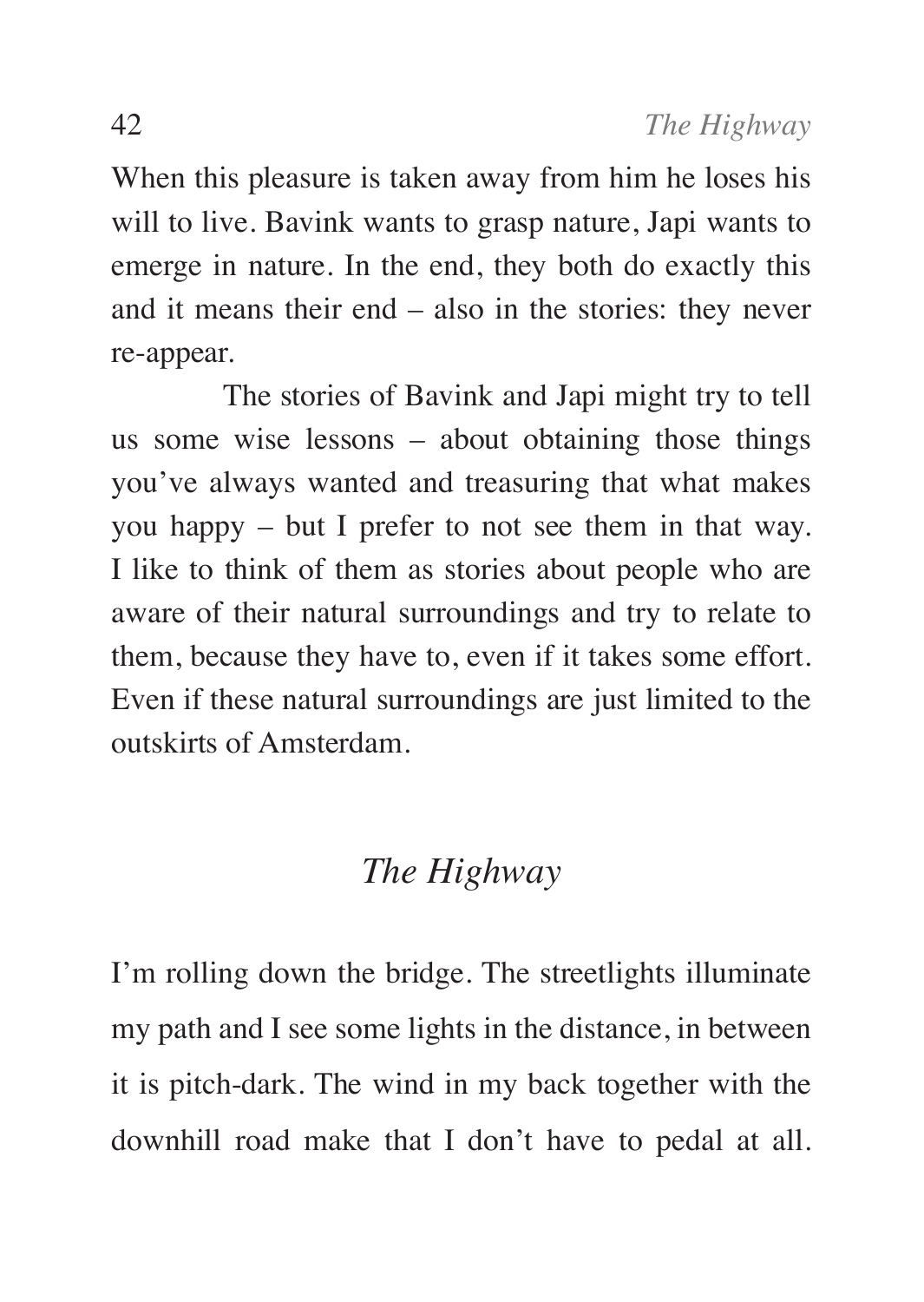Some parts of my bike are squeaking  $-1$  think it's my front fender lightly pushing against my wheel. Maybe it is my saddle, maybe both. Except for the squeaking and the occasional car passing by, it is quiet.

The bridge crosses two bodies of water that, in my mind, signify the end of the habited world. The first one is a river that forms a big thoroughfare between the IJmuiden harbour and the inner lands. A lot of small freighters pass back and forth. The second body of water is divided from the first by a dike. On my left side it is quite small and contained, houseboats line the edges. I recall this – in the dark I do not see it. On the right side is a bigger body of water that leads, after going under another bridge and around an island, to the Markermeer. This island was not there when I was younger.

The highway passes over this other bridge. From here, I can only see its lights: a row of static orange dots with bright, white lights moving in between. The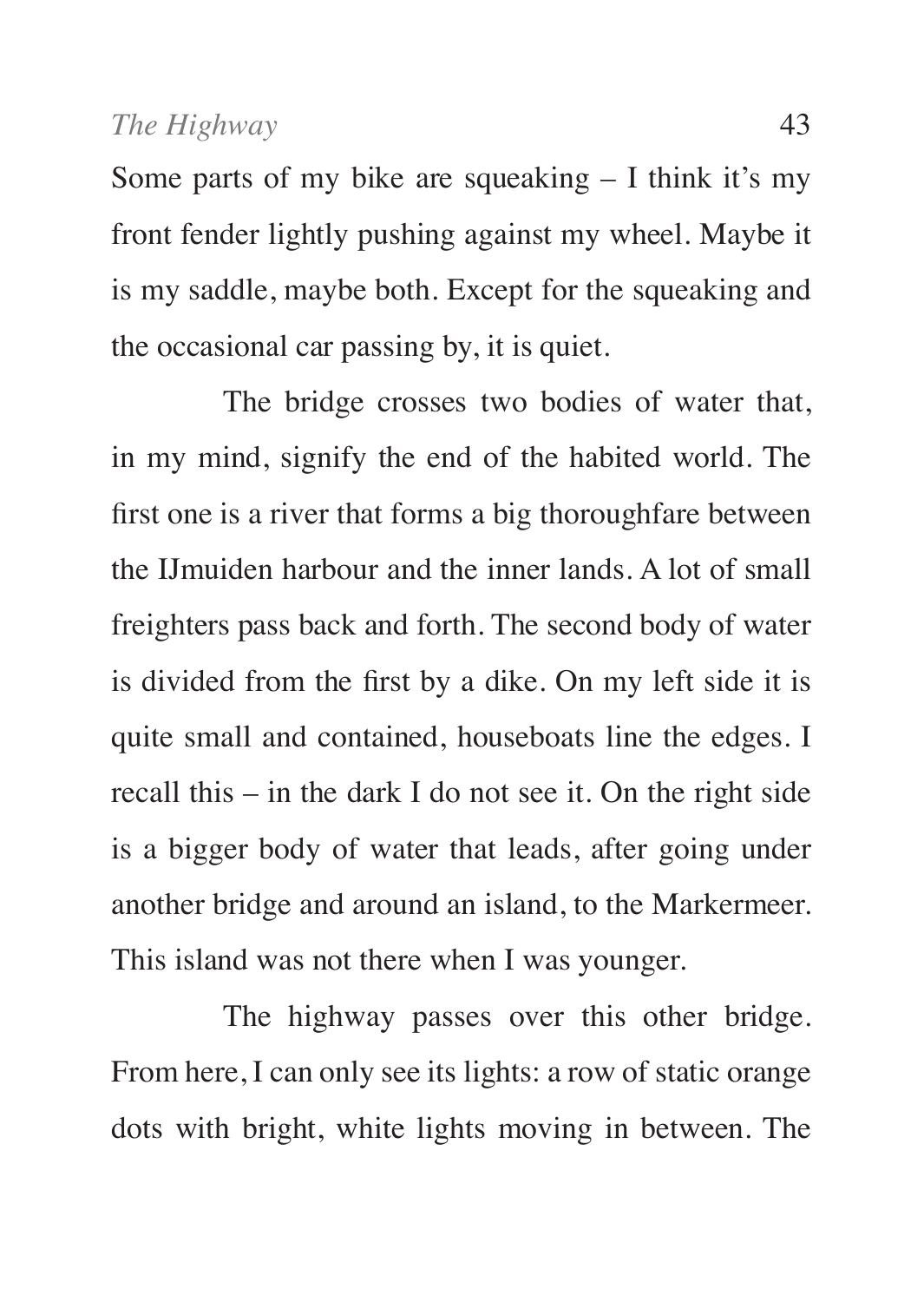lights reflect on the black water in long stripes. The stripes break through the darkness that is in between the two roads and seem to reach out to the lights on my bridge. They form a third road on the water, connecting the two sides.

### *The Absent-minded Gaze*

Continuing on the thought of daydreaming in dwelling places and the mention of a deer in the headlights, the following fragment might be an interesting addition. Architect Juhani Pallasmaa talks about the significance of shadow in his book Eyes of the Skin: "*The imagination and daydreaming are stimulated by dim light and shadow. In order to think clearly, the sharpness of vision has to be suppressed, for thoughts travel with an absent-minded and unfocused gaze. Homogenous bright light paralyses the imagination in the same way that homogenisation of space weakens the experience of being, and wipes away the sense of place. The human eye is most perfectly tuned for twilight rather than bright daylight.*"2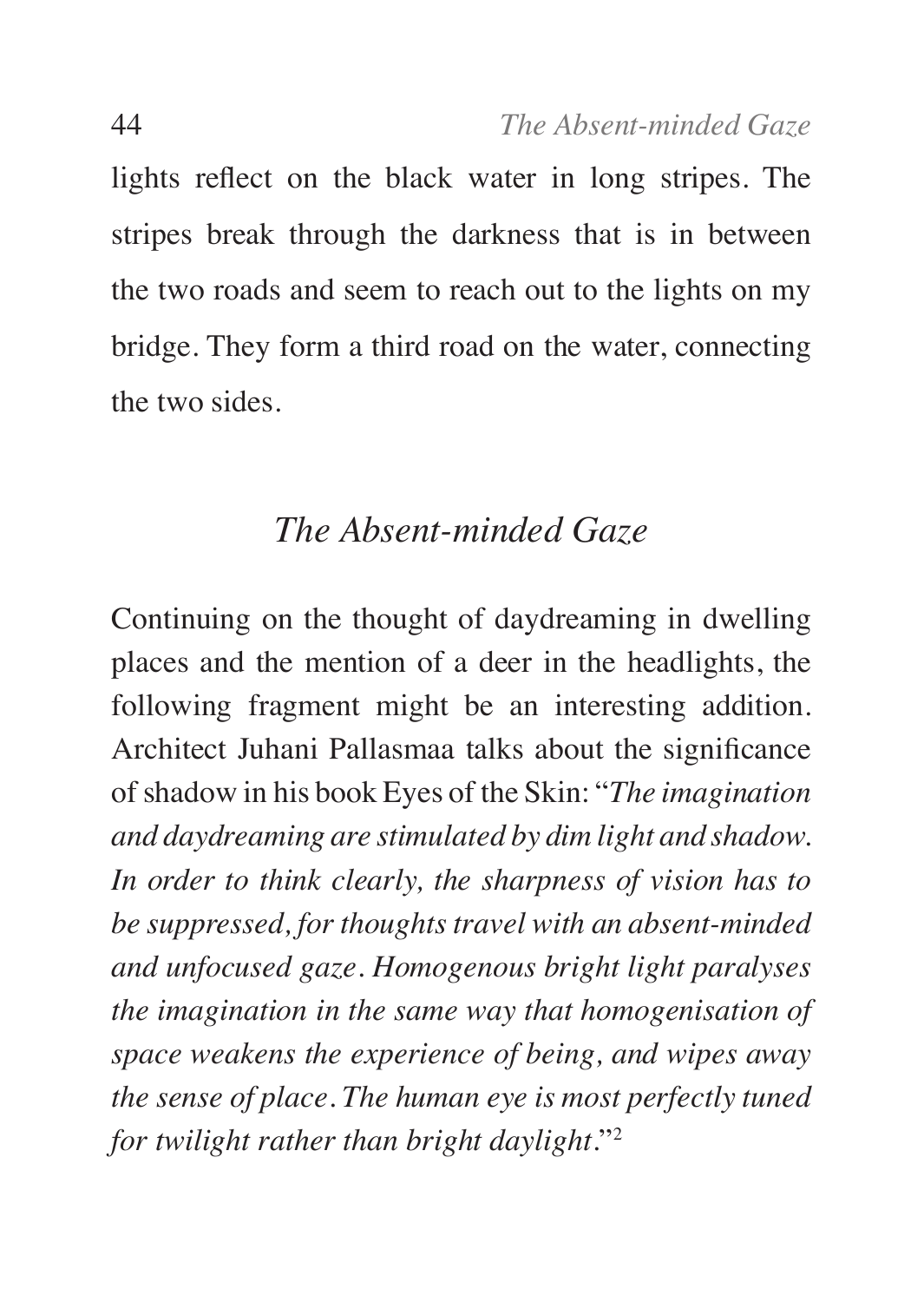I am not aware if this last statement is scientifically provable or not, but in a way it rings truth. A walk in bright daylight might be a good suggestion for clearing the mind, while lying awake in a dark room at night is known to spark (often unsolicited) thoughts. The lack of visual input forces us (or allows us) to get our thoughts provoked by other impulses – perhaps they are not even provoked by anything outside of ourselves (sounds or smells in our bedroom) but by something within ourselves (memory, dreams, previous thoughts). Or thoughts are allowed to roam freely, without distraction.

Pallasmaa does not talk about complete pitchblack darkness but about the in between. Shimmer, shadows, dim lighting. The kind of lighting that makes a composition and brings variety to our view. The difference between the dark and the light creates a tension in the space. These shadows could be seen as the ultimate visual stimulus. The eyes cannot give the brain the answer to what it sees – it has to fill this in. The darkness contains a mystery, an unknown. In dim light, some of this mystery might be given away, but a lot remains to be guessed. The use of the word absentminded is a nice addition in this text. "*Thoughts travel*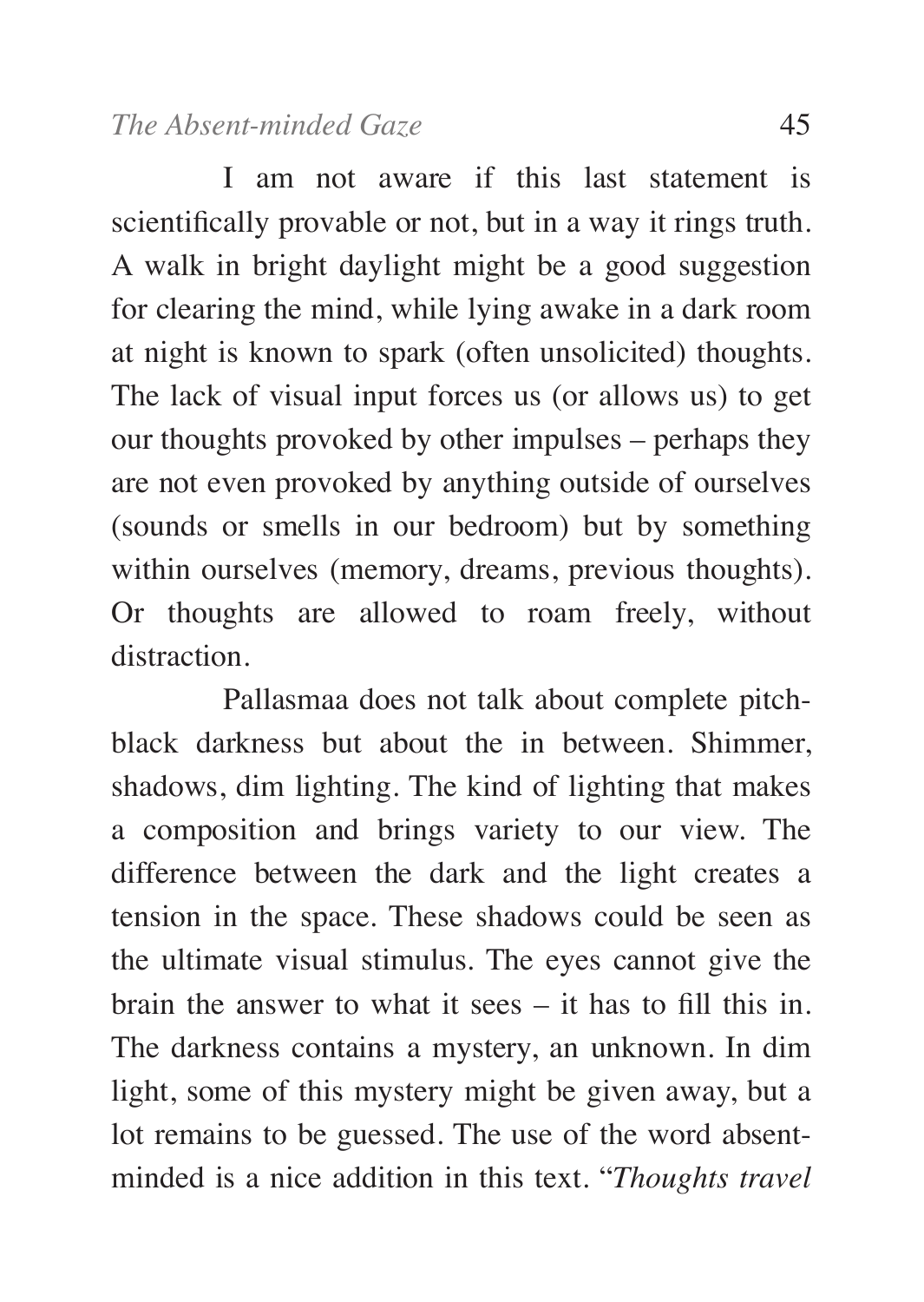*with an absent-minded gaze.*" If the gaze is absentminded, the mind is fully present.

In Eyes of the Skin Pallasmaa pleads for a less ocular-centred approach to architecture. This leads me to believe that he understands the experience of light as something that might be more than purely visual (it might also be why the lack of light is so important to him – it gives the other senses a chance). Somebody who might have this in common is artist James Turrell. Turrell talks about light as others would about wind or perhaps electricity or gravity: as a force that flows, that you can feel. "*(…) like a breeze, so you can feel you can touch it. Just because we haven't named a sense doesn't mean we don't have it.*"14 He proposes a relation to light that is not purely visual, but is actually more physical. This way of thinking drastically changes the impact of light and shadows and their composition in a room. Stepping in and out of the light would be like stepping into another space, a space where the physical conditions are different than in the previous one. As if the temperature had dropped ten degrees and the floor had changed from soft carpet to smooth parquet. The light influences our level of comfort, our mood and our flow of thought.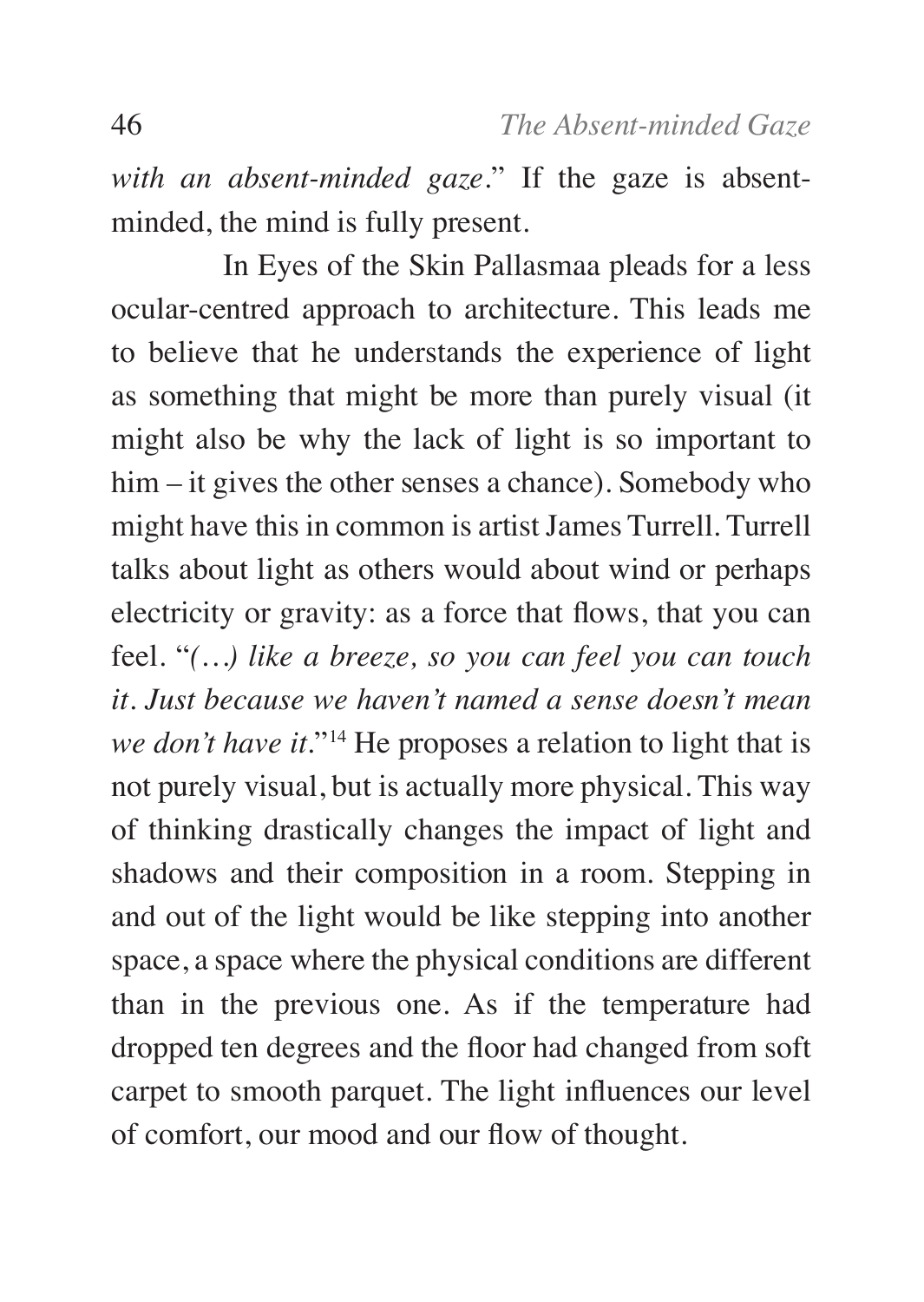*Oval House pt. 2*

I have reached the top of the stairs. I made all the stops on the way. I dropped of my baggage at the door, took of my shoes, changed into my clean clothes, and brushed my teeth. The stairs spiral upwards into an oval space, an ellipsoid on its side. I walk to the centre of the oval, down into a low bowl. I sit down on the floor and cross my legs, my right foot under my left upper leg, my left foot under my right upper leg, my back straight. I get comfortable with my surroundings. The floor has the texture of a smoothened concrete but has a warmer touch, as if a plastic has been mixed in. The entire space looks to be coated in this same material, making it seem monolithic. As soon as I am comfortable I lean backward and lay down, my legs still crossed. My back rests on the curved part of the bowl. I look up at the ceiling. An oval shape has been cut out of it. It is open, in direct contact with the outside world. In the edges I can see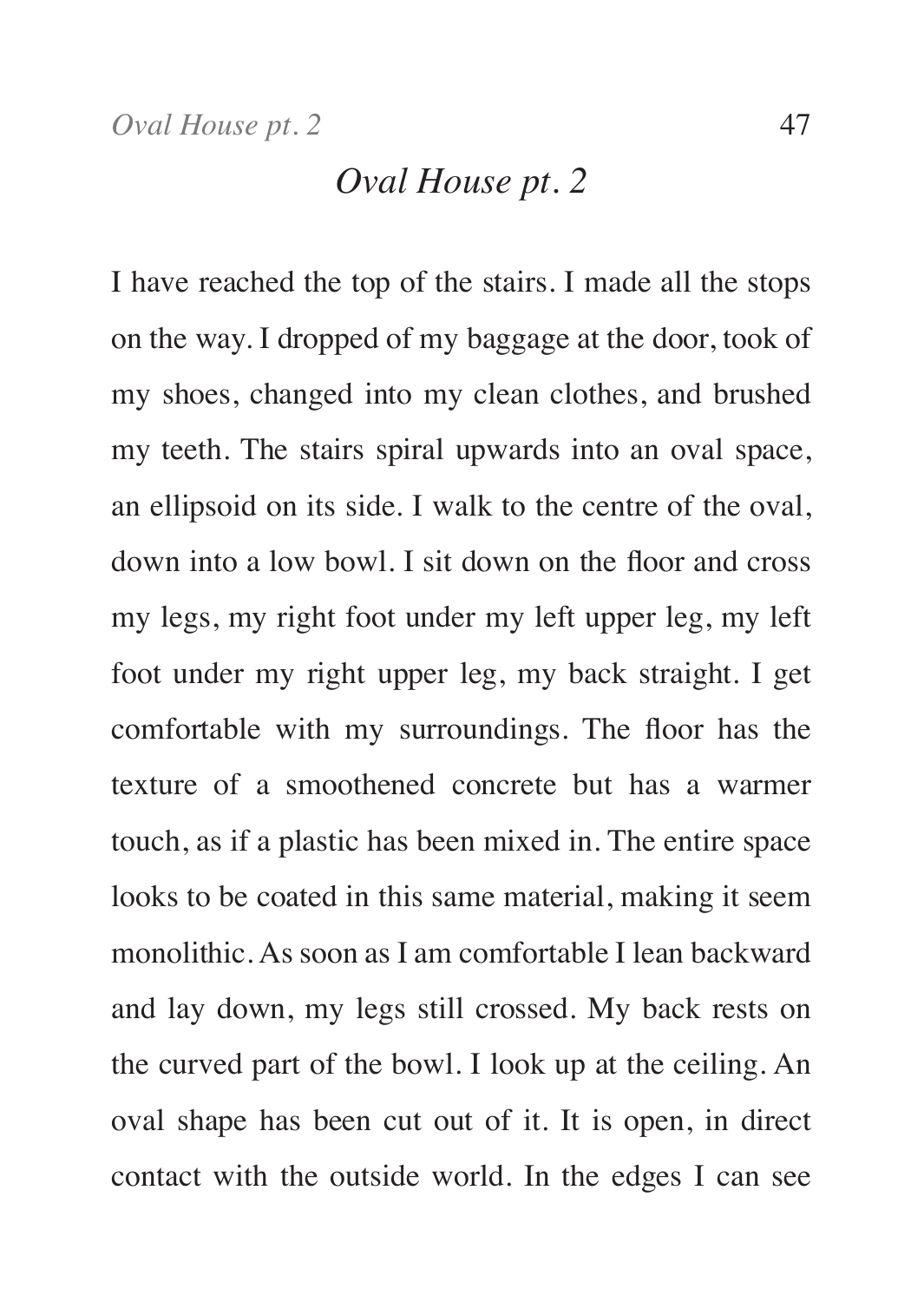the thickness of the ceiling. The edges are in the same material and part of the same monolith. I think I feel a breeze lightly blowing through the space.

Now that I have seen the opening, I also see the light that casts through it. It hits the vertical surface opposite of me. This is just left of where I came up the stairs. It is not a very strong light and the edges are not too defined but it is noticeable. I look up. I look at the clouds passing by; it is a grey day today. For a moment I close my eyes.

When I open them again it must be about an hour later, judging from how much the spot of light on the wall has moved. It is slightly brighter now, the edges a bit sharper. I get up, stretch, and exit the ellipsoid. I move down the stairs and make all the stops on the way. I have a glass of water, dress up in my outside clothes and tie my shoes. I sling my bag over my shoulder and walk through the door.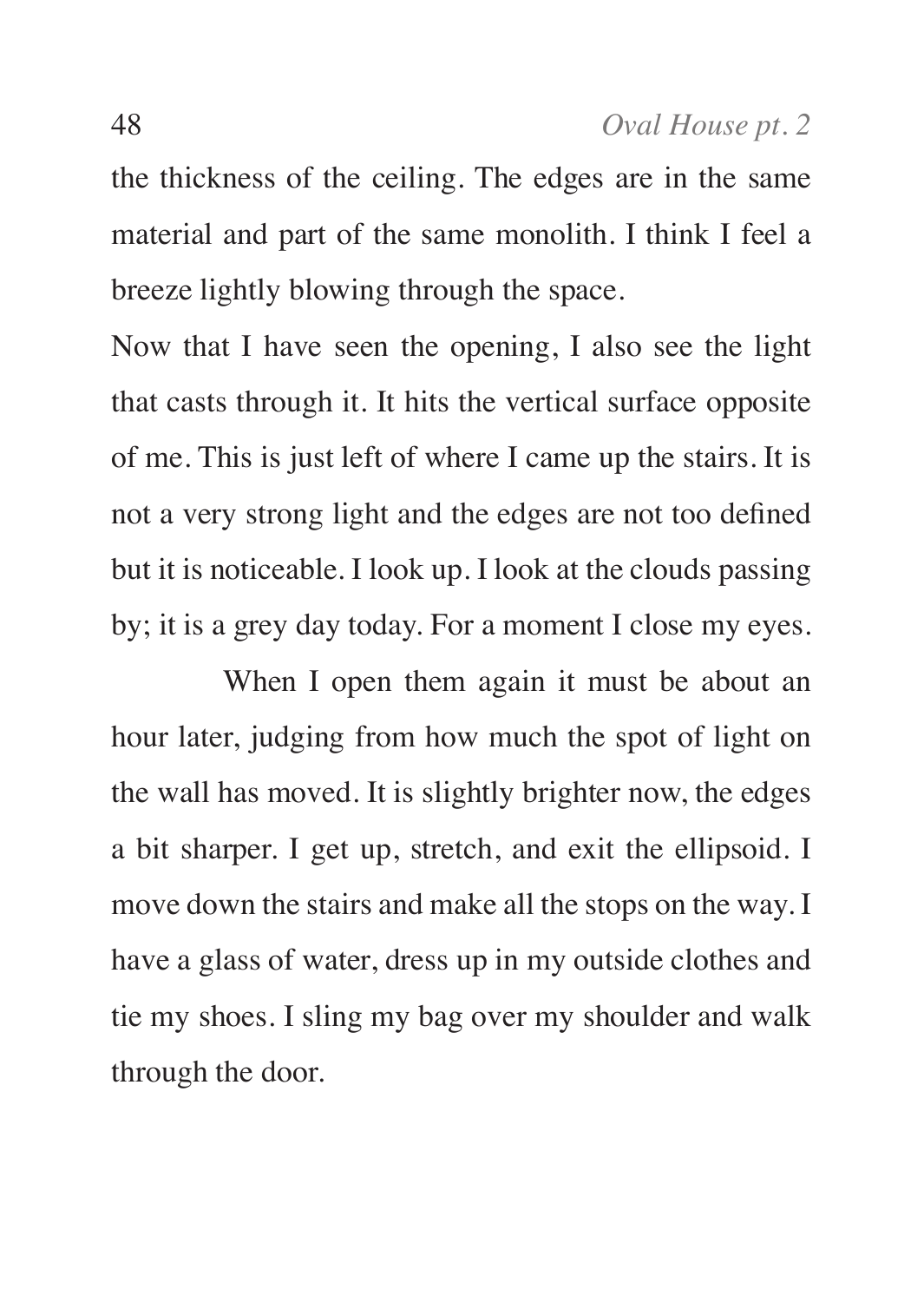*The Mundane Ritual*

A ritual or repeating process can create an emotional attachment to a place or object. A bond between the actor of the ritual and the subject of that ritual is established. The actor develops a feeling of responsibility towards the subject, because they take care of it. An example: Tadao Ando talks about the floors in his Church of Light: "*Instead of the usual synthetic material we gave the church a wooden floor, which requires maintenance. The maintenance is conducted by us and by the parish. This creates an emotional bond between us and the building.*"15

The designer and user both take care of the building. Because of them, the building keeps its intended quality. And the same is true in reverse: as soon as they stop the ritual, the building will start to decay. Other than the maintenance of a wooden floor, we could also think about watering plants, cooking food or even sweeping the floor. All seemingly mundane tasks that, at the same time, ask for a level of devotion and care of the one performing them.

Additionally, the rituals represent order. They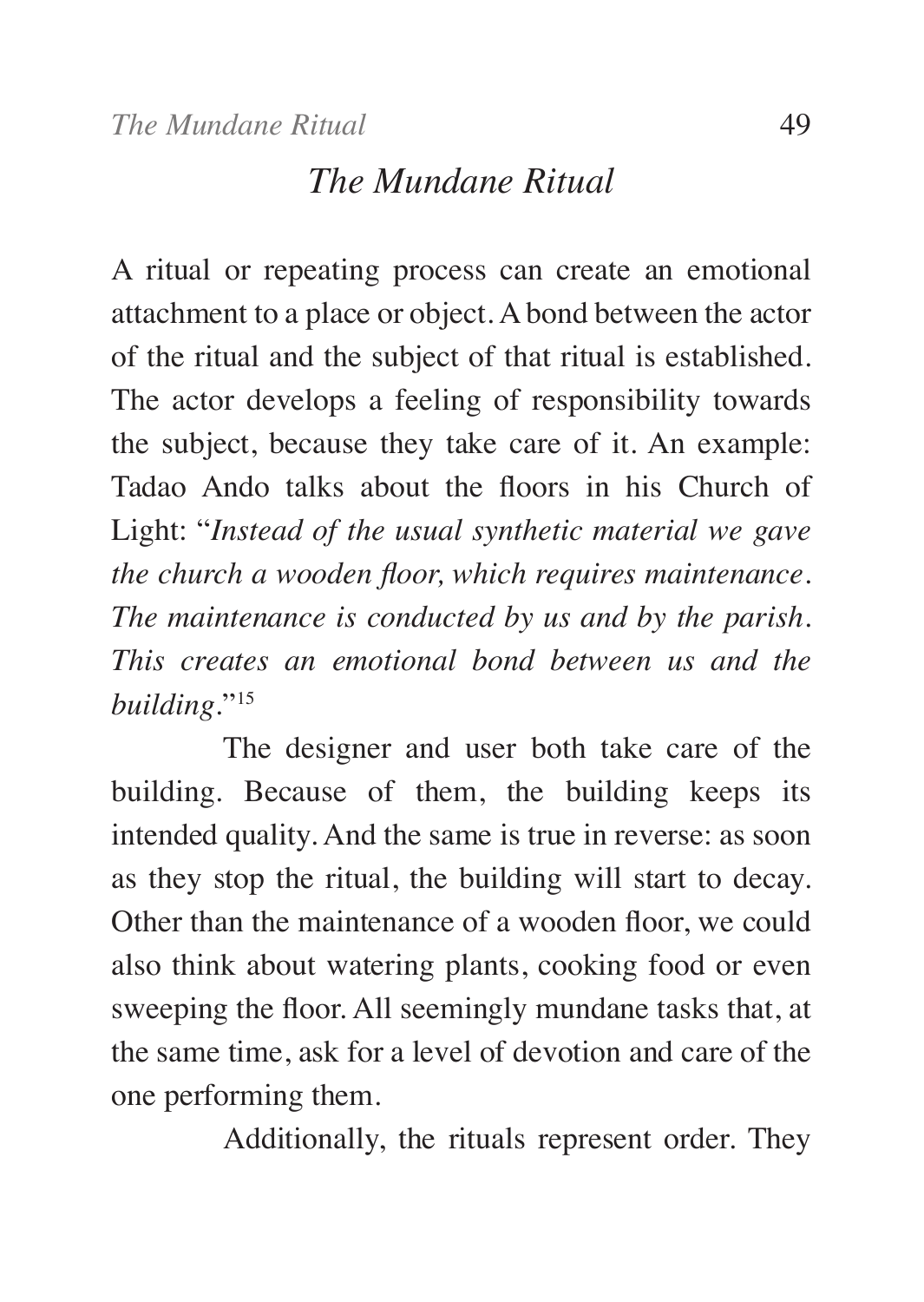are reoccurring events that have to be acted out at a precise, given moment, over and over again. They could almost be used as a way of telling time: we have to wax the floor again, a year has passed – or: we have to cook another meal and another day has passed. Rituals make order, and therefor make rest. We give care to the subject of the ritual and get a feeling of rest in return.

This order could of course also be seen as a chain to ones leg, as a prison. There is no freedom in the ritual: it has to be done, as it has to be done. The epidemic of depression among housewives in the fifties may be proof of this. The days, consisting of compulsory tasks, repeat themselves over and over again and peace was ultimately not found in the cycle of rituals but with the help of tranquilizers.

Where do we find the line between a tedious task and an enlightening ritual? Is it in frequency? In urgency? Is it maybe the difference in what we do for ourselves and what we do for others? Or is it maybe simply the freedom to independently make the choice to participate in the ritual?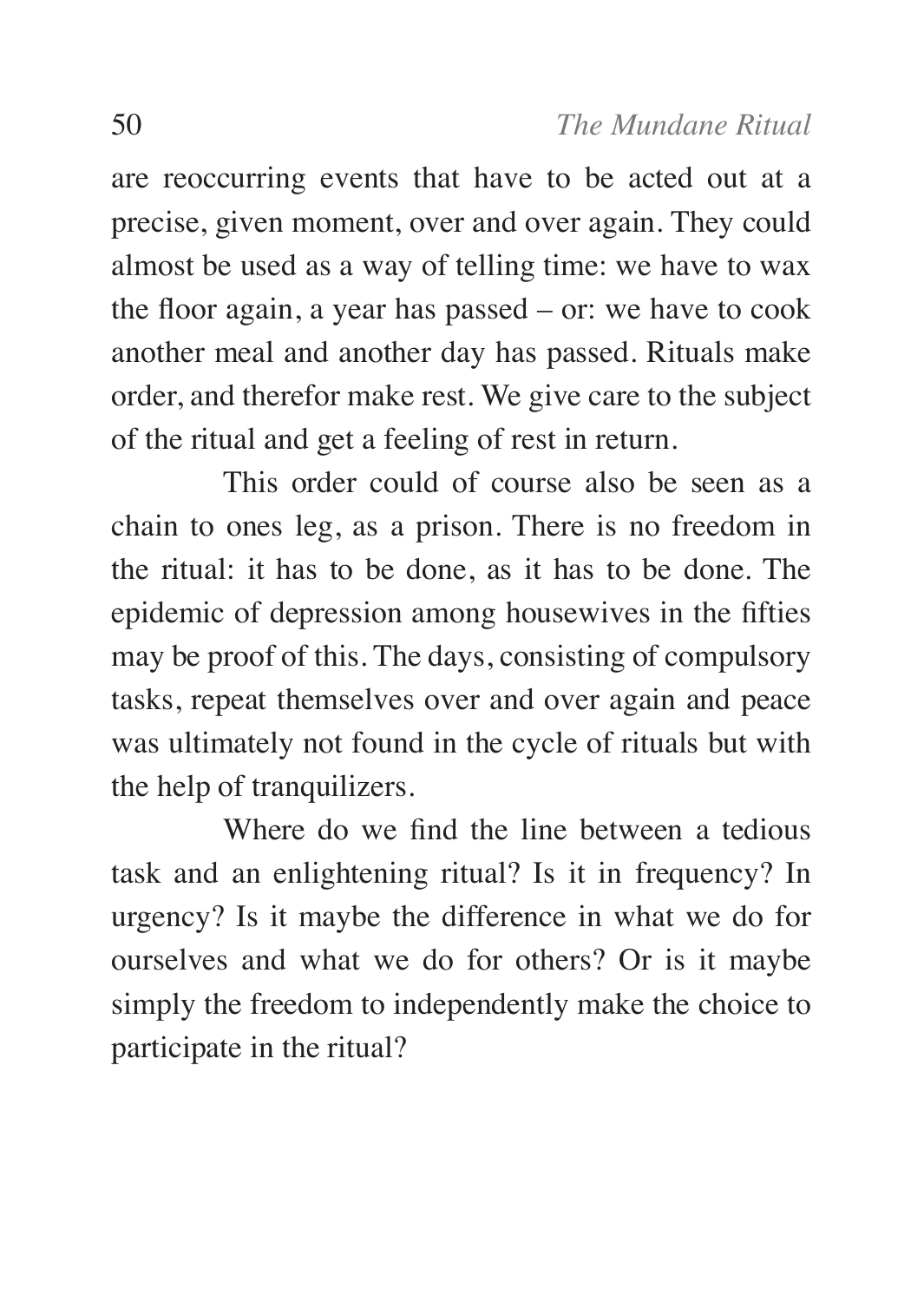*The Labyrinth*

A monastery in Friesland, the 14th century, the monks honoured a peculiar ritual. They used this ritual when they had to resolve any kind of problem – mental struggles, issues with devotion, somebody else's dilemmas, a herd of sheep ran off, anything else you can think of. The ritual always took place in the courtyard. The courtyard was constructed especially for this purpose: a square labyrinth is drawn out in tiles, long grass growing in between. This labyrinth consists of wide, square tiles placed in a line. At equal intervals these square tiles are interrupted by circular tiles, each with a different symbol depicted onto them. Every circle has a different symbol. The first circle is the same as the last: the labyrinth is a loop. There are nine circular tiles in total. The actual ritual consists of the monk walking the line of the labyrinth. He starts at the rise of dawn. Every time he encounters a circular tile – and a symbol – he stops, stands in the circle and thinks.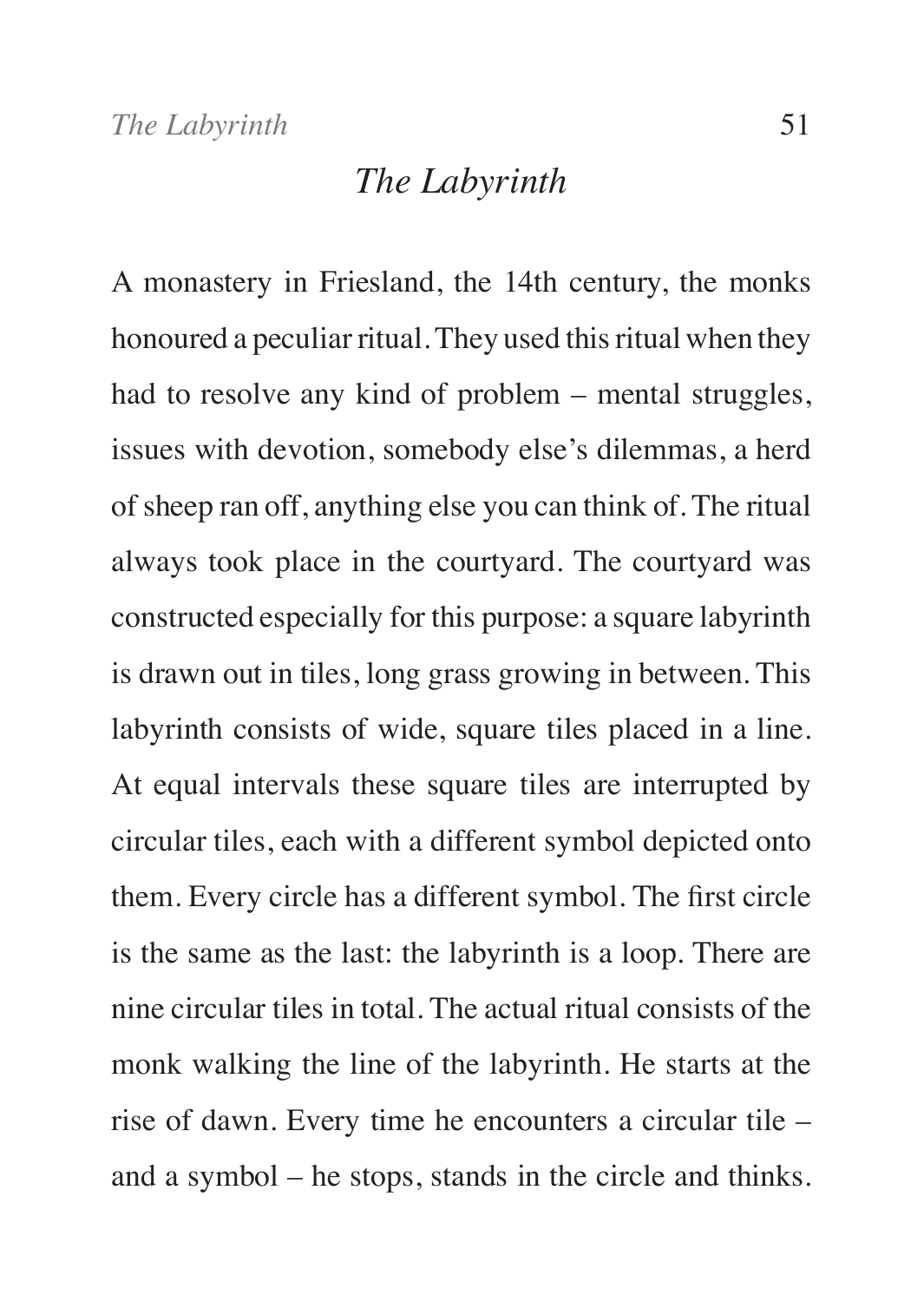There is no prescribed time for how long this thinking should last, it could be five minutes, it could just as well be three hours. The subject of contemplation is not given either. It may be influenced by the symbol at that spot, but it does not have to be. It is said that, after the monk has completed the nine steps of the labyrinth, a solution to the given problem would have presented itself to him. If not, repetition was needed, and the monk would continue this process until the problem was solved, for days on end.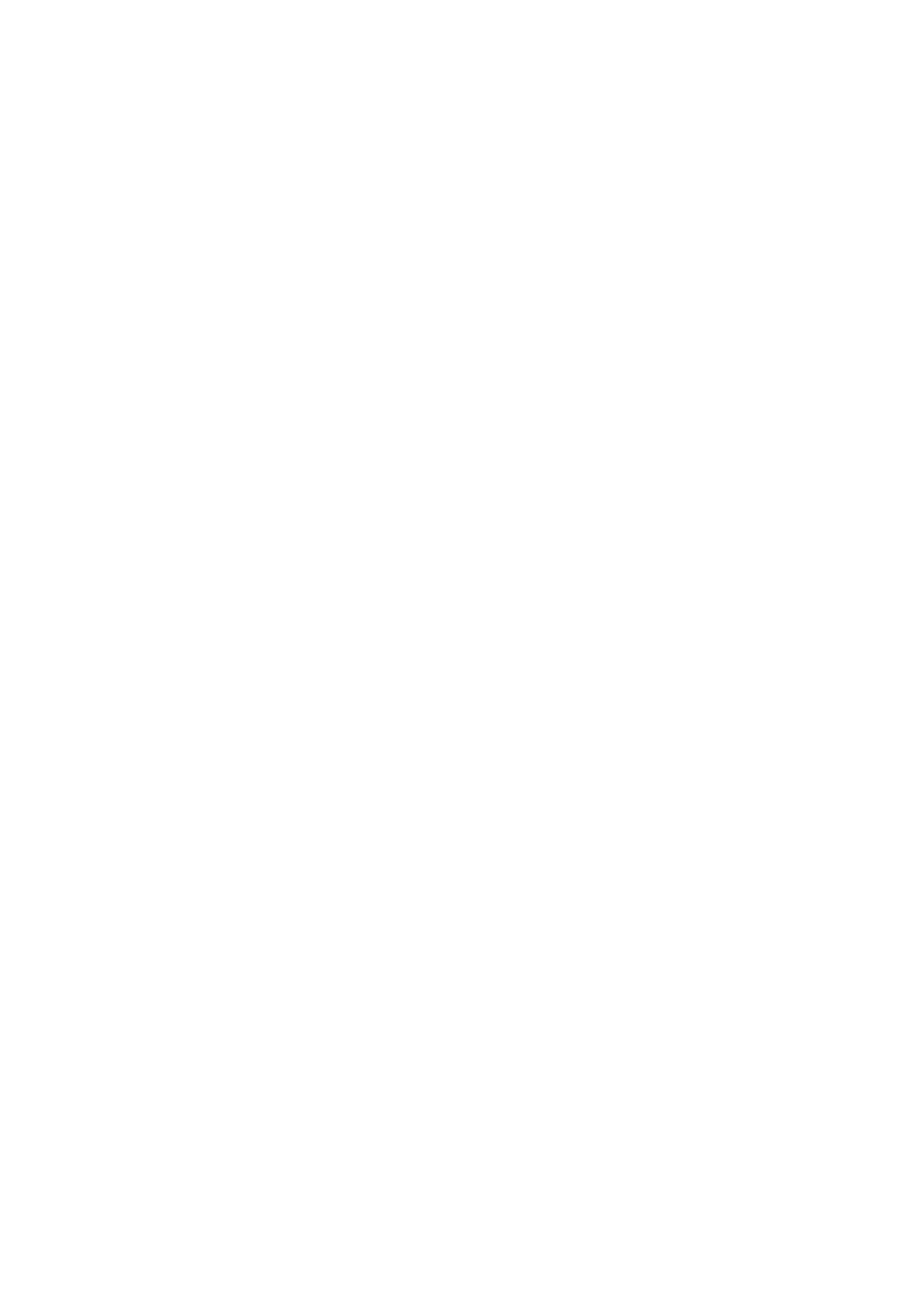# **Notes**

#### *Introduction*

- 1. Simon Morley, *The Sublime* (Cambridge (MA), US & London, UK: The MIT Press & Whitechapel Gallery, 2010).
- 2. Philip Shaw, *The Sublime* (Oxford, UK: Routledge, 2006).
- 3. Rhys W. Roberts, *Longinus on the Sublime* (Cambridge, UK): University Press, 1907).
- 4. Edmund Burke, *A Philosophical Inquiry into the origin or our Ideas of the Sublime and Beautiful* (London, UK: George Bell and Sons, 1889).
- 5. Barnett Newman, "The Sublime is Now." *Tiger's Eye.* December 1948, vol. 1 (no. 6), p. 51-53.
- 6. Philip Shaw, "Sublime Destruction: Barnett Newman's *Adam and Eve*," in *The Art of the Sublime*, eds. Nigel Llewellyn and Christine Riding (Tate Research Publication; January 2013), accessed 5 January 2016. Available from: https://www.tate. org.uk/art/research-publications/the-sublime/philipshaw-sublime-destruction-barnett-newmans-adamand-eve-r1140520
- 7. Else Marie Bukdahl, "Lyotard between Philosophy and Art." (Paper to be given at the conference French Philosophy and Contemporary Art, Center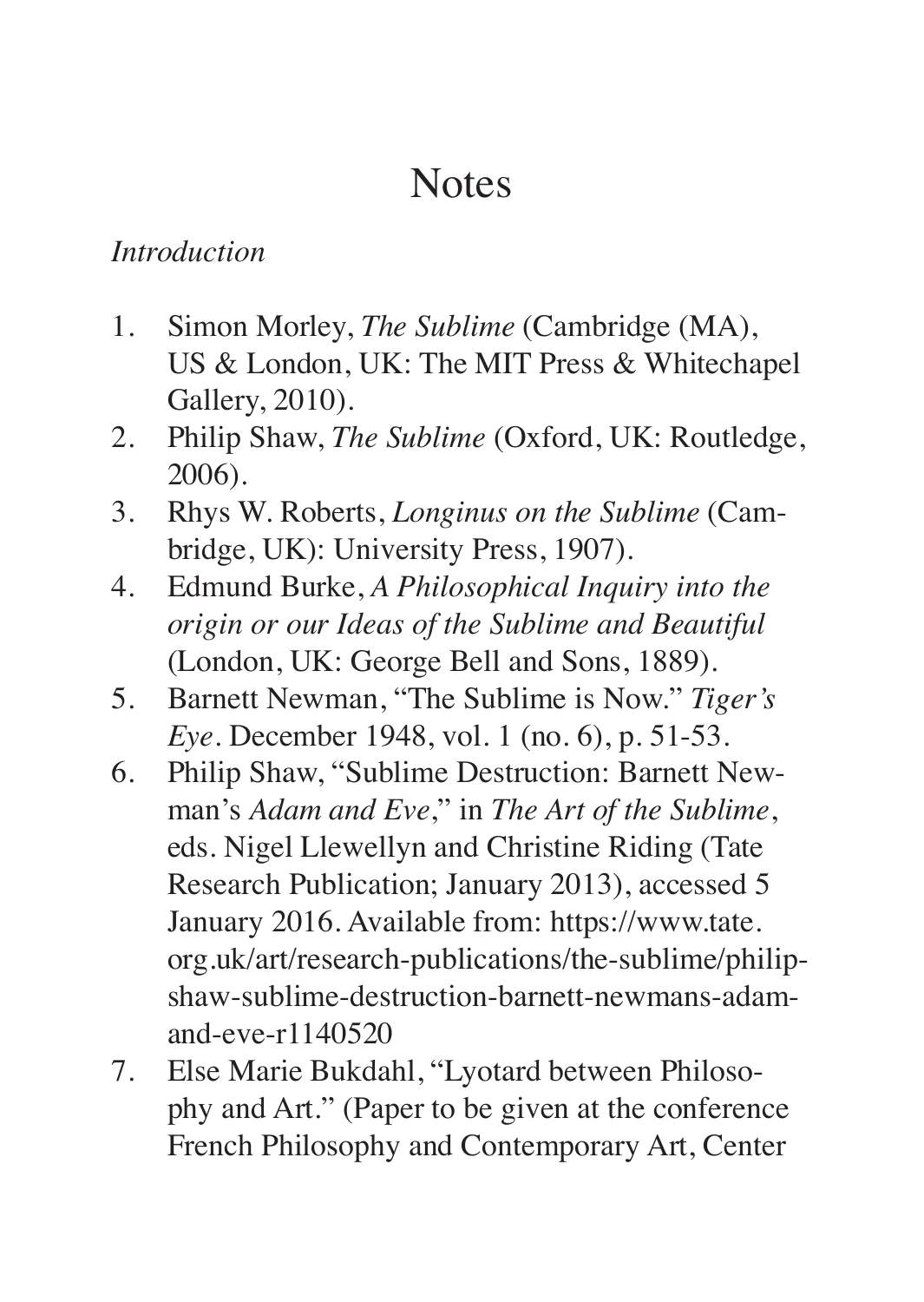for Body, Mind and Culture, Boca Raton (FL), US, December 3-4, 2007).

- 8. Ashley Woodward, "Internet Encyclopedia of Philosophy: Jean-Francois Lyotard," *IEP*, accessed 10 January 2016. Available from: http://www.iep.utm. edu/lyotard/#H4
- 9. Barbara Claire Freeman, "The Feminine Sublime," in *The Sublime*, ed. Simon Morley (Cambridge (MA), US & London, UK: The MIT Press & Whitechapel Gallery, 2010).

#### *Main text*

- 1. Peter Zumthor, *Thinking architecture* (Basel, Switzerland: Birkhäuser – Publishers for Architecture, 2006).
- 2. Juhani Pallasmaa, *Eyes of the skin* (Sussex, UK: John Wiley & Sons Ltd, 2005).
- 3. Adam Mann, "What's up with that? How a swinging pendulum proves the earth rotates," WIRED, 2014 May 27 [cited 2015 Nov 29]. Available from: http://www.wired.com/2014/05/wuwt-foucaults-pendulum/
- 4. Helen Rosenau, *Boullée & visionary architecture* (London, UK: Academy Editions, 1976).
- 5. George Hersey, *Architecture and geometry in the*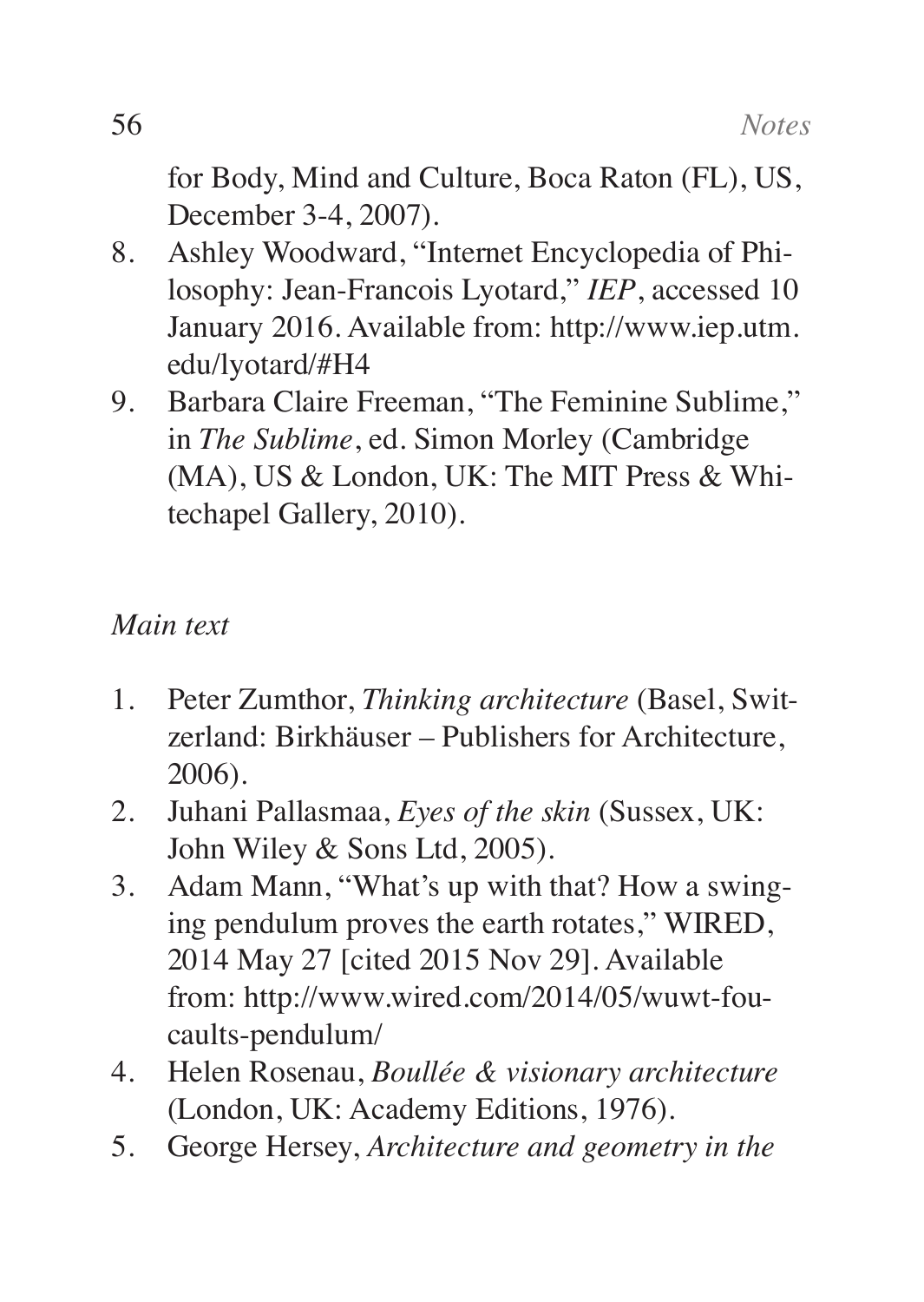*age of the Baroque* (Chicago (IL), US: The University of Chicago Press, 2000).

- 6. Gaston Bachelard. *The poetics of space* (Boston (MA), US: Beacon Press, 1994).
- 7. Edward T. Hall, *Hidden dimensions* (US: Anchor Books, 1990).
- 8. "Sign," *Oxford Dictionaries* (Oxford, UK: Oxford University Press), accessed March 31 2015. Available from: http://www.oxforddictionaries.com/definition/english/sign
- 9. Gottfried Semper, *The four elements of architecture and other writings* (Cambridge, UK: Cambridge University Press, 2011).
- 10. Lynn M. Herbert, "Spirit and Light and the Immensity Within" in *The Sublime*, ed. Simon Morley (Cambridge (MA), US & London, UK: The MIT Press & Whitechapel Gallery, 2010).
- 11. Bill P. Godsil, Matthew R. Tinsley and Michael S Fanselow, "Motivation" in *Handbook of Psychology – Vol. 4 – Experimental Psychology*, eds. Alice F. Healy, Robert W. Proctor and Irving B. Weiner (Sussex, UK: John Wiley & Sons Ltd, 2003).
- 12. Simon Morley, *The Sublime* (Cambridge (MA), US & London, UK: The MIT Press & Whitechapel Gallery, 2010).
- 13. Nescio, *De uitvreter Titaantjes Dichtertje Mene Tekel* (Den Haag, the Netherlands: Nijgh &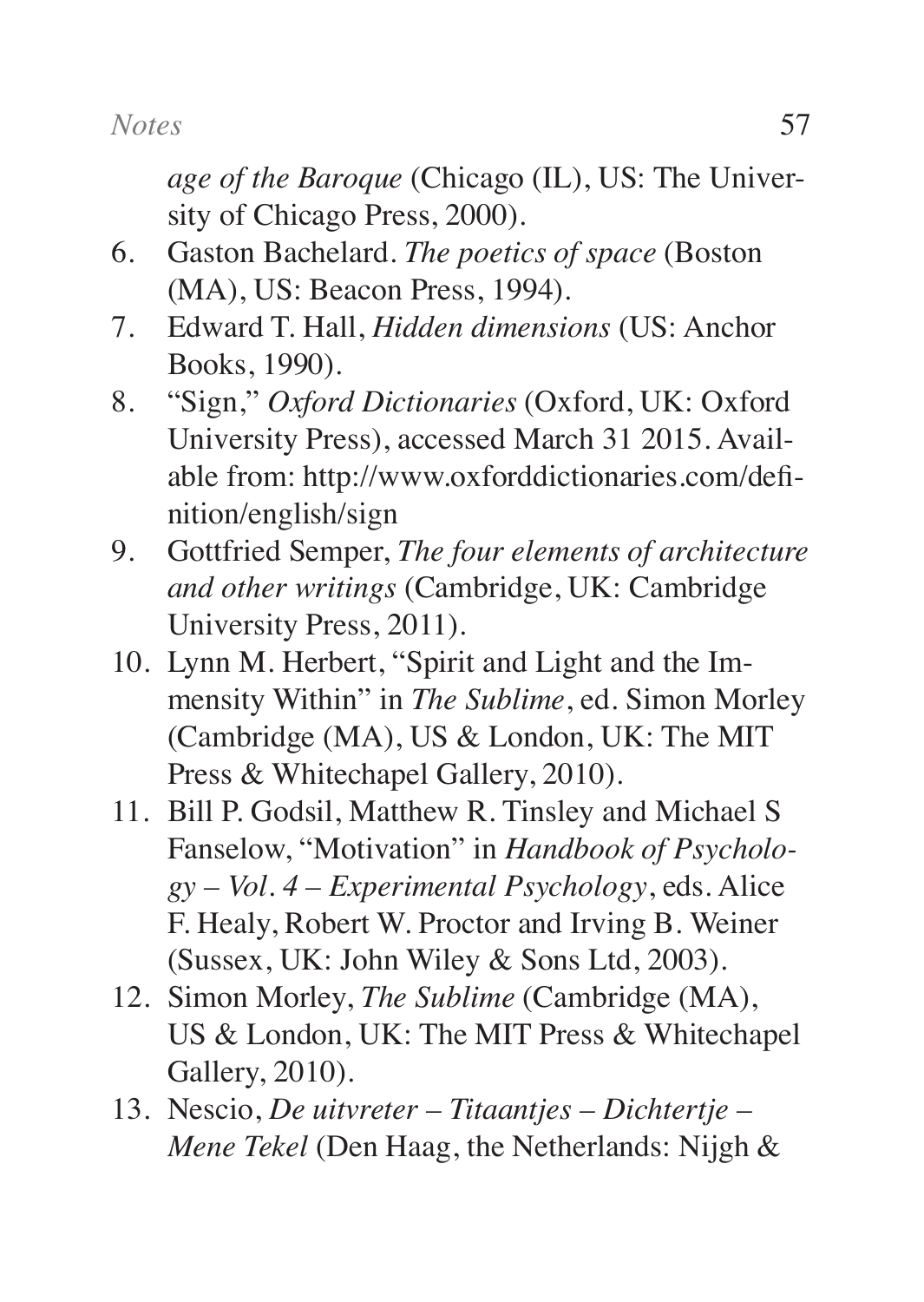Van Ditmar, 1983).

- 14. Philip Jodidio, *Tadao Ando at Naoshima* (New York (NY), US: Rizzoli New York, 2006).
- 15. Mathias Frick Credo Film GmbH, *Architect Tadao Ando – Van leegte naar oneindigheid*, Video on Internet, Mathias Frick Credo Film GmbH & NDR & AVRO, 2013. Available from: http://www.npo.nl/ close-up/21-05-2013/AVRO\_1614495